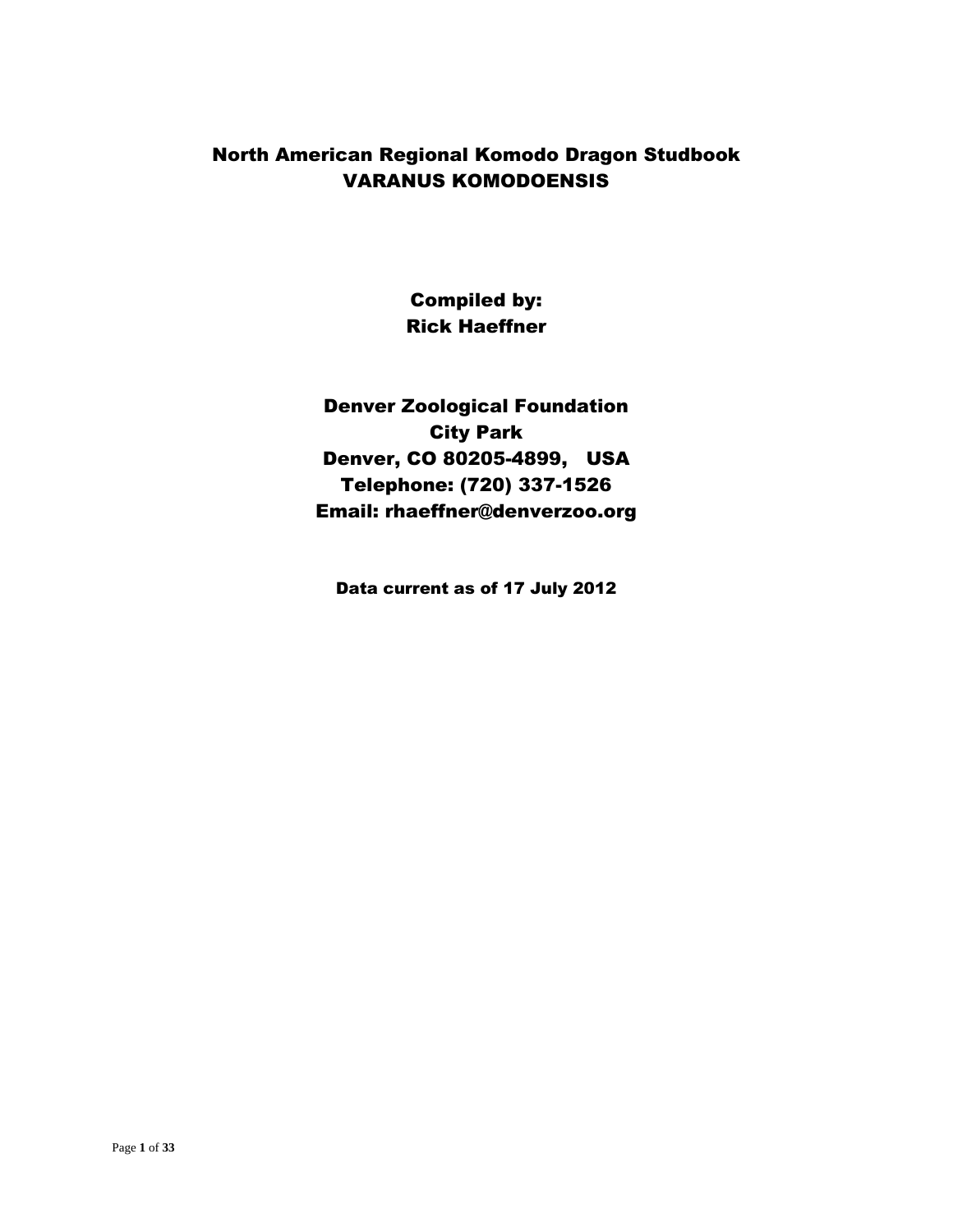# **TABLE OF CONTENTS**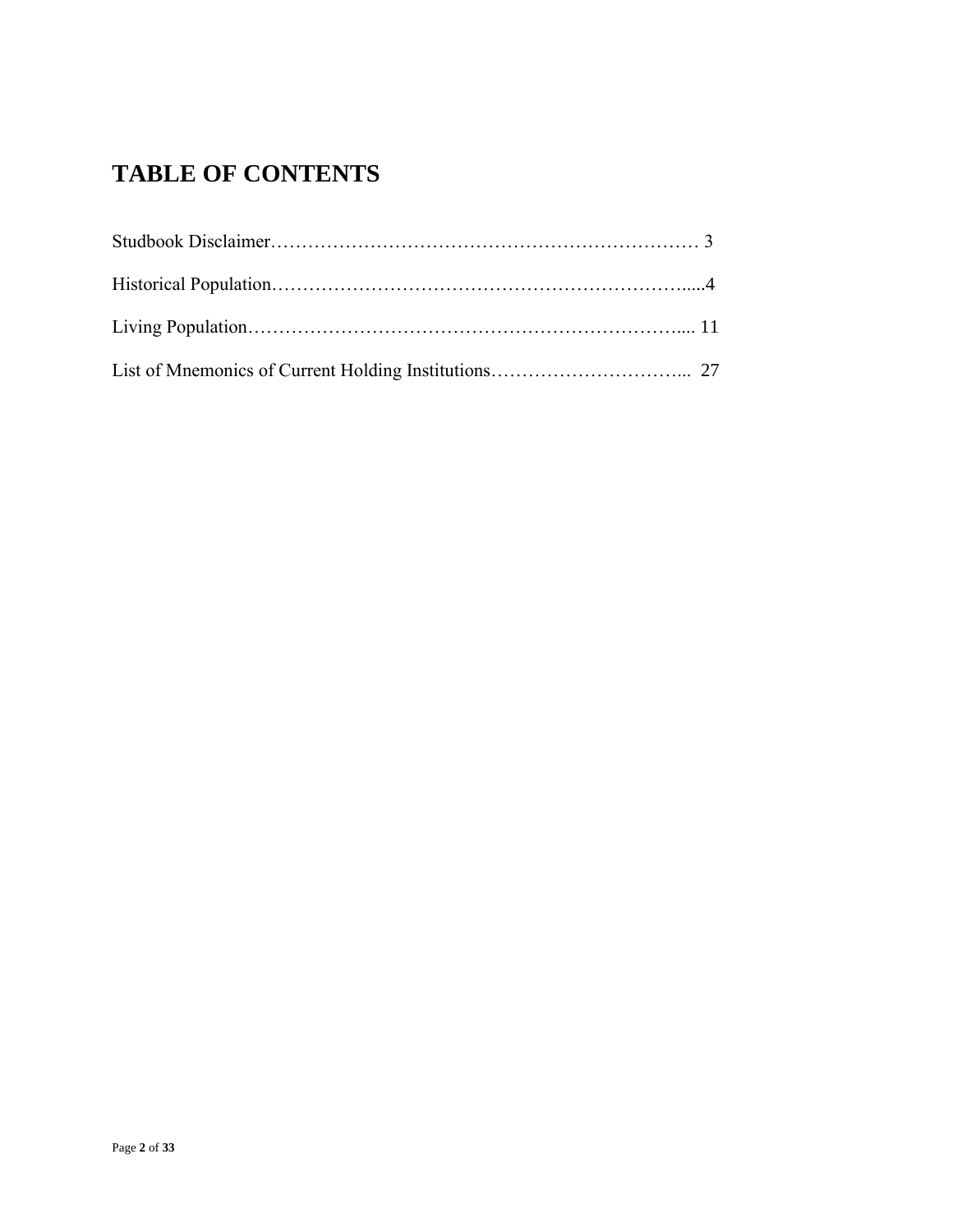#### **AZA Regional Studbook Disclaimer**

Copyright **July 2012** by **Denver Zoo**. All rights reserved. No part of this publication may be reproduced in hard copy, machine-readable or other forms without advance written permission from the **Denver Zoo**. Members of the Association of Zoos and Aquariums (AZA) may copy this information for their own use as needed.

The information contained in this studbook has been obtained from numerous sources believed to be reliable. AZA and the **Denver Zoo** make a diligent effort to provide a complete and accurate representation of the data in its reports, publications, and services. However, AZA and the **Denver Zoo** do not guarantee the accuracy, adequacy, or completeness of any information. AZA and the **Denver Zoo** make no warranties or representations of any kind, express or implied, including but not limited to warranties of merchantability of fitness for particular purpose. AZA and the **Denver Zoo** disclaim all liability for errors or omissions that may exist and shall not be liable for any incidental, consequential, or other damages (whether resulting from negligence or otherwise) including, without limitation, exemplary damages or lost profits arising out of or in connection with the use of this publication.

Because the technical information provided in the studbook can easily be misread or misinterpreted unless properly analyzed, AZA and **Denver Zoo** strongly recommend that users of this information consult with the Studbook Keeper in all matters related to data analysis and interpretation.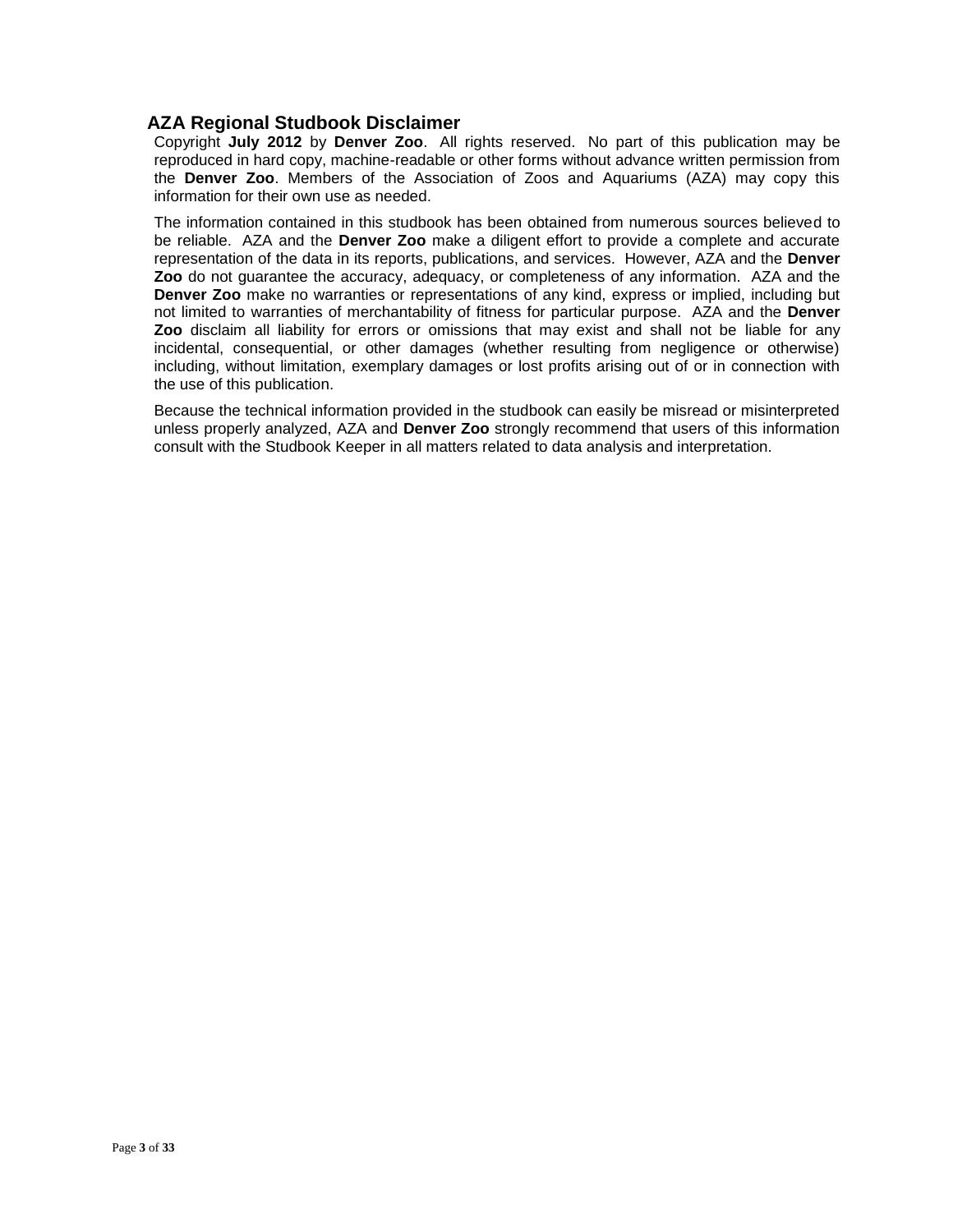## **Historical Population**

|    |   |             |      |      | Stud#   Sex   Hatch Date   Sire   Dam   Location   Date        |            |       | LocalID  Event           |                             | Taq/Band |
|----|---|-------------|------|------|----------------------------------------------------------------|------------|-------|--------------------------|-----------------------------|----------|
|    |   |             |      |      |                                                                |            |       |                          |                             |          |
| 22 | М | ~1987       | WILD |      | WILD INDONESIA 18 Jan 1987                                     |            |       |                          | NONE Capture                |          |
|    |   |             |      |      | <b>BOGOR</b>                                                   | ~ Jan 1987 |       |                          | Transfer<br>8527 Transfer   |          |
|    |   |             |      |      | MINNESOTA 15 Jun 1995<br>KANSASCTY 22 Apr 1998 98H002 Transfer |            |       |                          |                             |          |
|    |   |             |      |      | MINNESOTA                                                      | 8 Sep 1998 |       |                          | 8527 Transfer               |          |
|    |   |             |      |      | OMAHA                                                          |            |       |                          | 13 May 1999 11061 Transfer  |          |
|    |   |             |      |      | MINNESOTA                                                      |            |       |                          | 8 Sep 1999 8527 Transfer    |          |
|    |   |             |      |      | TORONTO                                                        |            |       |                          | 12 Sep 2002 37975 Transfer  |          |
| 25 | М | $\sim 1987$ | WILD | WILD | INDONESIA                                                      |            | ~1987 |                          | NONE Capture                |          |
|    |   |             |      |      | <b>BOGOR</b>                                                   | ????       |       |                          | Transfer                    |          |
|    |   |             |      |      | METROZOO                                                       |            |       | 15 Jun 1995 H00957       | Transfer                    |          |
|    |   |             |      |      | AUDUBON                                                        |            |       | 19 Jun 1997 R1418        | Transfer                    |          |
|    |   |             |      |      | METROZOO                                                       |            |       | 14 Oct 1997 H00957       | Transfer                    |          |
|    |   |             |      |      | HOGLE                                                          |            |       |                          | 10 May 1999 990026 Transfer |          |
|    |   |             |      |      | METROZOO                                                       |            |       |                          | 23 Sep 1999 H00957 Transfer |          |
|    |   |             |      |      | EL PASO                                                        |            |       |                          | 9 May 2000 200089 Transfer  |          |
|    |   |             |      |      | METROZOO                                                       |            |       | 30 Aug 2000 H00957       | Transfer                    |          |
| 35 | М | 20 Sep 1992 | 20   |      | 21 NZP-WASH                                                    |            |       | 20 Sep 1992 306282 Hatch |                             |          |
|    |   |             |      |      | JOHN BALL                                                      |            |       | 18 Dec 2003 302780       | Transfer                    |          |
| 39 | М | 25 Sep 1992 | 20   |      | 21 NZP-WASH                                                    |            |       | 25 Sep 1992 306287 Hatch |                             |          |
|    |   |             |      |      | HONOLULU                                                       |            |       | 18 Sep 1993 930250       | Transfer                    |          |
| 40 | М | 29 Sep 1992 | 20   |      | 21 NZP-WASH                                                    |            |       | 29 Sep 1992 306289 Hatch |                             |          |
|    |   |             |      |      | FORTWORTH 16 Aug 1993 936306 Transfer                          |            |       |                          |                             |          |
|    |   |             |      |      | TOLEDO                                                         |            |       |                          | 8 Apr 2005 4013 Transfer    |          |
|    |   |             |      |      | FORTWORTH                                                      |            |       | 9 Nov 2005 936306        | Transfer                    |          |
| 42 | М | 6 Oct 1992  | 20   |      | 21 NZP-WASH                                                    |            |       | 6 Oct 1992 306302 Hatch  |                             |          |
|    |   |             |      |      | ATLANTA                                                        |            |       | 1 Jul 1993 936301        | Transfer                    |          |
|    |   |             |      |      | MINNESOTA                                                      |            |       | 15 Nov 2001 10462        | Transfer                    |          |
| 43 | М | 1 Oct 1992  | 20   |      | 21 NZP-WASH                                                    |            |       | 1 Oct 1992 306291 Hatch  |                             |          |
|    |   |             |      |      | ATLANTA                                                        |            |       | 1 Jul 1993 936300        | Transfer                    |          |
| 47 | М | 7 Sep 1993  | 17   |      | 21 NZP-WASH                                                    |            |       | 7 Sep 1993 306431 Hatch  |                             |          |
|    |   |             |      |      | CINCINNAT                                                      |            |       |                          | 14 Oct 1993 393034 Transfer |          |
|    |   |             |      |      | LOUISVILL                                                      |            |       | 21 Mar 1994 301056       | Transfer                    |          |
| 50 | М | 28 Aug 1993 | 17   |      | 21 NZP-WASH                                                    |            |       | 28 Aug 1993 306424       | Hatch                       |          |
|    |   |             |      |      | CINCINNAT 14 Oct 1993 393038                                   |            |       |                          | Transfer                    |          |
|    |   |             |      |      | DISNEY AK 5 Nov 1998 981745 Transfer                           |            |       |                          |                             |          |
| 54 | М | 2 Sep 1993  | 17   |      | 21 NZP-WASH                                                    |            |       | 2 Sep 1993 306429 Hatch  |                             |          |
|    |   |             |      |      | FORTWORTH 20 May 1994 946303 Transfer                          |            |       |                          |                             |          |
|    |   |             |      |      | SHEDD AQ                                                       |            |       |                          | 23 Mar 2006 205071 Transfer |          |
|    |   |             |      |      | FORTWORTH 4 Sep 2008 946303 Transfer                           |            |       |                          |                             |          |
| 55 | М | 7 Sep 1993  | 17   |      | 21 NZP-WASH                                                    |            |       | 7 Sep 1993 306430 Hatch  |                             |          |
|    |   |             |      |      | METROZOO                                                       |            |       | 10 Jul 2000 R00026       | Transfer                    |          |
| 58 | М | 9 Sep 1993  | 17   |      | 21 NZP-WASH                                                    |            |       | 9 Sep 1993 306433 Hatch  |                             |          |
|    |   |             |      |      | YULEE                                                          |            |       |                          | 6 Apr 1994 940307 Transfer  |          |
|    |   |             |      |      | JACKSONVL                                                      |            |       | 4 Feb 2009 409305        | Transfer                    |          |
|    |   |             |      |      |                                                                |            |       |                          |                             |          |
| 60 | М | 10 Sep 1993 | 17   |      | 21 NZP-WASH                                                    |            |       | 10 Sep 1993 306438 Hatch |                             |          |
|    |   |             |      |      | RIO GRAND                                                      |            |       |                          | 5 Nov 1993 R93054 Transfer  |          |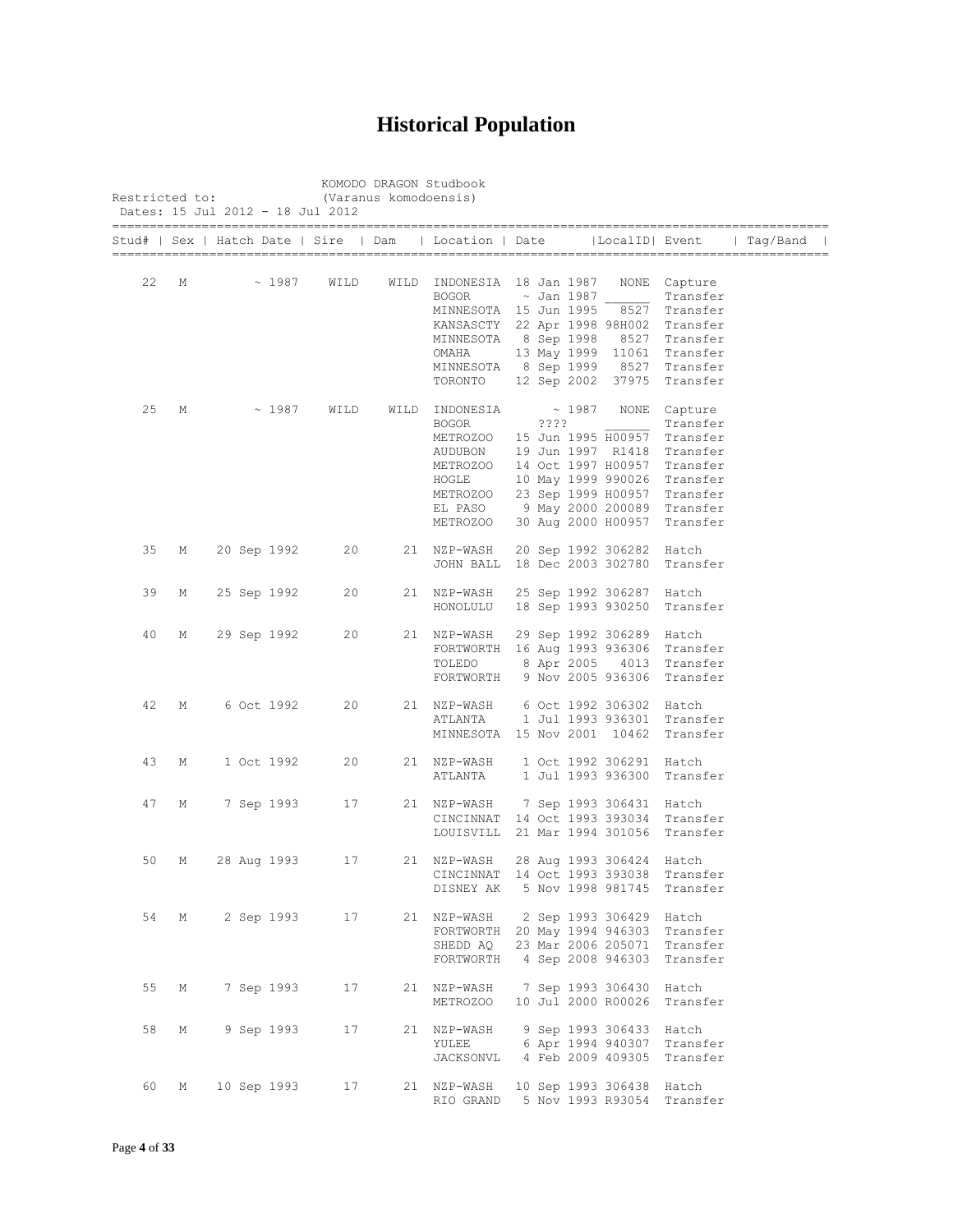| 66  | F           |  | 28 Jan 1994   | 17   | 21   | CINCINNAT<br>BROWNSVIL<br>LUFKIN                                                                              |  | 4 Mar 2007                                | 28 Jan 1994 394004<br>15 May 1994 L00270<br>10002                                                                                                 | Hatch<br>Transfer<br>Transfer                                                  |
|-----|-------------|--|---------------|------|------|---------------------------------------------------------------------------------------------------------------|--|-------------------------------------------|---------------------------------------------------------------------------------------------------------------------------------------------------|--------------------------------------------------------------------------------|
| 78  | М           |  | 4 Feb 1994    | 17   | 21   | CINCINNAT<br>NZP-WASH<br>SANDIEGOZ 28 Nov 1994 194264<br>DISNEY AK                                            |  |                                           | 4 Feb 1994 394013<br>4 Feb 1994 306448<br>4 Nov 1998 981742                                                                                       | Hatch<br>Ownership<br>Transfer<br>Transfer                                     |
| 82  | М           |  | 5 Feb 1994    | 17   | 21   | CINCINNAT<br>NZP-WASH<br>DENVER                                                                               |  |                                           | 5 Feb 1994 394014<br>5 Feb 1994 306445<br>9 Jun 1994 940339                                                                                       | Hatch<br>Ownership<br>Transfer                                                 |
| 83  | F           |  | 5 Feb 1994    | 17   | 21   | CINCINNAT<br>NZP-WASH<br>FT WAYNE                                                                             |  | 11 Jun 1994                               | 5 Feb 1994 394015<br>5 Feb 1994 306452<br>94155                                                                                                   | Hatch<br>Ownership<br>Transfer                                                 |
| 86  | М           |  | 7 Feb 1994    | 17   | 21   | CINCINNAT<br>NZP-WASH<br>CLEVELAND<br>MEMPHIS<br>CLEVELAND<br>TACOMA<br>SEATTLE                               |  |                                           | 7 Feb 1994 394017<br>7 Feb 1994 306451<br>13 May 1994 940509<br>18 Jun 1998 17763<br>6 Nov 1999 940509<br>31 Mar 2000 Q00R05<br>9 Oct 2000 200315 | Hatch<br>Ownership<br>Transfer<br>Transfer<br>Transfer<br>Transfer<br>Transfer |
| 88  | М           |  | 9 Feb 1994    | 17   |      | 21 CINCINNAT 9 Feb 1994 394020<br>NZP-WASH 9 Feb 1994 306449<br>SANDIEGOZ<br>CINCINNAT<br>TOLEDO<br>SAN ANTON |  |                                           | 30 Nov 1994 194265<br>17 Oct 1996 394020<br>30 Oct 1996 963218<br>9 May 1997 970530                                                               | Hatch<br>Ownership<br>Transfer<br>Transfer<br>Transfer<br>Transfer             |
| 89  | М           |  | 9 Feb 1994    | 17   | 21   | CINCINNAT<br>BROWNSVIL<br>CINCINNAT<br>LOWRY<br>GULF BREZ<br>PHOENIX                                          |  | 13 Oct 2009                               | 9 Feb 1994 394021<br>15 May 1994 L00273<br>21 Nov 1995 394021<br>3 Oct 1996 301734<br>28 Apr 2004 A3596<br>11347                                  | Hatch<br>Transfer<br>Transfer<br>Transfer<br>Transfer<br>Transfer              |
| 94  | F           |  | 9 Feb 1994    | 17   |      | 21 CINCINNAT<br>NZP-WASH<br>SEDGWICK<br>PHOENIX                                                               |  | 29 Oct 2009                               | 9 Feb 1994 394018<br>9 Feb 1994 306450<br>8 Jun 1994 6668<br>11352                                                                                | Hatch<br>Ownership<br>Transfer<br>Transfer                                     |
| 117 | F           |  | ~1986         | WILD | WILD | INDONESIA<br>PRIVATE<br>YOGYAKART<br>TORONTO                                                                  |  | ~1992<br>$\sim$ 2 Jan 1992<br>14 May 1997 | NONE<br>18 Jan 1992 R03003<br>32581                                                                                                               | Capture<br>Transfer<br>Transfer<br>Transfer                                    |
|     | 283 M       |  | 15 Sep 1998   | 25   |      | 26 METROZOO 15 Sep 1998 98R045 Hatch<br>GUADALJR                                                              |  |                                           | 12 Oct 2003 R26243                                                                                                                                | Transfer                                                                       |
| 284 | F           |  | 15 Sep 1998   | 25   | 26   | METROZOO                                                                                                      |  |                                           | 15 Sep 1998 98R046                                                                                                                                | Hatch                                                                          |
| 285 | $F$ and $F$ |  | 16 Sep 1998   | 25   |      | 26 METROZOO<br>COLUMBUS                                                                                       |  |                                           | 16 Sep 1998 98R047<br>4 Feb 2003 303002                                                                                                           | Hatch<br>Transfer                                                              |
| 286 | М           |  | 18 Sep 1998   | 25   |      | 26 METROZOO<br>LOWRY<br>BL HILLS<br>LOWRY                                                                     |  |                                           | 18 Sep 1998 98R048<br>27 Apr 2000 302213<br>18 Oct 2000 101900<br>21 Jan 2004 302213                                                              | Hatch<br>Transfer<br>Transfer<br>Transfer                                      |
| 287 |             |  | M 18 Sep 1998 | 25   |      | 26 METROZOO<br>COLUMBUS<br>LOSANGELE                                                                          |  |                                           | 18 Sep 1998 98R049<br>4 Feb 2003 303001<br>23 Sep 2009 991965                                                                                     | Hatch<br>Transfer<br>Transfer                                                  |
| 289 | M           |  | 21 Sep 1998   | 25   |      | 26 METROZOO<br>TALLAHASE<br>LOWRY<br>BL HILLS                                                                 |  |                                           | 21 Sep 1998 98R051<br>27 Apr 2000 00L002<br>20 Jun 2000 302214<br>18 Oct 2000 101800                                                              | Hatch<br>Transfer<br>Transfer<br>Transfer                                      |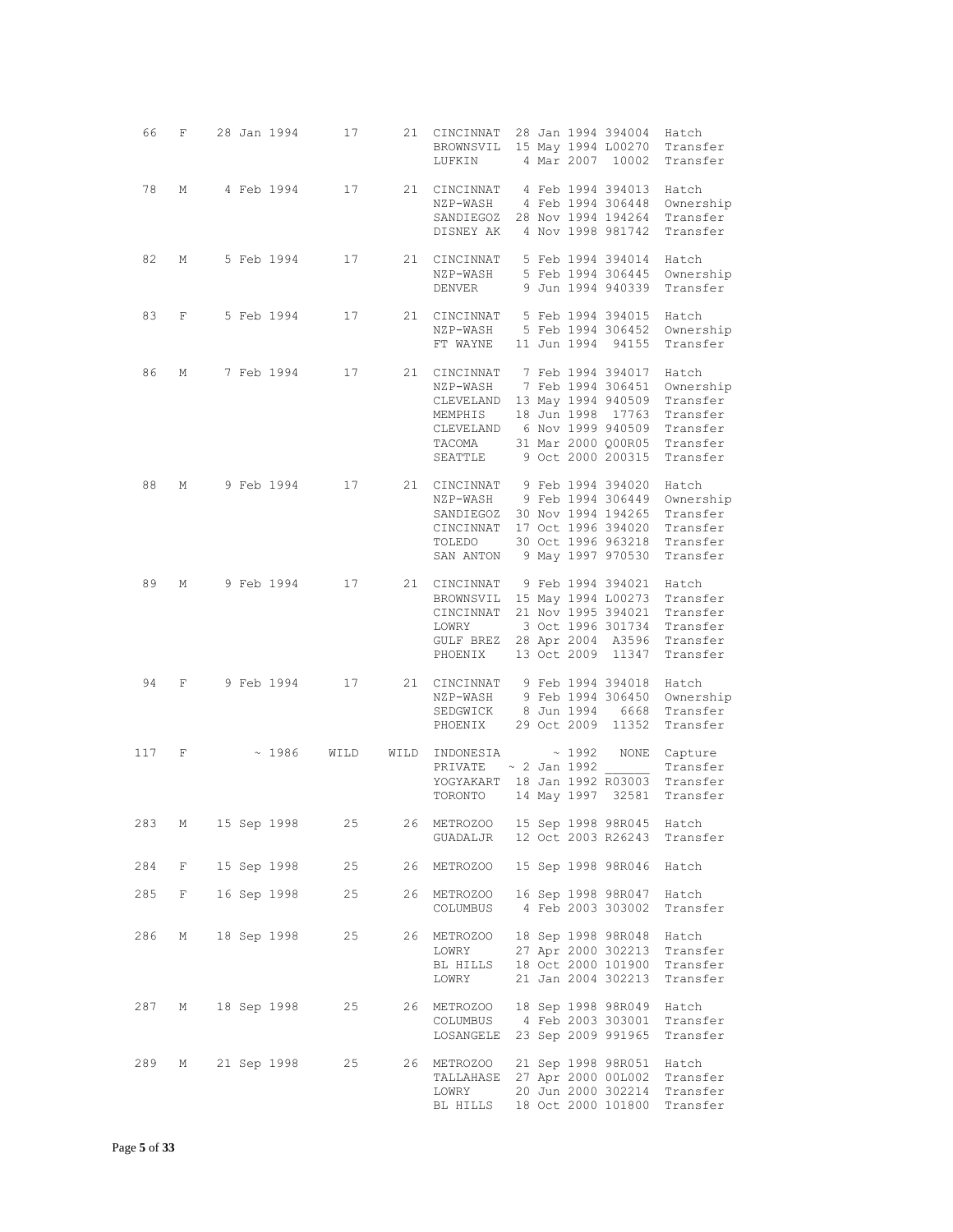| 290 | M           |  |                  | 24 Sep 1998 25 |    | 26 METROZOO 24 Sep 1998 98R053 Hatch<br>HOUSTON                                                                                                                                                                                                                                                       |  |             | 27 May 2001 19404                                      | Transfer                                                 |
|-----|-------------|--|------------------|----------------|----|-------------------------------------------------------------------------------------------------------------------------------------------------------------------------------------------------------------------------------------------------------------------------------------------------------|--|-------------|--------------------------------------------------------|----------------------------------------------------------|
| 291 | М           |  |                  |                |    | 29 Sep 1998 25 26 METROZOO 29 Sep 1998 98R054 Hatch<br>BOISE<br>TAUTPHAUS 16 Jun 2000 K0H022 Transfer<br>BOISE                                                                                                                                                                                        |  |             |                                                        | 8 Jun 2000 200012 Transfer<br>1 Nov 2000 200012 Transfer |
|     |             |  | 296 F 3 Oct 1998 |                |    | 25 26 METROZOO<br>HOUSTON<br>SAN ANTON 21 Jun 2006 U06063 Transfer                                                                                                                                                                                                                                    |  |             | 3 Oct 1998 98R060 Hatch                                | 28 May 2001 19405 Transfer                               |
| 298 | М           |  | 9 Oct 1998       |                |    | 25 26 METROZOO<br>LUFKIN                                                                                                                                                                                                                                                                              |  |             | 9 Oct 1998 98R062 Hatch<br>5 Aug 1999 9050             | Transfer                                                 |
| 299 | М           |  | 9 Oct 1998       | 25             |    | 26 METROZOO<br>LUFKIN<br>BROWNSVIL 1 Mar 2007 L00376                                                                                                                                                                                                                                                  |  |             | 9 Oct 1998 98R064 Hatch<br>5 Aug 1999 9051             | Transfer<br>Transfer                                     |
| 300 | М           |  | 12 Oct 1998      | 25             |    | 26 METROZOO<br>NZP-WASH                                                                                                                                                                                                                                                                               |  |             | 12 Oct 1998 98R065 Hatch<br>24 May 1999 306897         | Transfer                                                 |
| 301 | F           |  | 12 Oct 1998      | 25             |    | 26 METROZOO<br>WILD<br>METROZOO 17 Mar 1999 98R066<br>RIO GRAND 26 Sep 2002 R02008                                                                                                                                                                                                                    |  |             | 12 Oct 1998 98R066 Hatch<br>7 Jan 1999    NONE         | Transfer<br>Transfer<br>Transfer                         |
| 302 | M           |  |                  |                |    | 12 Oct 1998 25 26 METROZOO<br>SEATTLE 4 May 2000 200080                                                                                                                                                                                                                                               |  |             | 12 Oct 1998 98R067 Hatch                               | Transfer                                                 |
| 303 | F           |  | 14 Oct 1998      | 25             |    | 26 METROZOO<br>CINCINNAT 13 May 1999 399031 Transfer<br>METROZOO 6 Nov 2003 98R068<br>DREHER PA 5 Feb 2009 209011 Transfer                                                                                                                                                                            |  |             | 14 Oct 1998 98R068 Hatch                               | Transfer                                                 |
| 304 | M           |  | 14 Oct 1998      |                |    | 25 26 METROZOO                                                                                                                                                                                                                                                                                        |  |             | 14 Oct 1998 98R069                                     | Hatch                                                    |
| 305 | M           |  | 18 Oct 1998      | 25             |    | 26 METROZOO<br>GREENVISC 31 May 2001 XAA025 Transfer<br>METROZOO<br>WHEELING<br>METROZOO 5 Jan 2004 98RO70<br>LONDON RP 8 Jul 2004 RP3268                                                                                                                                                             |  | 25 Mar 2003 | 18 Oct 1998 98R070 Hatch<br>27 Sep 2001 98R070<br>3378 | Transfer<br>Transfer<br>Transfer<br>Transfer             |
| 306 | М           |  | 18 Oct 1998      |                |    | 25 26 METROZOO<br>AKRON                                                                                                                                                                                                                                                                               |  |             | 18 Oct 1998 98R071 Hatch                               | 26 Oct 2001 A13158 Transfer                              |
| 309 | М           |  | 30 Oct 1998      | 25             |    | 26 METROZOO<br>SHARKREEF 23 Oct 2003<br>HONOLULU 28 Feb 2006 206020 Transfer<br>SHARKREEF 5 Mar 2008                                                                                                                                                                                                  |  |             | 575<br>575                                             | 30 Oct 1998 98R074 Hatch<br>Transfer<br>Transfer         |
| 381 | M           |  | $\sim 1997$      | UNK            |    | UNK UNKNOWN<br>$\begin{tabular}{llllll} \texttt{MEXICO} & $\sim$ \texttt{May 1998} & \overline{\texttt{NONE}} & \texttt{Transfer} \\ \texttt{USFWS} & $\sim$ \texttt{Aug 1998} & \texttt{NONE} & \texttt{Transfer} \end{tabular}$<br>LOSANGELE 1 Oct 1998 985365 Transfer<br>MEMPHIS 7 Oct 2005 21842 |  |             | $\sim$ 1997                                            | Hatch<br>Transfer                                        |
| 391 | M           |  | 15 Sep 2000      |                |    | 39 33 HONOLULU 15 Sep 2000 200185 Hatch<br>SANDIEGOZ 20 Apr 2006 906186 Transfer                                                                                                                                                                                                                      |  |             |                                                        |                                                          |
| 392 | M           |  | 19 Sep 2000      | 39             |    | 33 HONOLULU 19 Sep 2000 200186 Hatch<br>SANDIEGOZ 20 Apr 2006 906187<br>MEMPHIS 18 Oct 2006 22166                                                                                                                                                                                                     |  |             |                                                        | Transfer<br>Transfer                                     |
| 393 | $F =$       |  | 20 Sep 2000      | 39 33          |    | HONOLULU 20 Sep 2000 200188                                                                                                                                                                                                                                                                           |  |             |                                                        | Hatch                                                    |
| 394 | $F$ and $F$ |  | 29 Sep 2000      | 39             |    | 33 HONOLULU 29 Sep 2000 200197 Hatch                                                                                                                                                                                                                                                                  |  |             |                                                        |                                                          |
| 401 | М           |  | 3 Jan 2003       |                | 30 | DENVER                                                                                                                                                                                                                                                                                                |  |             | 3 Jan 2003 A03001                                      | Hatch                                                    |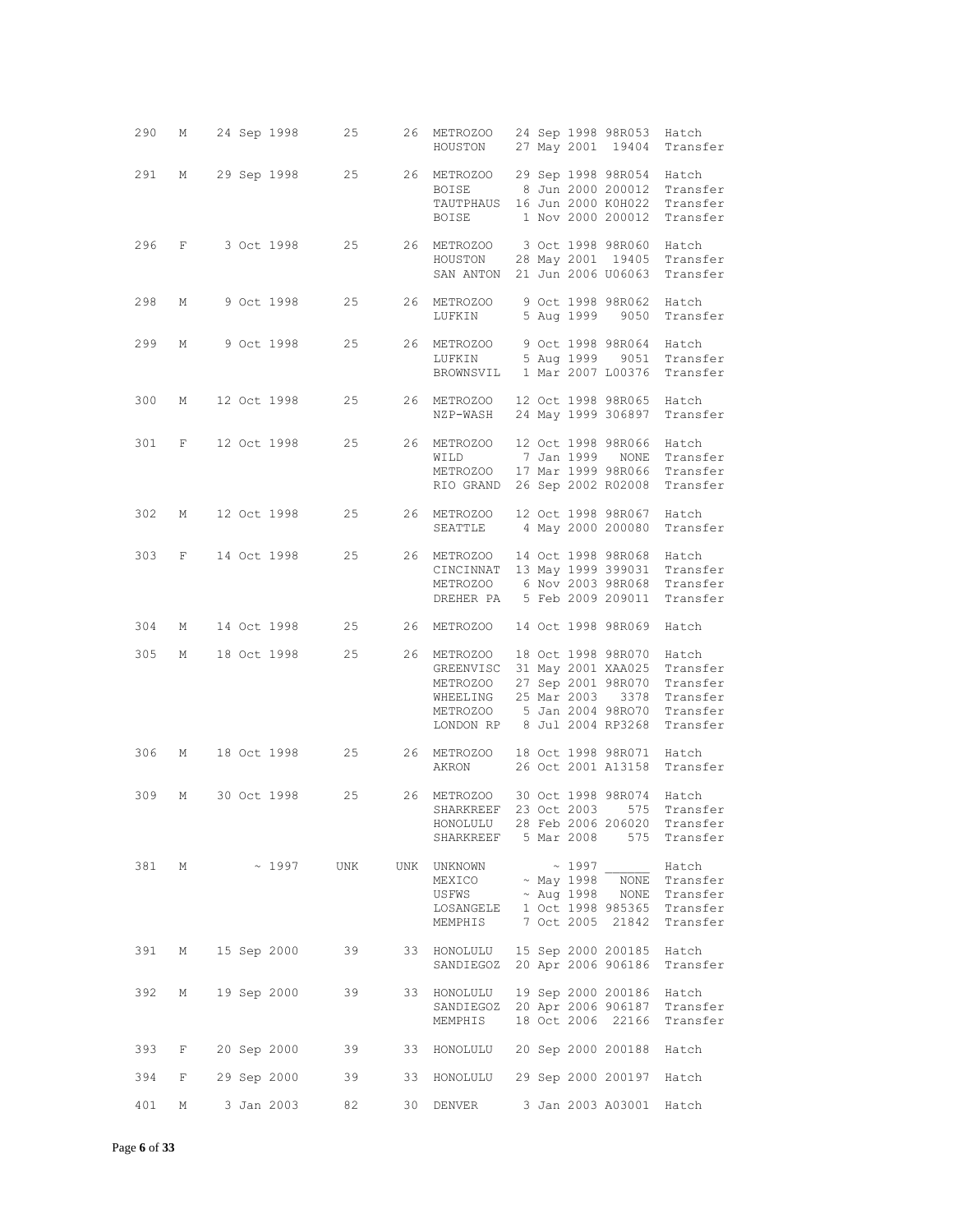|     |            |  |             |                |     | JACKSONVL                                                                                     |  |                                          | 3 Oct 2007 407319                                                                                            | Transfer                                            |
|-----|------------|--|-------------|----------------|-----|-----------------------------------------------------------------------------------------------|--|------------------------------------------|--------------------------------------------------------------------------------------------------------------|-----------------------------------------------------|
| 402 | М          |  |             | 6 Jan 2003 82  |     | 30 DENVER<br>VA MSM                                                                           |  |                                          | 6 Jan 2003 A03002<br>6 Jun 2006 R06016                                                                       | Hatch<br>Transfer                                   |
| 403 | М          |  | 8 Jan 2003  | 82             | 30  | DENVER                                                                                        |  |                                          | 8 Jan 2003 A03003                                                                                            | Hatch                                               |
| 404 | М          |  | 14 Jan 2003 | 82             | 30  | DENVER<br>INDIANAPL<br>CINCINNAT                                                              |  |                                          | 14 Jan 2003 A03009<br>18 Mar 2009 209015<br>16 Sep 2009 309027                                               | Hatch<br>Transfer<br>Transfer                       |
| 405 | М          |  |             | 17 Jan 2003 82 | 30  | DENVER<br>INDIANAPL 18 Mar 2009 209016<br>OKLAHOMA<br>COLO SPRG 9 Oct 2011 11H010             |  |                                          | 17 Jan 2003 A03015<br>30 Sep 2009 78002                                                                      | Hatch<br>Transfer<br>Transfer<br>Transfer           |
| 406 | М          |  | 27 Aug 2003 | 22             | 123 | TORONTO<br>MINNESOTA<br>DREHER PA                                                             |  |                                          | 27 Aug 2003 38861<br>3 Nov 2005 11202<br>20 Oct 2009 209224                                                  | Hatch<br>Transfer<br>Transfer                       |
| 407 | М          |  | 30 Sep 2003 | 22             |     | 117 TORONTO<br>MINNESOTA<br>ST LOUIS<br>DENVER<br>ST LOUIS                                    |  |                                          | 30 Sep 2003 38975 Hatch<br>3 Nov 2005 11516<br>21 Nov 2005 104530<br>6 Oct 2009 A09193<br>10 Nov 2009 104530 | Transfer<br>Transfer<br>Transfer<br>Transfer        |
| 408 | F          |  | 27 Dec 2003 | 22             |     | 117 TORONTO<br>MINNESOTA<br>MEMPHIS                                                           |  | 27 Dec 2003<br>3 Nov 2005<br>11 Jul 2007 | 39146<br>11517<br>22325                                                                                      | Hatch<br>Transfer<br>Transfer                       |
| 409 | М          |  | 3 Jan 2004  | 22             | 123 | TORONTO                                                                                       |  | 3 Jan 2004                               | 39159                                                                                                        | Hatch                                               |
| 410 | F          |  | 4 Jan 2004  | 22             | 117 | TORONTO<br>MINNESOTA 3 Nov 2005 11203<br>LOSANGELE 4 Oct 2007 991488                          |  | 4 Jan 2004                               | 39160                                                                                                        | Hatch<br>Loan to<br>Transfer                        |
| 411 | М          |  | 6 Jan 2004  | 22             |     | 117 TORONTO<br>MINNESOTA 3 Nov 2005 11204<br>BIRMINGHM 25 Oct 2006 306014<br>HONOLULU         |  |                                          | 6 Jan 2004 39161<br>21 Sep 2009 209107                                                                       | Hatch<br>Transfer<br>Transfer<br>Transfer           |
| 412 | М          |  | 8 Jan 2004  | 22             |     | 117 TORONTO 8 Jan 2004 39164<br>MINNESOTA 3 Nov 2005 11518<br>ST LOUIS<br>DENVER<br>ST AUGUST |  | 10 Jul 2012                              | 21 Nov 2005 104531<br>12 Nov 2009 A09218<br>UNK                                                              | Hatch<br>Ownership<br>Loan to<br>Loan to<br>Loan to |
| 414 | М          |  | 30 Dec 2004 | 287            | 285 | COLUMBUS<br>AUDUBON                                                                           |  |                                          | 30 Dec 2004 304125<br>19 Oct 2006 101996                                                                     | Hatch<br>Transfer                                   |
| 415 | F          |  | 30 Dec 2004 | 287            | 285 | COLUMBUS<br>TOPEKA<br>VA MSM<br>TORONTO                                                       |  |                                          | 30 Dec 2004 304126<br>8 Jun 2006 302906<br>26 Apr 2007 R07002<br>20 Jun 2011 45082                           | Hatch<br>Transfer<br>Transfer<br>Transfer           |
| 416 | М          |  | 5 Jan 2005  | 287            | 285 | COLUMBUS<br>TOPEKA<br>VA MSM                                                                  |  |                                          | 5 Jan 2005 305002<br>8 Jun 2006 302806<br>26 Apr 2007 R07001                                                 | Hatch<br>Transfer<br>Transfer                       |
| 420 | $\ddot{?}$ |  | 8 Jun 2007  | 287            | 285 | COLUMBUS<br>JNGLARY F                                                                         |  |                                          | 8 Jun 2007 307018<br>23 Sep 2008 A8R150                                                                      | Hatch<br>Transfer                                   |
| 421 | F          |  | 7 Aug 2007  | 88             | 296 | SAN ANTON<br>ST LOUIS                                                                         |  |                                          | 7 Aug 2007 G07012<br>20 Jul 2009 107522                                                                      | Hatch<br>Transfer                                   |
| 422 | М          |  | 8 Aug 2007  | 88             | 296 | SAN ANTON<br>HOUSTON<br>BIRMINGHM                                                             |  |                                          | 8 Aug 2007 G07013<br>17 Feb 2008 23289<br>17 Sep 2009 309027                                                 | Hatch<br>Transfer<br>Transfer                       |
| 423 | F          |  | 9 Aug 2007  | 88             | 296 | SAN ANTON<br>MS RVR MU                                                                        |  |                                          | 9 Aug 2007 G07015<br>9 Oct 2009 R13509                                                                       | Hatch<br>Transfer                                   |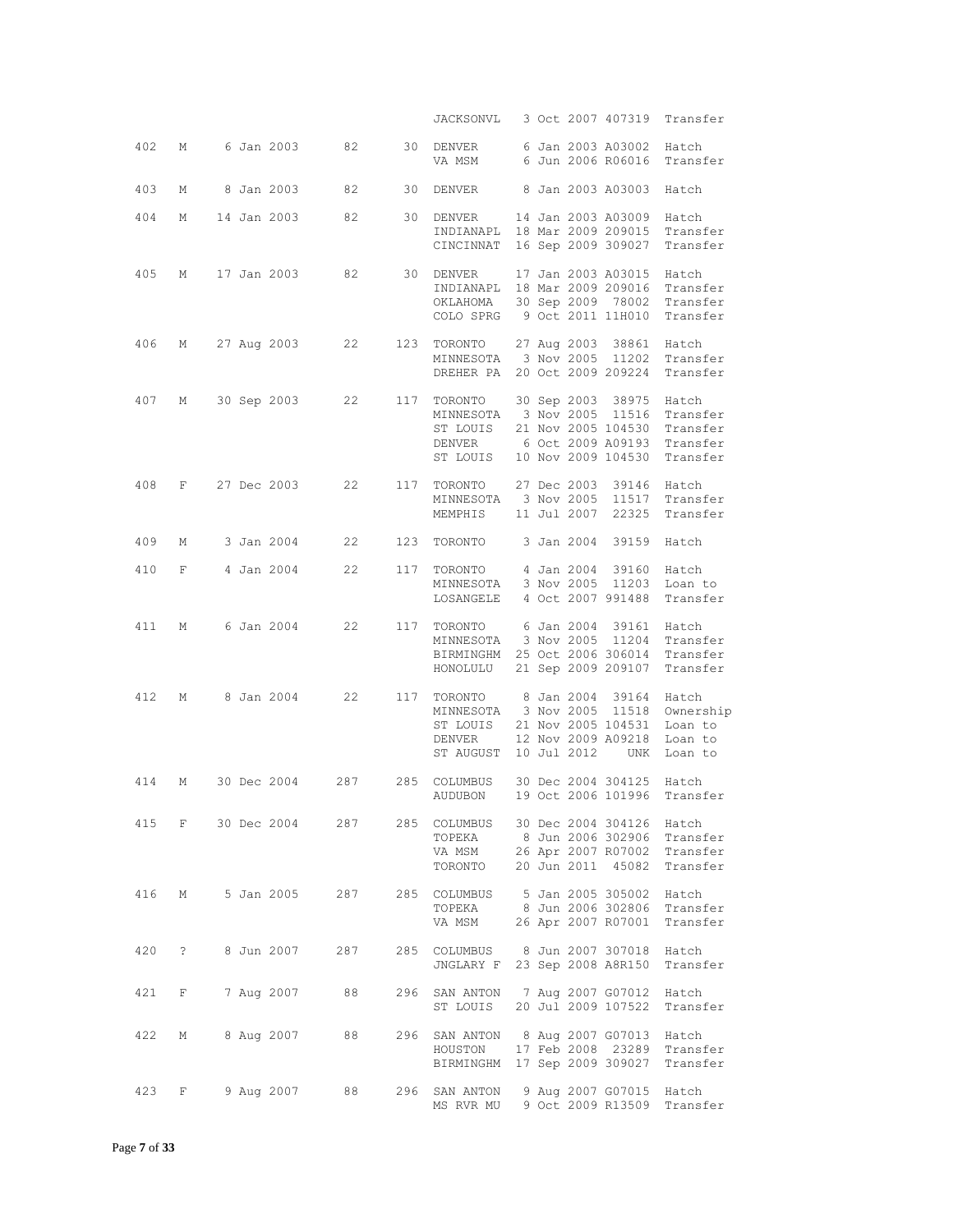|     |   |  |             |     |     | SAN ANTON                                         |  |                          | 2 Nov 2010 G07015                                                                    | Transfer                                   |
|-----|---|--|-------------|-----|-----|---------------------------------------------------|--|--------------------------|--------------------------------------------------------------------------------------|--------------------------------------------|
| 424 | М |  | 24 Aug 2007 | 88  | 296 | SAN ANTON<br>HOUSTON                              |  |                          | 24 Aug 2007 G07034<br>17 Feb 2008 23290                                              | Hatch<br>Transfer                          |
| 425 | М |  | 28 Aug 2007 | 88  | 296 | SAN ANTON<br>HOUSTON                              |  |                          | 28 Aug 2007 G07036<br>17 Feb 2008 23569                                              | Hatch<br>Transfer                          |
| 427 | F |  | 7 Sep 2007  | 88  | 296 | SAN ANTON<br>ST AUGUST                            |  |                          | 7 Sep 2007 S07003<br>18 Jul 2009 A09025                                              | Hatch<br>Transfer                          |
| 428 | F |  | 7 Sep 2007  | 88  | 296 | SAN ANTON<br>HOUSTON                              |  |                          | 7 Sep 2007 S07004<br>17 Feb 2008 23292                                               | Hatch<br>Transfer                          |
| 429 | F |  | 9 Sep 2007  | 88  | 296 | SAN ANTON<br>WACO                                 |  |                          | 9 Sep 2007 S07005<br>20 Jul 2009 R04909                                              | Hatch<br>Transfer                          |
| 431 | М |  | 31 Jan 2008 | UNK | 94  | SEDGWICK<br>WACO                                  |  |                          | 31 Jan 2008 11974<br>10 Jun 2010 R00910                                              | Hatch<br>Transfer                          |
| 432 | М |  | 1 Feb 2008  | UNK | 94  | SEDGWICK<br>W ORANGE                              |  | 1 Feb 2008<br>9 Oct 2008 | 11975<br>6072                                                                        | Hatch<br>Transfer                          |
| 434 | М |  | 30 Sep 2008 | 88  | 296 | SAN ANTON                                         |  |                          | 30 Sep 2008 S08035                                                                   | Hatch                                      |
| 435 | F |  | 8 Aug 2010  | 287 | 410 | LOSANGELE<br>COLUMBUS<br>SIOUX FAL                |  |                          | 8 Aug 2010 992180<br>8 Aug 2010 310026<br>9 Dec 2010 4221                            | Hatch<br>Ownership<br>Loan to              |
| 436 | F |  | 10 Aug 2010 | 287 |     | 410 LOSANGELE<br>COLUMBUS<br>ATLANTA<br>KNOXVILLE |  | 8 Dec 2011               | 10 Aug 2010 992181<br>30 Sep 2010 310027<br>22 Nov 2010 B06302<br>4443               | Hatch<br>Ownership<br>Transfer<br>Loan to  |
| 437 | F |  | 12 Aug 2010 | 287 | 410 | LOSANGELE<br>DALLAS                               |  |                          | 12 Aug 2010 992182<br>5 Apr 2011 11L012                                              | Hatch<br>Loan to                           |
| 438 | М |  | 12 Aug 2010 | 287 | 410 | LOSANGELE<br>COLUMBUS<br>SIOUX FAL                |  | 9 Dec 2010               | 12 Aug 2010 992183<br>30 Sep 2010 310028<br>30 Sep 2010 310028<br>4220               | Hatch<br>Transfer<br>Ownership<br>Loan to  |
| 439 | М |  | 13 Aug 2010 | 287 | 410 | LOSANGELE<br>COLUMBUS<br>ATLANTA                  |  |                          | 13 Aug 2010 992184<br>30 Sep 2010 310029<br>30 Sep 2010 310029<br>22 Nov 2010 B06301 | Hatch<br>Ownership<br>Transfer<br>Transfer |
| 441 | F |  | 13 Aug 2010 | 287 | 410 | LOSANGELE<br>ALLENWOOD                            |  |                          | 13 Aug 2010 992186<br>29 Mar 2011 1812                                               | Hatch<br>Loan to                           |
| 442 | М |  | 14 Aug 2010 | 287 | 410 | LOSANGELE<br>ALLENWOOD                            |  | 29 Mar 2011              | 14 Aug 2010 992187<br>1811                                                           | Hatch<br>Loan to                           |
| 443 | М |  | 14 Aug 2010 | 287 | 410 | LOSANGELE<br>DALLAS                               |  |                          | 14 Aug 2010 992188<br>5 Apr 2011 11L011                                              | Hatch<br>Loan to                           |
| 445 | М |  | 15 Aug 2010 | 287 | 410 | LOSANGELE<br>COLUMBUS<br>INDIANAPL                |  |                          | 15 Aug 2010 992190<br>30 Sep 2010 310030<br>30 Sep 2010 310030<br>6 Jan 2011 211002  | Hatch<br>Transfer<br>Ownership<br>Transfer |
| 446 | F |  | 15 Aug 2010 | 287 | 410 | LOSANGELE<br>OKLAHOMA                             |  |                          | 15 Aug 2010 992191<br>2 Nov 2010 780603                                              | Hatch<br>Loan to                           |
| 447 | F |  | 15 Aug 2010 | 287 | 410 | LOSANGELE 15 Aug 2010 992192<br>OKLAHOMA          |  |                          | 2 Nov 2010 780604                                                                    | Hatch<br>Loan to                           |
| 448 | F |  | 15 Aug 2010 | 287 | 410 | LOSANGELE<br>COLUMBUS                             |  |                          | 15 Aug 2010 992193<br>30 Sep 2010 310031<br>30 Sep 2010 310031                       | Hatch<br>Ownership<br>Transfer             |
|     |   |  |             |     |     | INDIANAPL                                         |  |                          | 6 Jan 2011 211003                                                                    | Transfer                                   |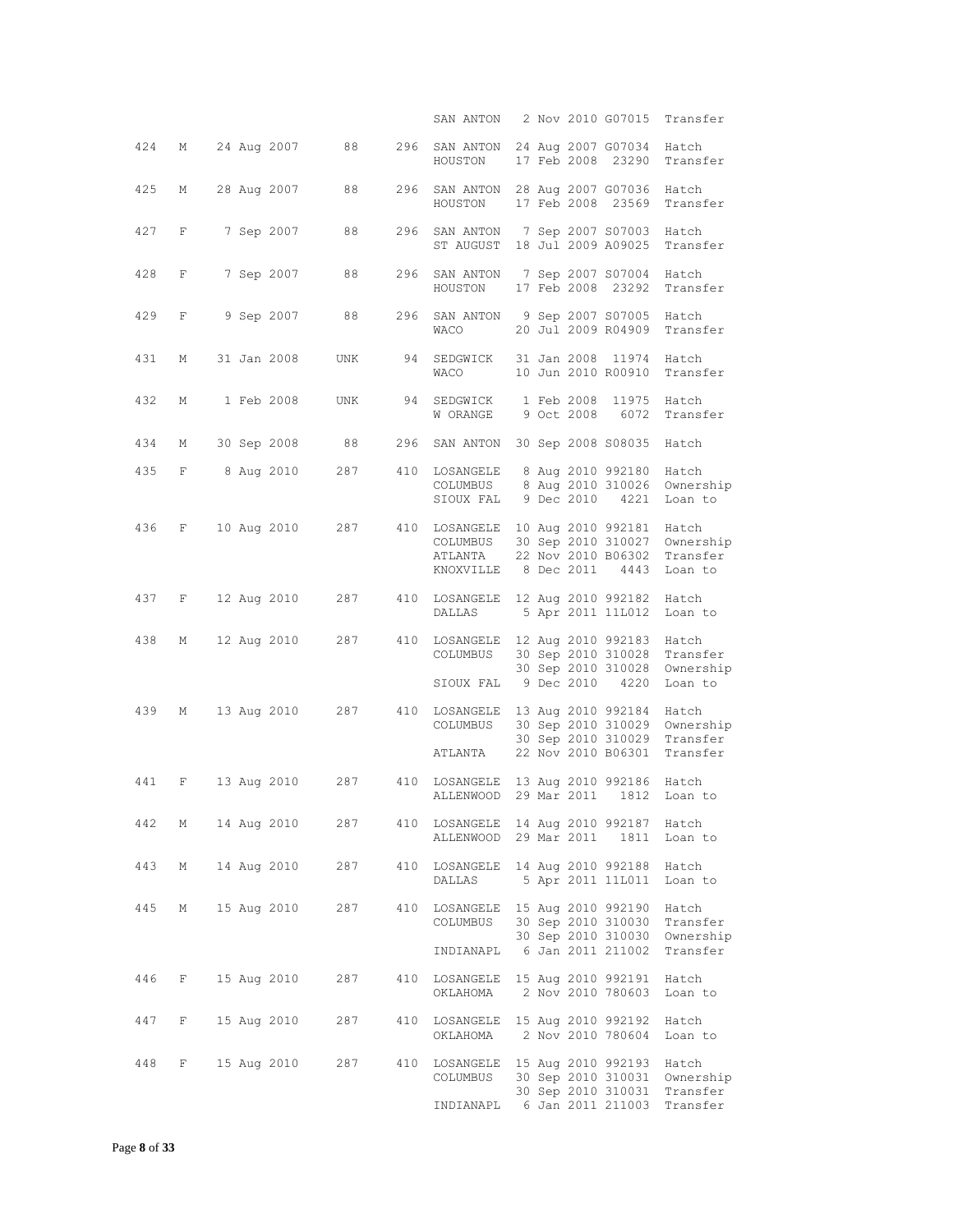| 449   | М            |  |               | 15 Aug 2010 287   |     | 410 LOSANGELE<br>COLUMBUS<br>NY BRONX                                    |  | 15 Aug 2010 992194<br>30 Sep 2010 310032<br>30 Sep 2010 310032<br>15 Dec 2010 H10138 | Hatch<br>Transfer<br>Ownership<br>Loan to |
|-------|--------------|--|---------------|-------------------|-----|--------------------------------------------------------------------------|--|--------------------------------------------------------------------------------------|-------------------------------------------|
| 450   |              |  | F 15 Aug 2010 | 287               |     | 410 LOSANGELE<br>COLUMBUS<br>NY BRONX                                    |  | 15 Aug 2010 992195<br>30 Sep 2010 310033<br>30 Sep 2010 310033<br>15 Dec 2010 H10139 | Hatch<br>Ownership<br>Transfer<br>Loan to |
| 451   | $F$ and $F$  |  | 15 Aug 2010   | 287               |     | 410 LOSANGELE<br>COLUMBUS<br>NY BRONX                                    |  | 15 Aug 2010 992196<br>30 Sep 2010 310034<br>30 Sep 2010 310034<br>15 Dec 2010 H10140 | Hatch<br>Transfer<br>Ownership<br>Loan to |
| 452   |              |  | F 16 Aug 2010 | 287               |     | 410 LOSANGELE 16 Aug 2010 992197<br>MOODY                                |  | 2 Nov 2010 6109                                                                      | Hatch<br>Loan to                          |
| 453   | М            |  | 16 Aug 2010   | 287               |     | 410 LOSANGELE 16 Aug 2010 992198<br>MOODY                                |  | 2 Nov 2010 6110                                                                      | Hatch<br>Loan to                          |
| 454   |              |  |               | F 17 Aug 2010 287 |     | 410 LOSANGELE 17 Aug 2010 992199<br>COLUMBUS<br>WHEELING 1 Apr 2011 4085 |  | 30 Sep 2010 310035<br>30 Sep 2010 310035                                             | Hatch<br>Transfer<br>Ownership<br>Loan to |
| 455   | F            |  | 17 Aug 2010   | 287               |     | 410 LOSANGELE 17 Aug 2010 992200<br>TULSA                                |  |                                                                                      | Hatch<br>6 Apr 2011 16238 Loan to         |
| 456   |              |  |               | M 18 Aug 2010 287 |     | 410 LOSANGELE 18 Aug 2010 992201<br>COLUMBUS                             |  | 30 Sep 2010 310036<br>30 Sep 2010 310036                                             | Hatch<br>Transfer<br>Ownership            |
| 458   | F            |  | 6 Oct 2010    | 412               |     | WHEELING 1 Apr 2011 4086<br>400 DENVER                                   |  | 6 Oct 2010 A10266                                                                    | Loan to<br>Hatch                          |
|       |              |  |               |                   |     | AKRON                                                                    |  | 21 May 2012                                                                          | Transfer                                  |
| 459   | $\mathbf{F}$ |  |               | 8 Oct 2010 412    |     | 400 DENVER<br>AKRON                                                      |  | 8 Oct 2010 A10268<br>21 May 2012                                                     | Hatch<br>Transfer                         |
| 462   | М            |  |               | 8 Oct 2010 412    | 400 | DENVER<br>FORTWORTH 31 May 2012 207507                                   |  | 8 Oct 2010 A10269                                                                    | Hatch<br>Loan to                          |
| 463   | М            |  | 17 Oct 2010   | 412               |     | 400 DENVER<br>TULSA                                                      |  | 17 Oct 2010 A10285 Hatch<br>22 May 2012 16519                                        | Transfer                                  |
| 470   | М            |  | 5 Aug 2011    | 287               |     | 410 LOSANGELE 5 Aug 2011 992479 Hatch<br>PHOENIX                         |  | 19 Sep 2011 11791                                                                    | Loan to                                   |
| 471 F |              |  |               | 6 Aug 2011 287    |     | 410 LOSANGELE 6 Aug 2011 992480 Hatch<br>PHOENIX                         |  |                                                                                      | 20 Sep 2011 11793 Loan to                 |
| 472   | M            |  |               | 6 Aug 2011 287    |     | 410 LOSANGELE 6 Aug 2011 992481<br>CHATTANOO 17 May 2012                 |  |                                                                                      | Hatch<br>Loan to                          |
| 473   | M            |  |               | 7 Aug 2011 287    |     | 410 LOSANGELE<br>PHOENIX                                                 |  | 7 Aug 2011 992486<br>20 Sep 2011 11797                                               | Hatch<br>Loan to                          |
| 475   | $F = -$      |  | 7 Aug 2011    | 287               |     | 410 LOSANGELE 7 Aug 2011 992488<br>COLUMBIA 2 Nov 2011 11400             |  |                                                                                      | Hatch<br>Loan to                          |
| 476   | М            |  | 8 Aug 2011    | 287               | 410 | LOSANGELE 8 Aug 2011 992490<br>COLUMBIA                                  |  | 2 Nov 2011 11399                                                                     | Hatch<br>Loan to                          |
| 477   | М            |  |               | 8 Aug 2011 287    | 410 | LOSANGELE 8 Aug 2011 992491                                              |  |                                                                                      | Hatch                                     |
| 478   | М            |  |               | 8 Aug 2011 287    | 410 | LOSANGELE 8 Aug 2011 992493                                              |  |                                                                                      | Hatch                                     |
| 479   | F            |  | 9 Aug 2011    | 287               | 410 | LOSANGELE<br>PHOENIX                                                     |  | 9 Aug 2011 992494<br>20 Sep 2011 11796                                               | Hatch<br>Loan to                          |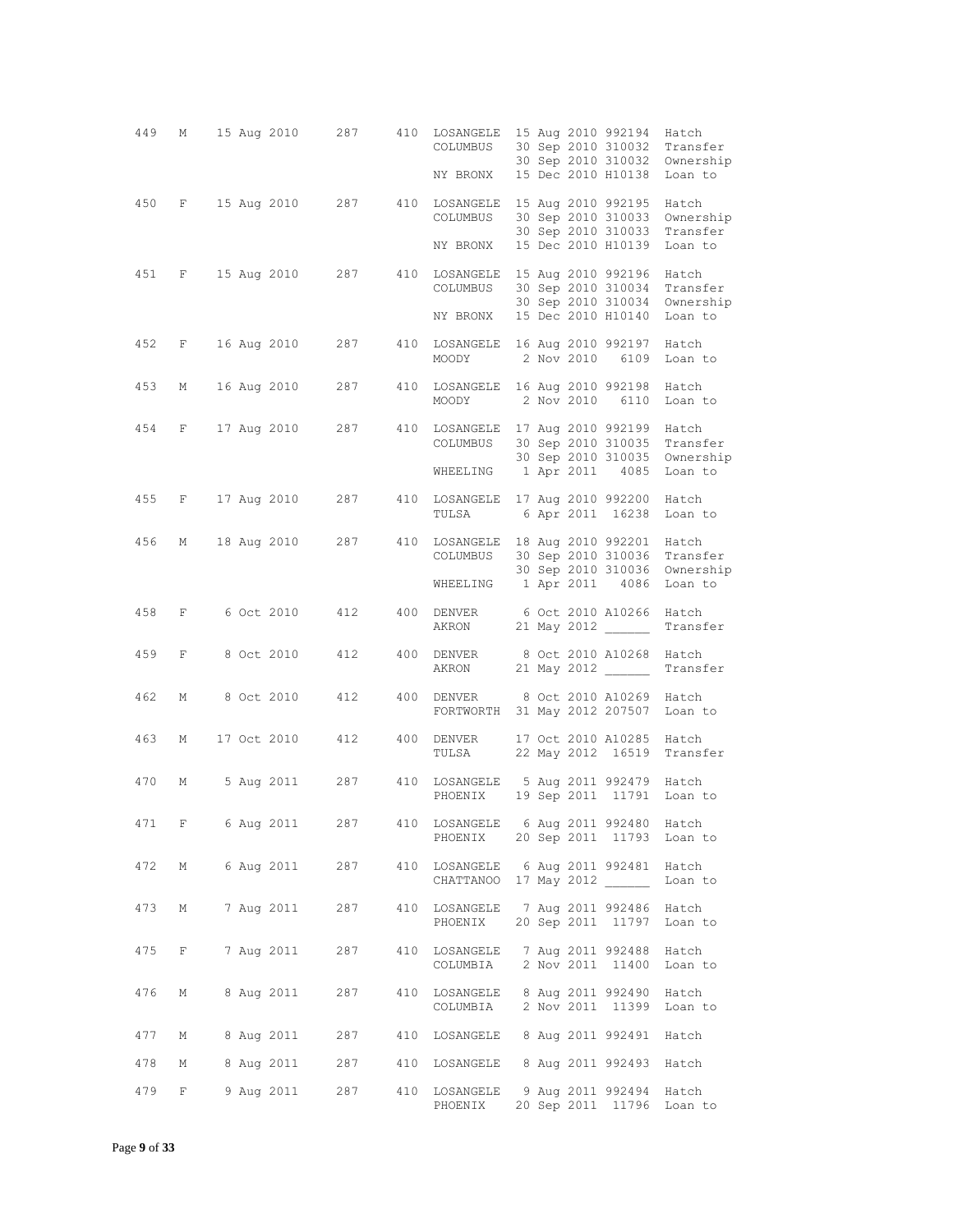| 480 | $\mathbb F$    | 9 Aug 2011 287                  |     |                    | 410 LOSANGELE 9 Aug 2011 992495 Hatch                                                                                                     |          |
|-----|----------------|---------------------------------|-----|--------------------|-------------------------------------------------------------------------------------------------------------------------------------------|----------|
| 481 | F              |                                 |     |                    | 10 Aug 2011 287 410 LOSANGELE 10 Aug 2011 992496 Hatch                                                                                    |          |
| 482 | F              | 10 Aug 2011 287                 |     | PHOENIX            | 410 LOSANGELE 10 Aug 2011 992497 Hatch<br>19 Sep 2011 11795 Loan to                                                                       |          |
| 483 | F              | 11 Aug 2011                     | 287 | PHOENIX            | 410 LOSANGELE 11 Aug 2011 992498 Hatch<br>20 Sep 2011 11794 Loan to                                                                       |          |
| 485 | М              | 12 Aug 2011 287                 |     |                    | 410 LOSANGELE 12 Aug 2011 992500 Hatch<br>SANDIEGOZ 19 Apr 2012 912105 Loan to                                                            |          |
| 487 |                | F 28 Jun 2004 UNK               |     | UNK TAMAN<br>PRAHA | 28 Jun 2004 Hatch<br>26 Nov 2004 240331 Transfer                                                                                          |          |
| 488 |                |                                 |     | HONOLULU           | M 26 Aug 2010 486 487 PRAHA 26 Aug 2010 100275 Hatch<br>LOSANGELE 14 May 2012 992673 Transfer<br>16 Jul 2012                              | Loan to  |
| 489 |                |                                 |     |                    | M 21 Aug 2010 486 487 PRAHA 21 Aug 2010 100262 Hatch<br>LOSANGELE 14 May 2012 992676 Transfer<br>SHARKREEF 17 May 2012                    | Loan to  |
|     |                |                                 |     |                    | 490 M 22 Aug 2010 486 487 PRAHA 22 Aug 2010 100265 Hatch<br>LOSANGELE 14 May 2012 992675 Transfer<br>SHARKREEF 17 May 2012                | Loan to  |
|     |                |                                 |     |                    | 491 M ~ Aug 2010 486 487 PRAHA ~ Aug 2010 10276 Hatch<br>LOSANGELE 14 May 2012 992674 Transfer<br>CHATTANOO 17 May 2012                   | Loan to  |
|     |                |                                 |     |                    | 492 F 21 Aug 2010 486 487 PRAHA 21 Aug 2010 100263 Hatch<br>LOSANGELE 14 May 2012 992678 Transfer<br>DENVER 6 Jun 2012 A12160 Transfer    |          |
|     |                |                                 |     |                    | 493 F 28 Aug 2010 486 487 PRAHA 28 Aug 2010 100281 Hatch<br>LOSANGELE 14 May 2012 992679 Transfer<br>DENVER 6 Jun 2012                    | Transfer |
|     |                |                                 |     |                    | 494 F 27 Aug 2010 486 487 PRAHA 27 Aug 2010 100277 Hatch<br>LOSANGELE 23 May 2012 992682<br>PITTSBURG 24 May 2012 102693 Loan to          | Transfer |
|     |                | 495 F 22 Aug 2010 486 487 PRAHA |     |                    | 22 Aug 2010 100264 Hatch<br>LOSANGELE 14 May 2012 992681<br>PITTSBURG 23 May 2012 102692 Loan to                                          | Transfer |
|     |                |                                 |     |                    | 496 F 27 Aug 2010 486 487 PRAHA 27 Aug 2010 100279 Hatch<br>LOSANGELE 14 May 2012 992680 Transfer<br>FORTWORTH 23 May 2012 207495 Loan to |          |
|     |                | 497 F 27 Aug 2010 486 487 PRAHA |     |                    | 27 Aug 2010 100280 Hatch<br>LOSANGELE 14 May 2012 992677                                                                                  | Transfer |
| 498 | $\mathbb{R}$   | 8 Oct 2011                      |     |                    | UNK 408 MEMPHIS 8 Oct 2011 23328 Hatch                                                                                                    |          |
| 499 | $\tilde{E}$    | 24 Mar 2012                     | 392 |                    | 408 MEMPHIS 24 Mar 2012 23424 Hatch                                                                                                       |          |
| 500 | $\overline{?}$ | 25 Mar 2012                     | 392 |                    | 408 MEMPHIS 25 Mar 2012 23425 Hatch                                                                                                       |          |
| 501 | $\cdot$ ?      |                                 |     |                    | 25 Mar 2012 392 408 MEMPHIS 25 Mar 2012 23426 Hatch                                                                                       |          |
| 502 | $\cdot$ ?      |                                 |     |                    | 25 Mar 2012 392 408 MEMPHIS 25 Mar 2012 23427 Hatch                                                                                       |          |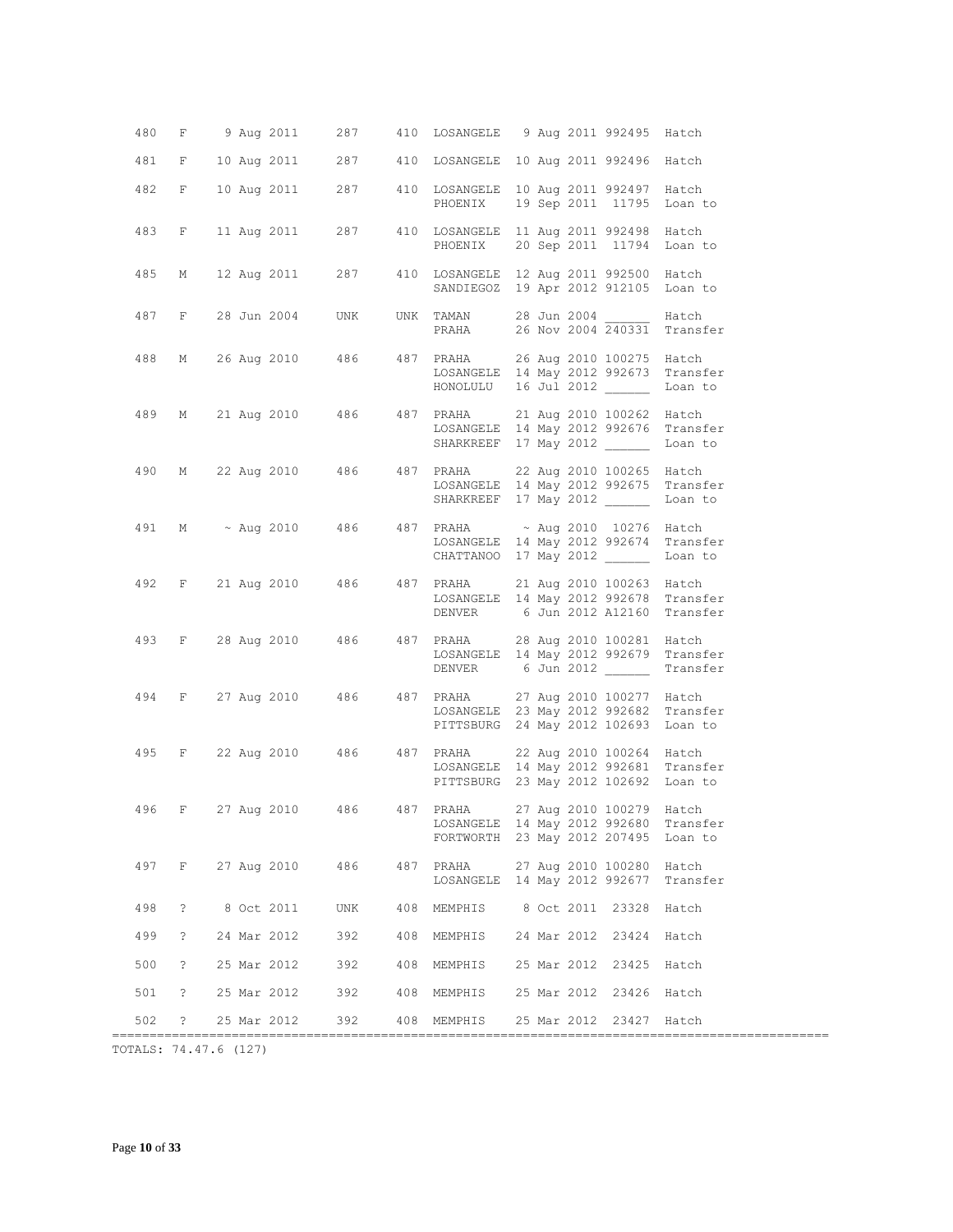## **Living Population**

KOMODO DRAGON Studbook Restricted to: (Varanus komodoensis)<br>
Locations: AKRON / Locations: AKRON Dates: 15 Jul 2012 - 18 Jul 2012 Status: Living during 15 Jul 2012 - 18 Jul 2012 ================================================================================================= = Stud# | Sex | Hatch Date | Sire | Dam | Location | Date |LocalID| Event | Tag/Band | ================================================================================================= = 306 M 18 Oct 1998 25 26 METROZOO 18 Oct 1998 98R071 Hatch AKRON 26 Oct 2001 A13158 Transfer 458 F 6 Oct 2010 412 400 DENVER 6 Oct 2010 A10266 Hatch AKRON 21 May 2012 Transfer 459 F 8 Oct 2010 412 400 DENVER 8 Oct 2010 A10268 Hatch AKRON 21 May 2012 Transfer Totals: 1.2.0 (3) ------------------------------------------------------------------------------------------------ KOMODO DRAGON Studbook Restricted to: (Varanus komodoensis) Locations: ALLENWOOD/ Dates: 15 Jul 2012 - 18 Jul 2012 Status: Living during 15 Jul 2012 - 18 Jul 2012 ================================================================================================ Stud# | Sex | Hatch Date | Sire | Dam | Location | Date |LocalID| Event | Tag/Band | ================================================================================================= 441 F 13 Aug 2010 287 410 LOSANGELE 13 Aug 2010 992186 Hatch ALLENWOOD 29 Mar 2011 1812 Loan to 442 M 14 Aug 2010 287 410 LOSANGELE 14 Aug 2010 992187 Hatch ALLENWOOD 29 Mar 2011 1811 Loan to Totals: 1.1.0 (2) ------------------------------------------------------------------------------------------------ KOMODO DRAGON Studbook Restricted to: (Varanus komodoensis) Locations: ATLANTA / Dates: 15 Jul 2012 - 18 Jul 2012 Status: Living during 15 Jul 2012 - 18 Jul 2012 ================================================================================================= = Stud# | Sex | Hatch Date | Sire | Dam | Location | Date |LocalID| Event | Tag/Band | ================================================================================================= 43 M 1 Oct 1992 20 21 NZP-WASH 1 Oct 1992 306291 Hatch ATLANTA 1 Jul 1993 936300 Transfer 439 M 13 Aug 2010 287 410 LOSANGELE 13 Aug 2010 992184 Hatch COLUMBUS 30 Sep 2010 310029 Ownership 30 Sep 2010 310029 Transfer ATLANTA 22 Nov 2010 B06301 Transfer Totals: 2.0.0 (2) ------------------------------------------------------------------------------------------------ KOMODO DRAGON Studbook Restricted to: (Varanus komodoensis) Locations: AUDUBON / Dates: 15 Jul 2012 - 18 Jul 2012 Status: Living during 15 Jul 2012 - 18 Jul 2012 ================================================================================================= Stud# | Sex | Hatch Date | Sire | Dam | Location | Date |LocalID| Event | Tag/Band | =================================================================================================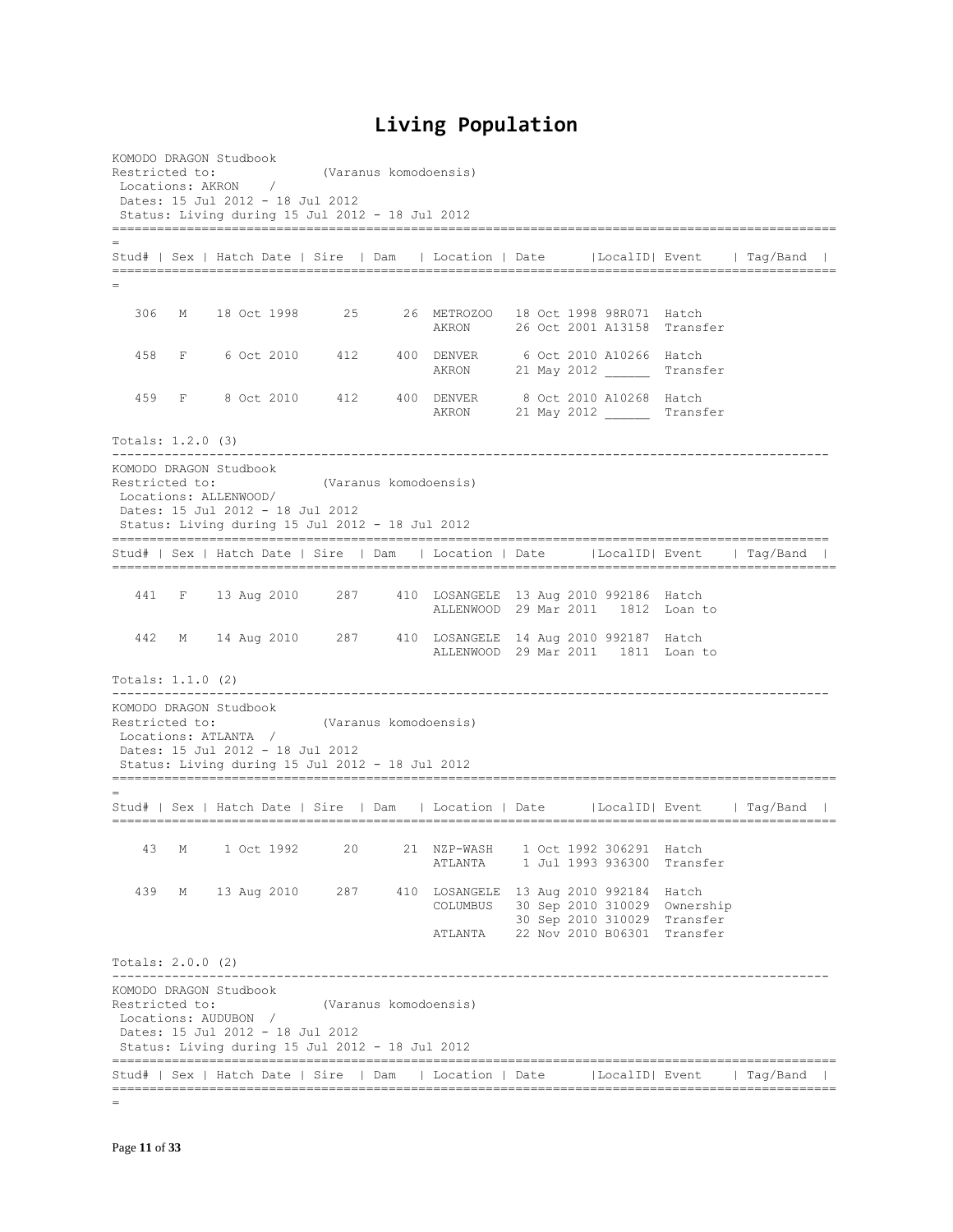414 M 30 Dec 2004 287 285 COLUMBUS 30 Dec 2004 304125 Hatch AUDUBON 19 Oct 2006 101996 Transfer Totals: 1.0.0 (1) ------------------------------------------------------------------------------------------------ KOMODO DRAGON Studbook Restricted to: (Varanus komodoensis) Locations: BIRMINGHM/ Dates: 15 Jul 2012 - 18 Jul 2012 Status: Living during 15 Jul 2012 - 18 Jul 2012 ================================================================================================= = Stud# | Sex | Hatch Date | Sire | Dam | Location | Date |LocalID| Event | Tag/Band | ================================================================================================ 422 M 8 Aug 2007 88 296 SAN ANTON 8 Aug 2007 G07013 Hatch HOUSTON 17 Feb 2008 23289 Transfer BIRMINGHM 17 Sep 2009 309027 Transfer Totals: 1.0.0 (1) ------------------------------------------------------------------------------------------------ KOMODO DRAGON Studbook Restricted to: (Varanus komodoensis) Locations: BL HILLS / Dates: 15 Jul 2012 - 18 Jul 2012 Status: Living during 15 Jul 2012 - 18 Jul 2012 ================================================================================================= = Stud# | Sex | Hatch Date | Sire | Dam | Location | Date |LocalID| Event | Tag/Band | ================================================================================================= = 289 M 21 Sep 1998 25 26 METROZOO 21 Sep 1998 98R051 Hatch TALLAHASE 27 Apr 2000 00L002 Transfer LOWRY 20 Jun 2000 302214 Transfer BL HILLS 18 Oct 2000 101800 Transfer Totals: 1.0.0 (1) ------------------------------------------------------------------------------------------------ KOMODO DRAGON Studbook Restricted to: (Varanus komodoensis) Locations: BOISE / Dates: 15 Jul 2012 - 18 Jul 2012 Status: Living during 15 Jul 2012 - 18 Jul 2012 ================================================================================================= = Stud# | Sex | Hatch Date | Sire | Dam | Location | Date |LocalID| Event | Tag/Band | ================================================================================================ 291 M 29 Sep 1998 25 26 METROZOO 29 Sep 1998 98R054 Hatch BOISE 8 Jun 2000 200012 Transfer TAUTPHAUS 16 Jun 2000 K0H022 Transfer BOISE 1 Nov 2000 200012 Transfer Totals: 1.0.0 (1) ------------------------------------------------------------------------------------------------ KOMODO DRAGON Studbook Restricted to: (Varanus komodoensis) Locations: BROWNSVIL/ Dates: 15 Jul 2012 - 18 Jul 2012 Status: Living during 15 Jul 2012 - 18 Jul 2012 ================================================================================================= = stud# | Sex | Hatch Date | Sire | Dam | Location | Date |LocalID| Event | Tag/Band | ================================================================================================ 299 M 9 Oct 1998 25 26 METROZOO 9 Oct 1998 98R064 Hatch LUFKIN 5 Aug 1999 9051 Transfer BROWNSVIL 1 Mar 2007 L00376 Transfer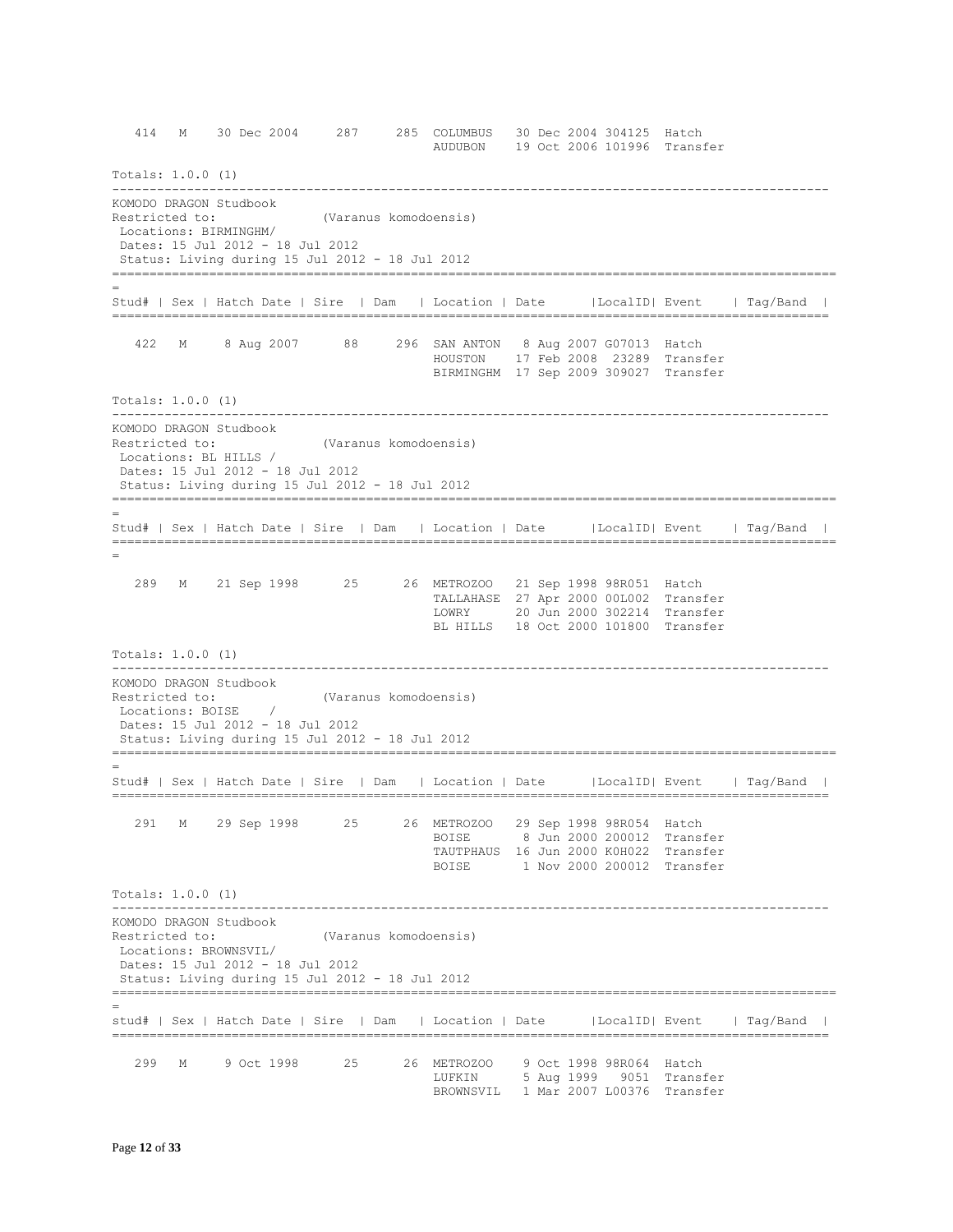Totals: 1.0.0 (1) ------------------------------------------------------------------------------------------------ KOMODO DRAGON Studbook Restricted to: (Varanus komodoensis) Locations: CHATTANOO/ Dates: 15 Jul 2012 - 18 Jul 2012 Status: Living during 15 Jul 2012 - 18 Jul 2012 ================================================================================================= = Stud# | Sex | Hatch Date | Sire | Dam | Location | Date |LocalID| Event | Tag/Band | ================================================================================================ 472 M 6 Aug 2011 287 410 LOSANGELE 6 Aug 2011 992481 Hatch CHATTANOO 17 May 2012 Loan to 491 M ~ Aug 2010 486 487 PRAHA ~ Aug 2010 10276 Hatch LOSANGELE 14 May 2012 992674 Transfer CHATTANOO 17 May 2012 Loan to Totals: 2.0.0 (2) ------------------------------------------------------------------------------------------------- --- KOMODO DRAGON Studbook Restricted to: (Varanus komodoensis) Locations: CINCINNAT/ Dates: 15 Jul 2012 - 18 Jul 2012 Status: Living during 15 Jul 2012 - 18 Jul 2012 ================================================================================================= = Stud# | Sex | Hatch Date | Sire | Dam | Location | Date |LocalID| Event | Tag/Band | ================================================================================================ 404 M 14 Jan 2003 82 30 DENVER 14 Jan 2003 A03009 Hatch INDIANAPL 18 Mar 2009 209015 Transfer CINCINNAT 16 Sep 2009 309027 Transfer Totals: 1.0.0 (1) ------------------------------------------------------------------------------------------------ KOMODO DRAGON Studbook Restricted to: (Varanus komodoensis) Locations: COLO SPRG/ Dates: 15 Jul 2012 - 18 Jul 2012 Status: Living during 15 Jul 2012 - 18 Jul 2012 ================================================================================================= = Stud# | Sex | Hatch Date | Sire | Dam | Location | Date |LocalID| Event | Tag/Band | ================================================================================================ 405 M 17 Jan 2003 82 30 DENVER 17 Jan 2003 A03015 Hatch INDIANAPL 18 Mar 2009 209016 Transfer OKLAHOMA 30 Sep 2009 78002 Transfer COLO SPRG 9 Oct 2011 11H010 Transfer Totals: 1.0.0 (1) ------------------------------------------------------------------------------------------------ KOMODO DRAGON Studbook Restricted to: (Varanus komodoensis) Locations: COLUMBIA / Dates: 15 Jul 2012 - 18 Jul 2012 Status: Living during 15 Jul 2012 - 18 Jul 2012 ================================================================================================= = Stud# | Sex | Hatch Date | Sire | Dam | Location | Date |LocalID| Event | Tag/Band | ================================================================================================= = 475 F 7 Aug 2011 287 410 LOSANGELE 7 Aug 2011 992488 Hatch COLUMBIA 2 Nov 2011 11400 Loan to 476 M 8 Aug 2011 287 410 LOSANGELE 8 Aug 2011 992490 Hatch COLUMBIA 2 Nov 2011 11399 Loan to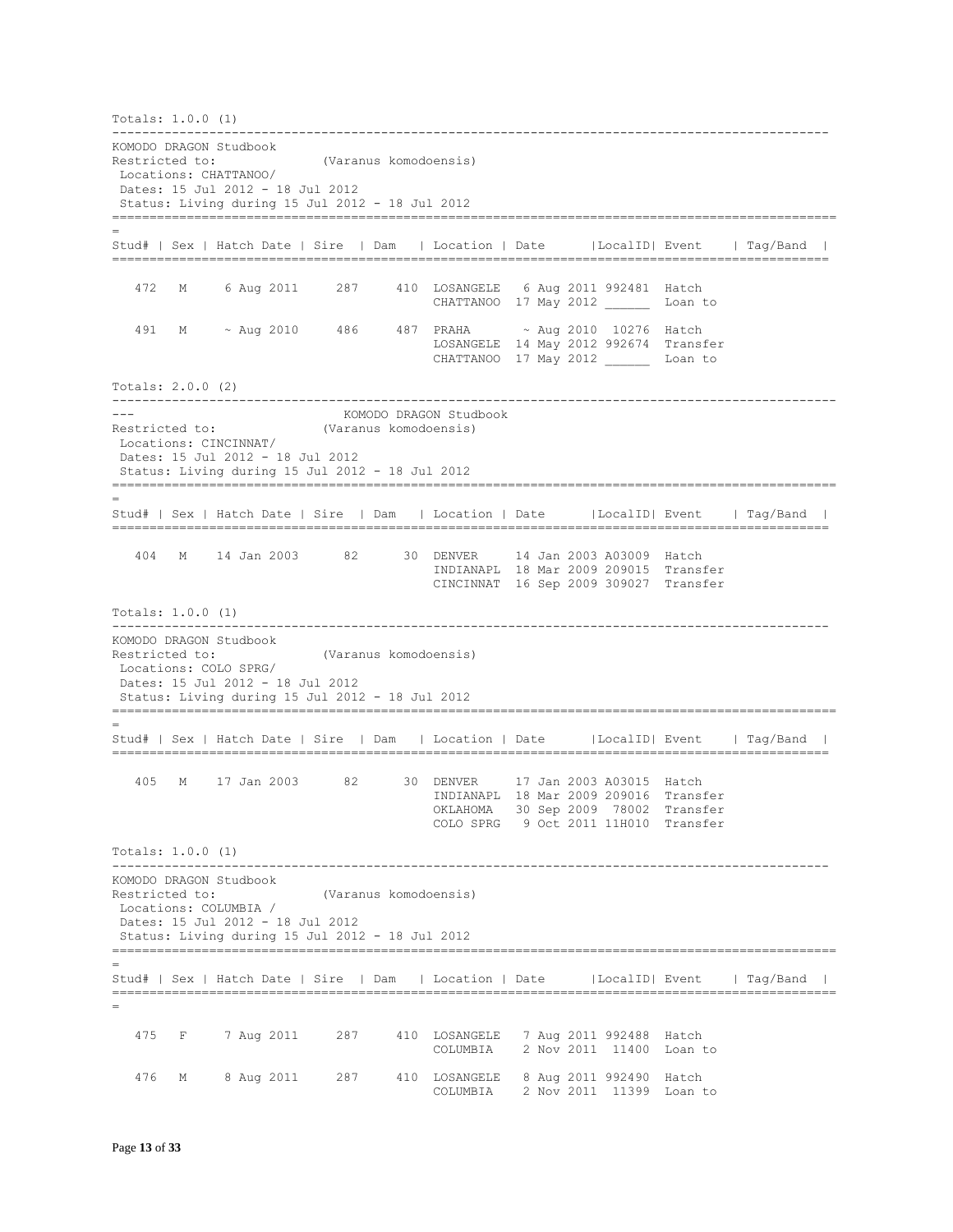Totals: 1.1.0 (2) ------------------------------------------------------------------------------------------------ KOMODO DRAGON Studbook Restricted to: (Varanus komodoensis) Locations: COLUMBUS / Dates: 15 Jul 2012 - 18 Jul 2012 Status: Living during 15 Jul 2012 - 18 Jul 2012 ================================================================================================= = Stud# | Sex | Hatch Date | Sire | Dam | Location | Date |LocalID| Event | Tag/Band | ================================================================================================= = 285 F 16 Sep 1998 25 26 METROZOO 16 Sep 1998 98R047 Hatch COLUMBUS 4 Feb 2003 303002 Transfer Totals: 0.1.0 (1) ------------------------------------------------------------------------------------------------ KOMODO DRAGON Studbook Restricted to: (Varanus komodoensis)<br>
Locations: DALLAS / Locations: DALLAS Dates: 15 Jul 2012 - 18 Jul 2012 Status: Living during 15 Jul 2012 - 18 Jul 2012 ================================================================================================= = Stud# | Sex | Hatch Date | Sire | Dam | Location | Date |LocalID| Event | Tag/Band | ================================================================================================= = 437 F 12 Aug 2010 287 410 LOSANGELE 12 Aug 2010 992182 Hatch DALLAS 5 Apr 2011 11L012 Loan to 443 M 14 Aug 2010 287 410 LOSANGELE 14 Aug 2010 992188 Hatch DALLAS 5 Apr 2011 11L011 Loan to Totals: 1.1.0 (2) ------------------------------------------------------------------------------------------------ KOMODO DRAGON Studbook Restricted to: (Varanus komodoensis) Locations: DENVER / Dates: 15 Jul 2012 - 18 Jul 2012 Status: Living during 15 Jul 2012 - 18 Jul 2012 ================================================================================================= = Stud# | Sex | Hatch Date | Sire | Dam | Location | Date |LocalID| Event | Tag/Band | ================================================================================================= = 82 M 5 Feb 1994 17 21 CINCINNAT 5 Feb 1994 394014 Hatch NZP-WASH 5 Feb 1994 306445 Ownership<br>DENVER 9 Jun 1994 940339 Transfer 9 Jun 1994 940339 Transfer 403 M 8 Jan 2003 82 30 DENVER 8 Jan 2003 A03003 Hatch 492 F 21 Aug 2010 486 487 PRAHA 21 Aug 2010 100263 Hatch LOSANGELE 14 May 2012 992678 Transfer DENVER 6 Jun 2012 A12160 Transfer 493 F 28 Aug 2010 486 487 PRAHA 28 Aug 2010 100281 Hatch LOSANGELE 14 May 2012 992679 Transfer 6 Jun 2012 \_\_\_\_\_\_\_ Transfer Totals: 2.2.0 (4) ------------------------------------------------------------------------------------------------ KOMODO DRAGON Studbook Restricted to: (Varanus komodoensis) Locations: DISNEY AK/ Dates: 15 Jul 2012 - 18 Jul 2012 Status: Living during 15 Jul 2012 - 18 Jul 2012 =================================================================================================

=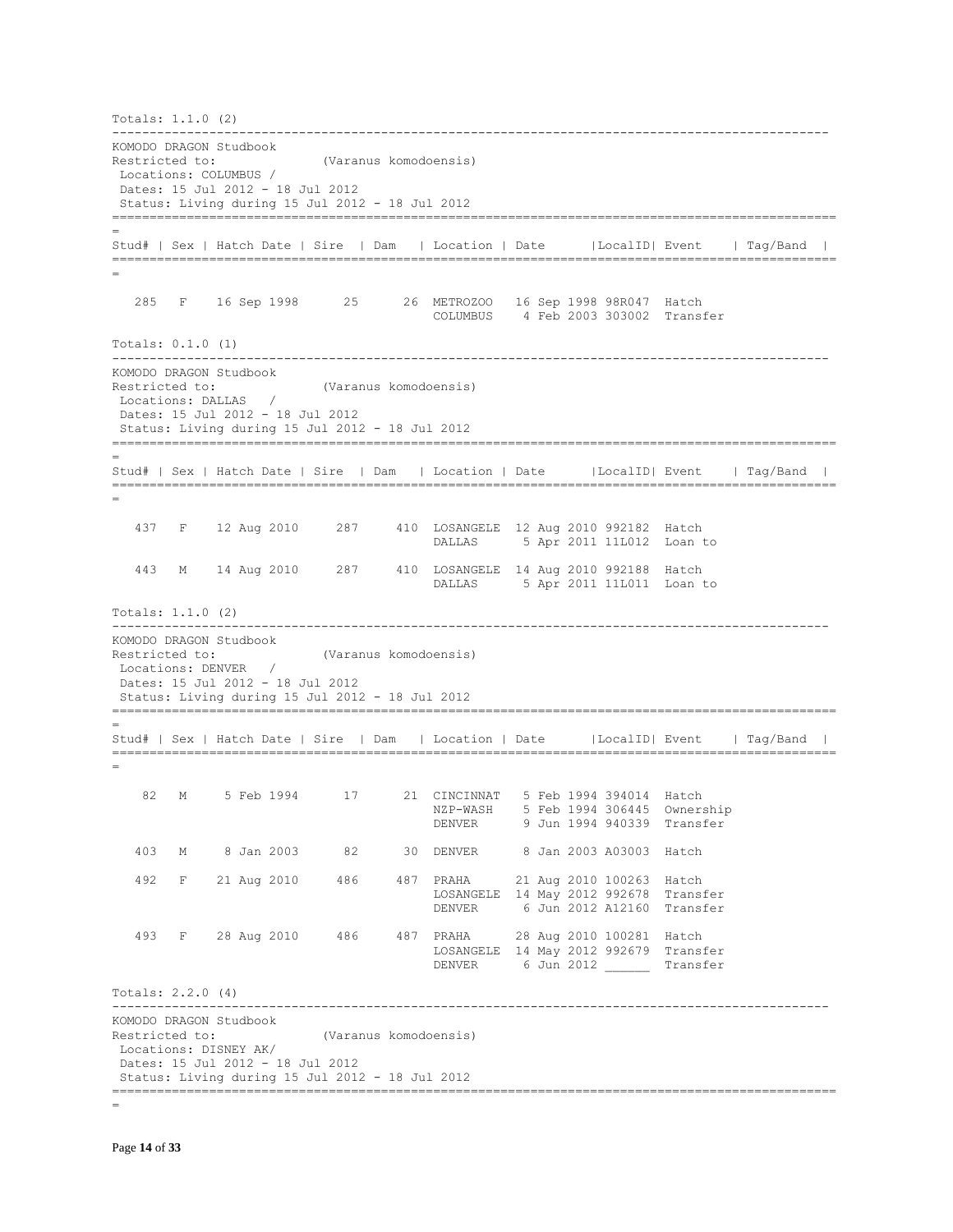|                   |   | Stud#   Sex   Hatch Date   Sire   Dam   Location   Date   LocalID  Event   Tag/Band  |                           |  |                                                                               |  |  |
|-------------------|---|--------------------------------------------------------------------------------------|---------------------------|--|-------------------------------------------------------------------------------|--|--|
|                   |   |                                                                                      |                           |  |                                                                               |  |  |
|                   |   |                                                                                      |                           |  |                                                                               |  |  |
| 50                | М | 28 Aug 1993                                                                          | 17                        |  | 21 NZP-WASH 28 Aug 1993 306424 Hatch<br>CINCINNAT 14 Oct 1993 393038 Transfer |  |  |
|                   |   |                                                                                      |                           |  | DISNEY AK 5 Nov 1998 981745 Transfer                                          |  |  |
|                   |   |                                                                                      |                           |  |                                                                               |  |  |
| 78                |   | M 4 Feb 1994 17                                                                      |                           |  | 21 CINCINNAT 4 Feb 1994 394013 Hatch                                          |  |  |
|                   |   |                                                                                      |                           |  | NZP-WASH 4 Feb 1994 306448 Ownership                                          |  |  |
|                   |   |                                                                                      |                           |  | SANDIEGOZ 28 Nov 1994 194264 Transfer<br>DISNEY AK 4 Nov 1998 981742 Transfer |  |  |
|                   |   |                                                                                      |                           |  |                                                                               |  |  |
| Totals: 2.0.0 (2) |   |                                                                                      |                           |  |                                                                               |  |  |
|                   |   | KOMODO DRAGON Studbook                                                               |                           |  |                                                                               |  |  |
|                   |   | Restricted to:                                                                       | (Varanus komodoensis)     |  |                                                                               |  |  |
|                   |   | Locations: DREHER PA/<br>Dates: 15 Jul 2012 - 18 Jul 2012                            |                           |  |                                                                               |  |  |
|                   |   | Status: Living during 15 Jul 2012 - 18 Jul 2012                                      |                           |  |                                                                               |  |  |
|                   |   |                                                                                      |                           |  |                                                                               |  |  |
|                   |   | Stud#   Sex   Hatch Date   Sire   Dam   Location   Date   LocalID  Event   Tag/Band  |                           |  |                                                                               |  |  |
|                   |   |                                                                                      |                           |  |                                                                               |  |  |
|                   |   |                                                                                      |                           |  |                                                                               |  |  |
|                   |   | 303 F 14 Oct 1998 25                                                                 |                           |  | 26 METROZOO 14 Oct 1998 98R068 Hatch                                          |  |  |
|                   |   |                                                                                      |                           |  | CINCINNAT 13 May 1999 399031 Transfer                                         |  |  |
|                   |   |                                                                                      |                           |  | METROZOO 6 Nov 2003 98R068 Transfer<br>DREHER PA 5 Feb 2009 209011 Transfer   |  |  |
|                   |   |                                                                                      |                           |  |                                                                               |  |  |
| 406               |   | M 27 Aug 2003 22 123 TORONTO 27 Aug 2003 38861 Hatch                                 |                           |  |                                                                               |  |  |
|                   |   |                                                                                      |                           |  | MINNESOTA 3 Nov 2005 11202 Transfer                                           |  |  |
|                   |   |                                                                                      |                           |  | DREHER PA 20 Oct 2009 209224 Transfer                                         |  |  |
| Totals: 1.1.0 (2) |   |                                                                                      |                           |  |                                                                               |  |  |
|                   |   |                                                                                      | ------------------------- |  |                                                                               |  |  |
|                   |   | KOMODO DRAGON Studbook<br>Restricted to:                                             | (Varanus komodoensis)     |  |                                                                               |  |  |
|                   |   | Locations: FORTWORTH/                                                                |                           |  |                                                                               |  |  |
|                   |   | Dates: 15 Jul 2012 - 18 Jul 2012                                                     |                           |  |                                                                               |  |  |
|                   |   | Status: Living during 15 Jul 2012 - 18 Jul 2012                                      |                           |  |                                                                               |  |  |
|                   |   |                                                                                      |                           |  |                                                                               |  |  |
|                   |   | Stud#   Sex   Hatch Date   Sire   Dam   Location   Date   LocalID   Event   Taq/Band |                           |  |                                                                               |  |  |
|                   |   |                                                                                      |                           |  |                                                                               |  |  |
| 40                |   | M 29 Sep 1992 20                                                                     |                           |  | 21 NZP-WASH 29 Sep 1992 306289 Hatch                                          |  |  |
|                   |   |                                                                                      |                           |  | FORTWORTH 16 Aug 1993 936306 Transfer                                         |  |  |
|                   |   |                                                                                      |                           |  | TOLEDO 8 Apr 2005 4013 Transfer                                               |  |  |
|                   |   |                                                                                      |                           |  | FORTWORTH 9 Nov 2005 936306 Transfer                                          |  |  |
| 54                |   | M 2 Sep 1993 17                                                                      |                           |  | 21 NZP-WASH 2 Sep 1993 306429 Hatch                                           |  |  |
|                   |   |                                                                                      |                           |  | FORTWORTH 20 May 1994 946303 Transfer                                         |  |  |
|                   |   |                                                                                      |                           |  | SHEDD AQ 23 Mar 2006 205071 Transfer                                          |  |  |
|                   |   |                                                                                      |                           |  | FORTWORTH 4 Sep 2008 946303 Transfer                                          |  |  |
|                   |   |                                                                                      |                           |  |                                                                               |  |  |
| 462               | M | 8 Oct 2010 412 400 DENVER 8 Oct 2010 A10269 Hatch                                    |                           |  |                                                                               |  |  |
|                   |   |                                                                                      |                           |  | FORTWORTH 31 May 2012 207507 Loan to                                          |  |  |
|                   |   | 496 F 27 Aug 2010 486 487 PRAHA 27 Aug 2010 100279 Hatch                             |                           |  |                                                                               |  |  |
|                   |   |                                                                                      |                           |  | LOSANGELE 14 May 2012 992680 Transfer                                         |  |  |
|                   |   |                                                                                      |                           |  | FORTWORTH 23 May 2012 207495 Loan to                                          |  |  |
| Totals: 3.1.0 (4) |   |                                                                                      |                           |  |                                                                               |  |  |
|                   |   |                                                                                      |                           |  |                                                                               |  |  |
|                   |   | KOMODO DRAGON Studbook                                                               |                           |  |                                                                               |  |  |
|                   |   | Restricted to:<br>Locations: FT WAYNE /                                              | (Varanus komodoensis)     |  |                                                                               |  |  |
|                   |   | Dates: 15 Jul 2012 - 18 Jul 2012                                                     |                           |  |                                                                               |  |  |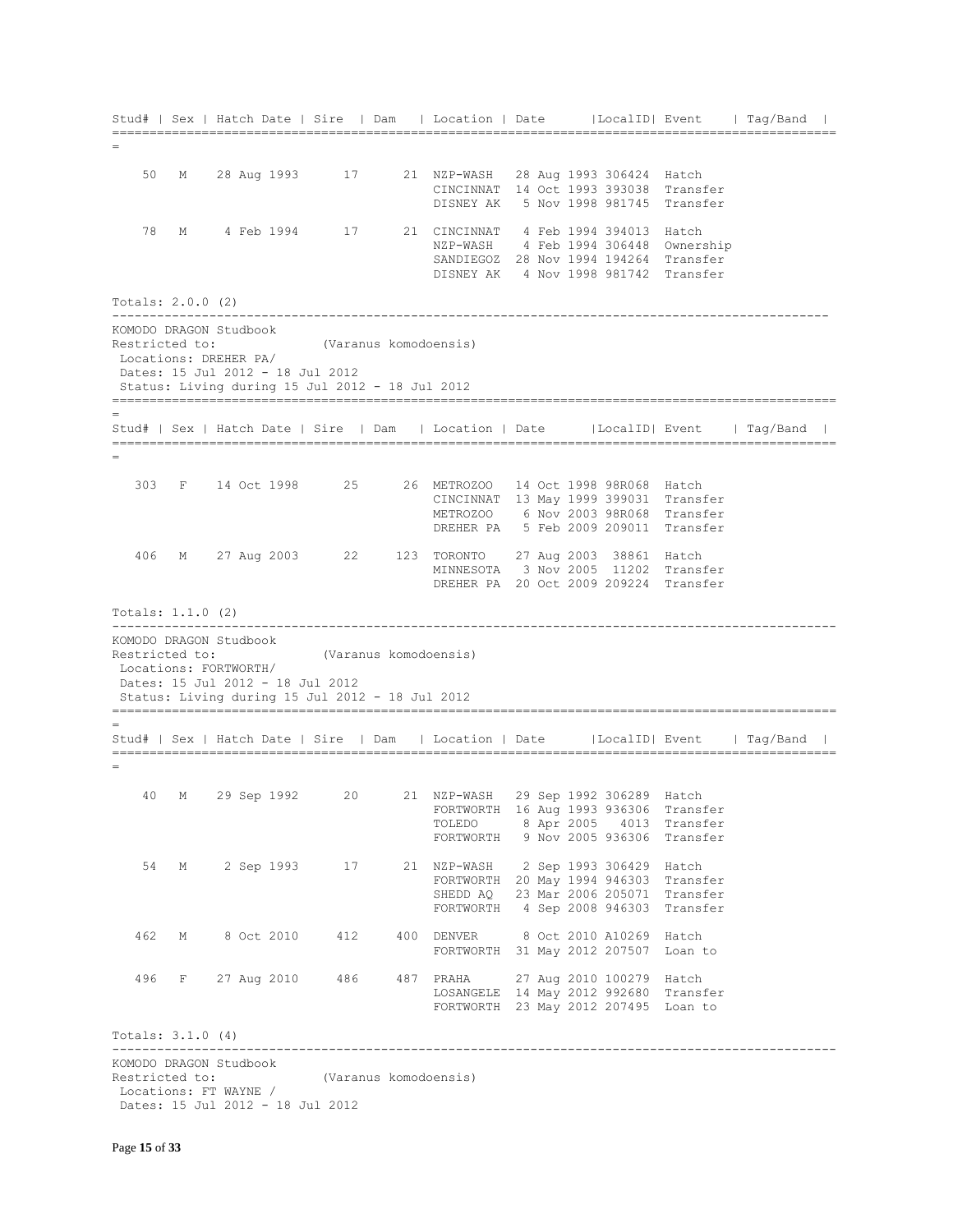Status: Living during 15 Jul 2012 - 18 Jul 2012 ================================================================================================= = Stud# | Sex | Hatch Date | Sire | Dam | Location | Date |LocalID| Event | Tag/Band | ================================================================================================= = 83 F 5 Feb 1994 17 21 CINCINNAT 5 Feb 1994 394015 Hatch NZP-WASH 5 Feb 1994 306452 Ownership FT WAYNE 11 Jun 1994 94155 Transfer Totals: 0.1.0 (1) ------------------------------------------------------------------------------------------------- KOMODO DRAGON Studbook Restricted to: (Varanus komodoensis) Locations: GUADALJR / Dates: 15 Jul 2012 - 18 Jul 2012 Status: Living during 15 Jul 2012 - 18 Jul 2012 ================================================================================================= = Stud# | Sex | Hatch Date | Sire | Dam | Location | Date |LocalID| Event | Tag/Band | ================================================================================================= = 283 M 15 Sep 1998 25 26 METROZOO 15 Sep 1998 98R045 Hatch GUADALJR 12 Oct 2003 R26243 Transfer Totals: 1.0.0 (1) ------------------------------------------------------------------------------------------------- KOMODO DRAGON Studbook Restricted to: (Varanus komodoensis) Locations: HONOLULU / Dates: 15 Jul 2012 - 18 Jul 2012 Status: Living during 15 Jul 2012 - 18 Jul 2012 ================================================================================================= = Stud# | Sex | Hatch Date | Sire | Dam | Location | Date |LocalID| Event | Tag/Band | ================================================================================================= = 39 M 25 Sep 1992 20 21 NZP-WASH 25 Sep 1992 306287 Hatch HONOLULU 18 Sep 1993 930250 Transfer 393 F 20 Sep 2000 39 33 HONOLULU 20 Sep 2000 200188 Hatch 394 F 29 Sep 2000 39 33 HONOLULU 29 Sep 2000 200197 Hatch 411 M 6 Jan 2004 22 117 TORONTO 6 Jan 2004 39161 Hatch MINNESOTA 3 Nov 2005 11204 Transfer BIRMINGHM 25 Oct 2006 306014 Transfer HONOLULU 21 Sep 2009 209107 Transfer 488 M 26 Aug 2010 486 487 PRAHA 26 Aug 2010 100275 Hatch LOSANGELE 14 May 2012 992673 Transfer HONOLULU 16 Jul 2012 \_\_\_\_\_\_ Loan to Totals: 3.2.0 (5) ------------------------------------------------------------------------------------------------- KOMODO DRAGON Studbook Restricted to: (Varanus komodoensis) Locations: HOUSTON / Dates: 15 Jul 2012 - 18 Jul 2012 Status: Living during 15 Jul 2012 - 18 Jul 2012 ================================================================================================= = Stud# | Sex | Hatch Date | Sire | Dam | Location | Date |LocalID| Event | Tag/Band | ================================================================================================= = 290 M 24 Sep 1998 25 26 METROZOO 24 Sep 1998 98R053 Hatch HOUSTON 27 May 2001 19404 Transfer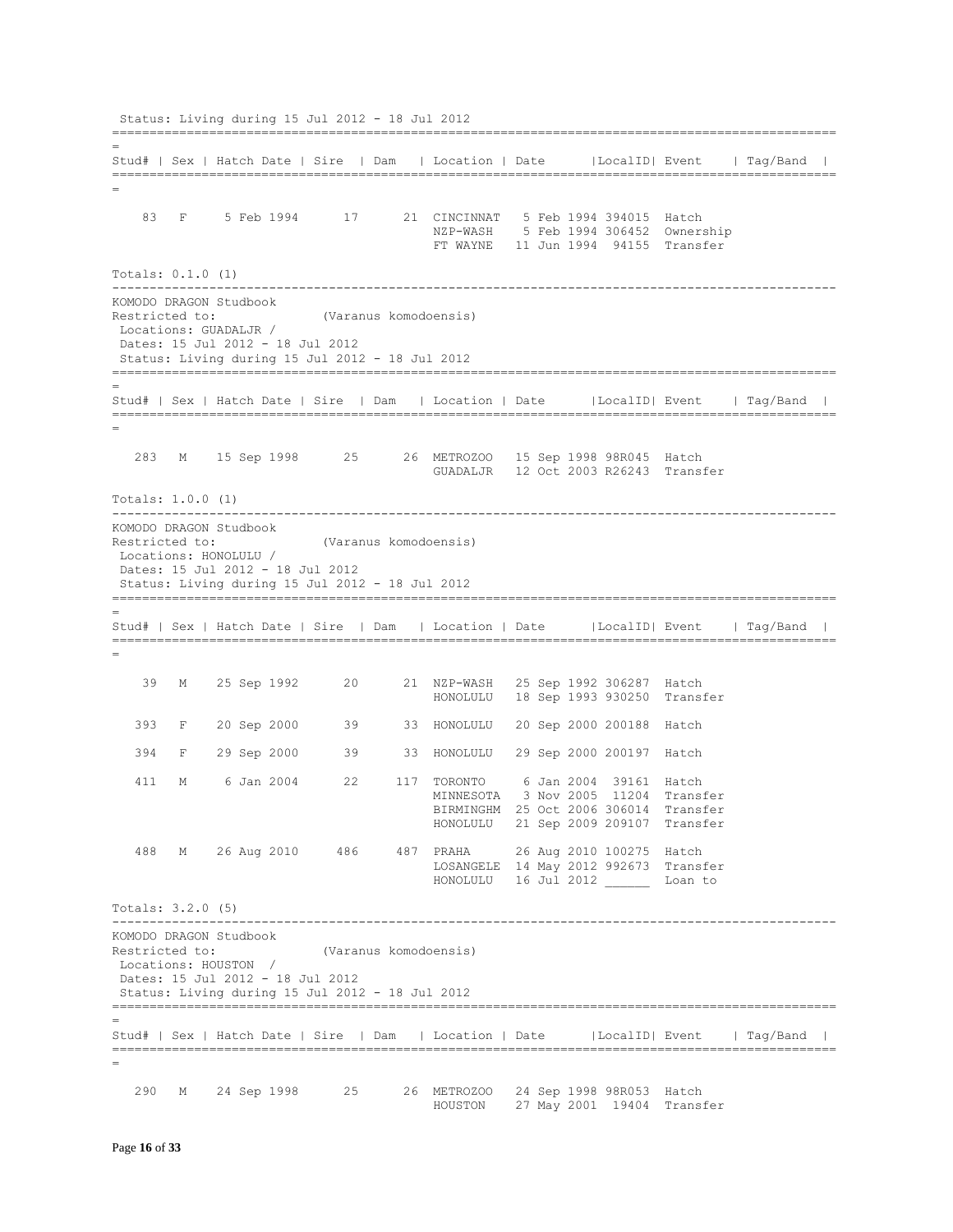424 M 24 Aug 2007 88 296 SAN ANTON 24 Aug 2007 G07034 Hatch HOUSTON 17 Feb 2008 23290 Transfer 425 M 28 Aug 2007 88 296 SAN ANTON 28 Aug 2007 G07036 Hatch HOUSTON 17 Feb 2008 23569 Transfer 428 F 7 Sep 2007 88 296 SAN ANTON 7 Sep 2007 S07004 Hatch HOUSTON 17 Feb 2008 23292 Transfer Totals: 3.1.0 (4) ------------------------------------------------------------------------------------------------- KOMODO DRAGON Studbook Restricted to: (Varanus komodoensis) Locations: INDIANAPL/ Dates: 15 Jul 2012 - 18 Jul 2012 Status: Living during 15 Jul 2012 - 18 Jul 2012 ================================================================================================= = Stud# | Sex | Hatch Date | Sire | Dam | Location | Date |LocalID| Event | Tag/Band | ================================================================================================= = 445 M 15 Aug 2010 287 410 LOSANGELE 15 Aug 2010 992190 Hatch COLUMBUS 30 Sep 2010 310030 Transfer 30 Sep 2010 310030 Ownership INDIANAPL 6 Jan 2011 211002 Transfer 448 F 15 Aug 2010 287 410 LOSANGELE 15 Aug 2010 992193 Hatch COLUMBUS 30 Sep 2010 310031 Ownership 30 Sep 2010 310031 Transfer INDIANAPL 6 Jan 2011 211003 Transfer Totals: 1.1.0 (2) ------------------------------------------------------------------------------------------------- --- KOMODO DRAGON Studbook Restricted to: (Varanus komodoensis) Locations: JACKSONVL/ Dates: 15 Jul 2012 - 18 Jul 2012 Status: Living during 15 Jul 2012 - 18 Jul 2012 ================================================================================================= = Stud# | Sex | Hatch Date | Sire | Dam | Location | Date |LocalID| Event | Tag/Band | ================================================================================================= = 58 M 9 Sep 1993 17 21 NZP-WASH 9 Sep 1993 306433 Hatch YULEE 6 Apr 1994 940307 Transfer JACKSONVL 4 Feb 2009 409305 Transfer 401 M 3 Jan 2003 82 30 DENVER 3 Jan 2003 A03001 Hatch JACKSONVL 3 Oct 2007 407319 Transfer Totals: 2.0.0 (2) ------------------------------------------------------------------------------------------------- KOMODO DRAGON Studbook Restricted to: (Varanus komodoensis) Locations: JNGLARY F/ Dates: 15 Jul 2012 - 18 Jul 2012 Status: Living during 15 Jul 2012 - 18 Jul 2012 ================================================================================================= = Stud# | Sex | Hatch Date | Sire | Dam | Location | Date |LocalID| Event | Tag/Band | ================================================================================================= = 420 ? 8 Jun 2007 287 285 COLUMBUS 8 Jun 2007 307018 Hatch JNGLARY F 23 Sep 2008 A8R150 Transfer

Totals: 0.0.1 (1)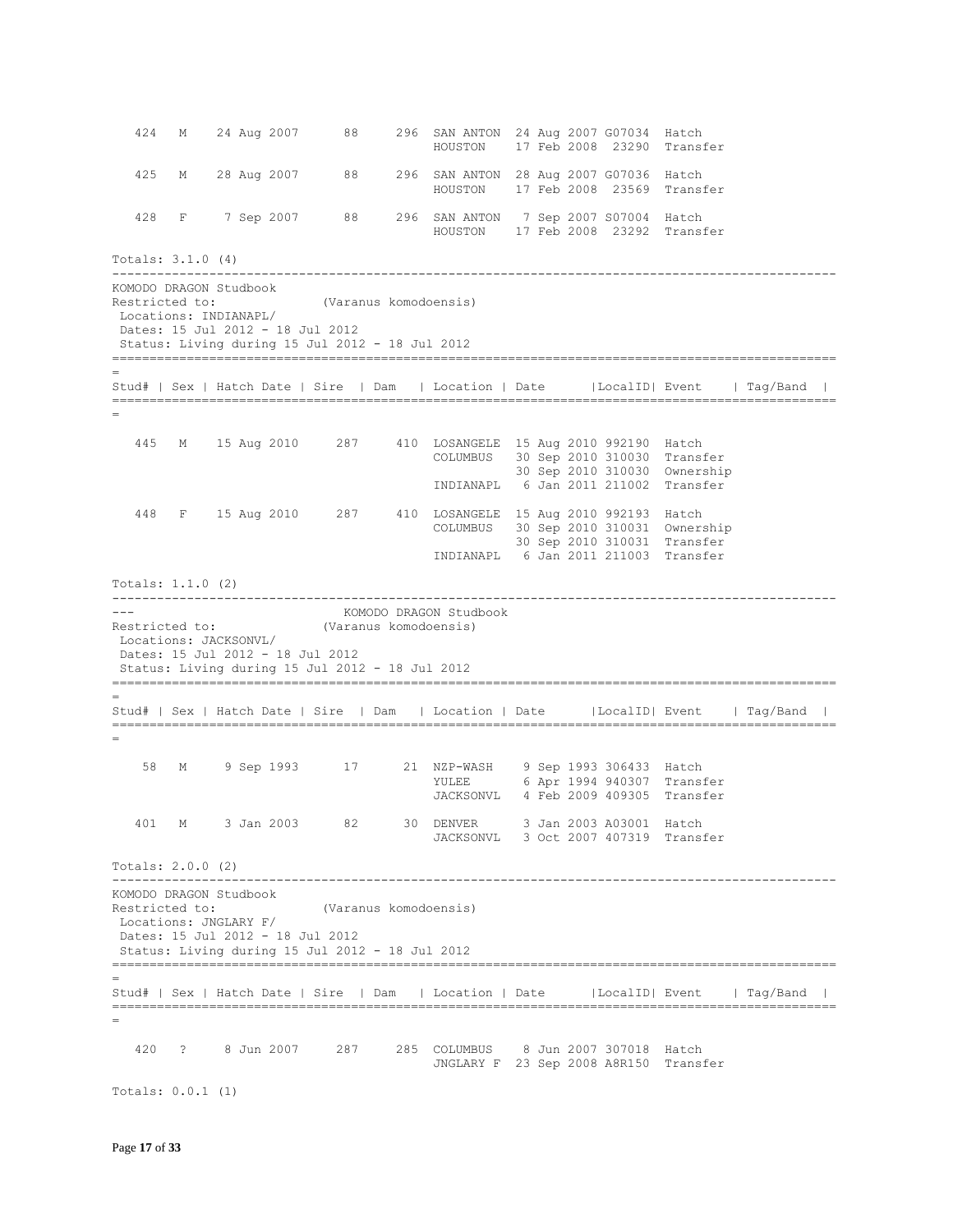------------------------------------------------------------------------------------------------- KOMODO DRAGON Studbook Restricted to: (Varanus komodoensis) Locations: JOHN BALL/ Dates: 15 Jul 2012 - 18 Jul 2012 Status: Living during 15 Jul 2012 - 18 Jul 2012 ================================================================================================= = Stud# | Sex | Hatch Date | Sire | Dam | Location | Date |LocalID| Event | Tag/Band | ================================================================================================= = 35 M 20 Sep 1992 20 21 NZP-WASH 20 Sep 1992 306282 Hatch JOHN BALL 18 Dec 2003 302780 Transfer Totals: 1.0.0 (1) ------------------------------------------------------------------------------------------------- --- KOMODO DRAGON Studbook Restricted to: (Varanus komodoensis) Locations: KNOXVILLE/ Dates: 15 Jul 2012 - 18 Jul 2012 Status: Living during 15 Jul 2012 - 18 Jul 2012 ================================================================================================= = Stud# | Sex | Hatch Date | Sire | Dam | Location | Date |LocalID| Event | Tag/Band | ================================================================================================= = 436 F 10 Aug 2010 287 410 LOSANGELE 10 Aug 2010 992181 Hatch COLUMBUS 30 Sep 2010 310027 Ownership ATLANTA 22 Nov 2010 B06302 Transfer KNOXVILLE 8 Dec 2011 4443 Loan to Totals: 0.1.0 (1) ------------------------------------------------------------------------------------------------- --- KOMODO DRAGON Studbook Restricted to: (Varanus komodoensis) Locations: LONDON RP/ Dates: 15 Jul 2012 - 18 Jul 2012 Status: Living during 15 Jul 2012 - 18 Jul 2012 ================================================================================================= = Stud# | Sex | Hatch Date | Sire | Dam | Location | Date |LocalID| Event | Tag/Band | ================================================================================================= = 305 M 18 Oct 1998 25 26 METROZOO 18 Oct 1998 98R070 Hatch GREENVISC 31 May 2001 XAA025 Transfer METROZOO 27 Sep 2001 98R070 Transfer WHEELING 25 Mar 2003 3378 Transfer METROZOO 5 Jan 2004 98RO70 Transfer LONDON RP 8 Jul 2004 RP3268 Transfer Totals: 1.0.0 (1) ------------------------------------------------------------------------------------------------- KOMODO DRAGON Studbook Restricted to: (Varanus komodoensis) Locations: LOSANGELE/ Dates: 15 Jul 2012 - 18 Jul 2012 Status: Living during 15 Jul 2012 - 18 Jul 2012 ================================================================================================= = Stud# | Sex | Hatch Date | Sire | Dam | Location | Date |LocalID| Event | Tag/Band | ================================================================================================= = 287 M 18 Sep 1998 25 26 METROZOO 18 Sep 1998 98R049 Hatch COLUMBUS 4 Feb 2003 303001 Transfer LOSANGELE 23 Sep 2009 991965 Transfer 410 F 4 Jan 2004 22 117 TORONTO 4 Jan 2004 39160 Hatch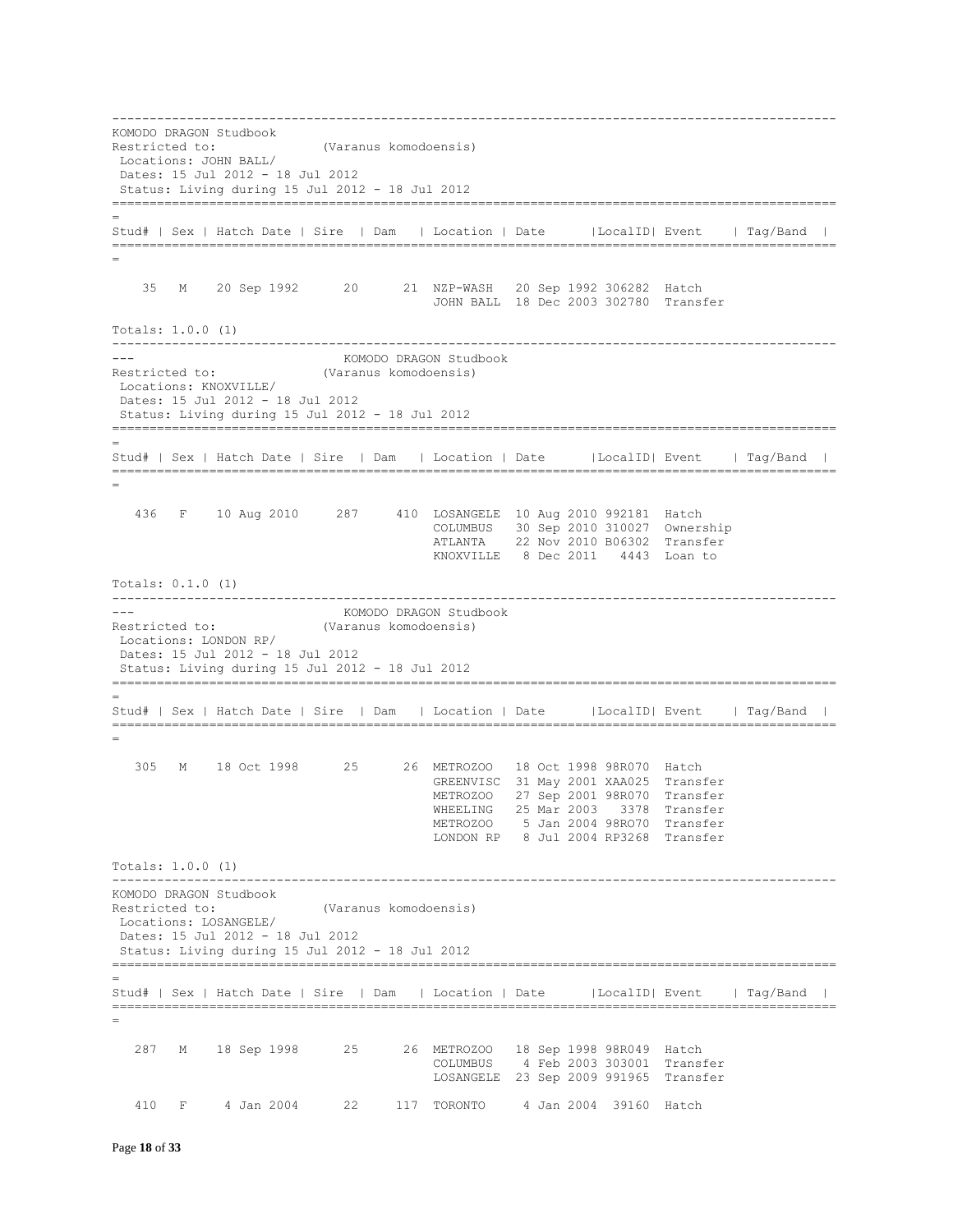MINNESOTA 3 Nov 2005 11203 Loan to LOSANGELE 4 Oct 2007 991488 Transfer 477 M 8 Aug 2011 287 410 LOSANGELE 8 Aug 2011 992491 Hatch 478 M 8 Aug 2011 287 410 LOSANGELE 8 Aug 2011 992493 Hatch 480 F 9 Aug 2011 287 410 LOSANGELE 9 Aug 2011 992495 Hatch 481 F 10 Aug 2011 287 410 LOSANGELE 10 Aug 2011 992496 Hatch 488 M 26 Aug 2010 486 487 PRAHA 26 Aug 2010 100275 Hatch LOSANGELE 14 May 2012 992673 Transfer HONOLULU 16 Jul 2012 \_\_\_\_\_\_ Loan to 497 F 27 Aug 2010 486 487 PRAHA PRAHA 27 Aug 2010 100280 Hatch<br>LOSANGELE 14 May 2012 992677 Transfer Totals: 4.4.0 (8) ------------------------------------------------------------------------------------------------- KOMODO DRAGON Studbook Restricted to: (Varanus komodoensis) Locations: LOUISVILL/ Dates: 15 Jul 2012 - 18 Jul 2012 Status: Living during 15 Jul 2012 - 18 Jul 2012 ================================================================================================= = Stud# | Sex | Hatch Date | Sire | Dam | Location | Date |LocalID| Event | Tag/Band | ================================================================================================= = 47 M 7 Sep 1993 17 21 NZP-WASH 7 Sep 1993 306431 Hatch CINCINNAT 14 Oct 1993 393034 Transfer LOUISVILL 21 Mar 1994 301056 Transfer Totals: 1.0.0 (1) ------------------------------------------------------------------------------------------------- KOMODO DRAGON Studbook Restricted to: (Varanus komodoensis)<br>
Locations: LOWRY / Locations: LOWRY Dates: 15 Jul 2012 - 18 Jul 2012 Status: Living during 15 Jul 2012 - 18 Jul 2012 ================================================================================================= = Stud# | Sex | Hatch Date | Sire | Dam | Location | Date |LocalID| Event | Tag/Band | ================================================================================================= = 286 M 18 Sep 1998 25 26 METROZOO 18 Sep 1998 98R048 Hatch LOWRY 27 Apr 2000 302213 Transfer BL HILLS 18 Oct 2000 101900 Transfer LOWRY 21 Jan 2004 302213 Transfer Totals: 1.0.0 (1) ------------------------------------------------------------------------------------------------- --- KOMODO DRAGON Studbook Restricted to: (Varanus komodoensis) Locations: LUFKIN / Dates: 15 Jul 2012 - 18 Jul 2012 Status: Living during 15 Jul 2012 - 18 Jul 2012 ================================================================================================= = Stud# | Sex | Hatch Date | Sire | Dam | Location | Date |LocalID| Event | Tag/Band | ================================================================================================= = 66 F 28 Jan 1994 17 21 CINCINNAT 28 Jan 1994 394004 Hatch BROWNSVIL 15 May 1994 L00270 Transfer LUFKIN 4 Mar 2007 10002 Transfer 298 M 9 Oct 1998 25 26 METROZOO 9 Oct 1998 98R062 Hatch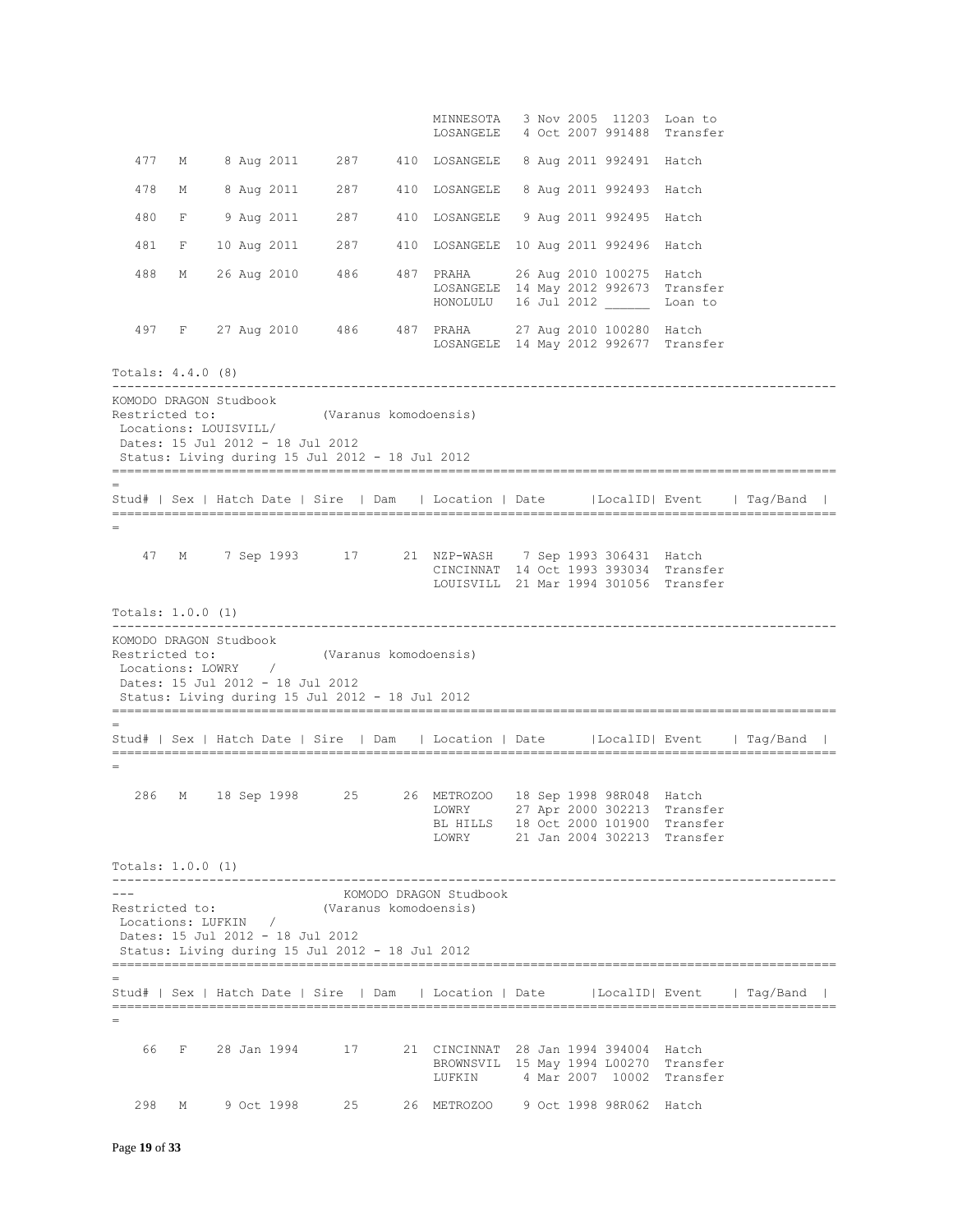| Totals: 1.1.0 (2)                                                 |             |               |             |                                                                                     |                       |                                                                                                                                      |      |             |                          |                                                                                                                                                                                                                                                 |                                                                                     |  |
|-------------------------------------------------------------------|-------------|---------------|-------------|-------------------------------------------------------------------------------------|-----------------------|--------------------------------------------------------------------------------------------------------------------------------------|------|-------------|--------------------------|-------------------------------------------------------------------------------------------------------------------------------------------------------------------------------------------------------------------------------------------------|-------------------------------------------------------------------------------------|--|
| Restricted to:<br>Locations: MEMPHIS /                            |             |               |             | Dates: 15 Jul 2012 - 18 Jul 2012<br>Status: Living during 15 Jul 2012 - 18 Jul 2012 | (Varanus komodoensis) | KOMODO DRAGON Studbook                                                                                                               |      |             |                          |                                                                                                                                                                                                                                                 |                                                                                     |  |
|                                                                   |             |               |             |                                                                                     |                       |                                                                                                                                      |      |             |                          |                                                                                                                                                                                                                                                 | Stud#   Sex   Hatch Date   Sire   Dam   Location   Date   LocalID  Event   Tag/Band |  |
| 381                                                               | M           |               |             | $\sim$ 1997 UNK                                                                     |                       | UNK UNKNOWN<br>MEXICO<br>USFWS ~ Aug 1998 NONE Transfer<br>LOSANGELE 1 Oct 1998 985365 Transfer<br>MEMPHIS 7 Oct 2005 21842 Transfer |      |             | $\sim$ 1997 Hatch        | ~ May 1998 NONE Transfer                                                                                                                                                                                                                        |                                                                                     |  |
| 392                                                               | М           | 19 Sep 2000   |             | 39                                                                                  |                       | 33 HONOLULU 19 Sep 2000 200186 Hatch<br>SANDIEGOZ 20 Apr 2006 906187 Transfer<br>MEMPHIS                                             |      |             |                          | 18 Oct 2006 22166 Transfer                                                                                                                                                                                                                      |                                                                                     |  |
| 408                                                               |             | F 27 Dec 2003 |             | 22                                                                                  |                       | 117 TORONTO<br>MINNESOTA 3 Nov 2005 11517 Transfer<br>MEMPHIS                                                                        |      |             | 27 Dec 2003 39146 Hatch  | 11 Jul 2007 22325 Transfer                                                                                                                                                                                                                      |                                                                                     |  |
| 498                                                               | $\tilde{z}$ | 8 Oct 2011    |             | UNK                                                                                 |                       | 408 MEMPHIS 8 Oct 2011 23328 Hatch                                                                                                   |      |             |                          |                                                                                                                                                                                                                                                 |                                                                                     |  |
| 499                                                               | $\tilde{ }$ |               |             | 24 Mar 2012 392                                                                     |                       | 408 MEMPHIS                                                                                                                          |      |             | 24 Mar 2012 23424 Hatch  |                                                                                                                                                                                                                                                 |                                                                                     |  |
| 500                                                               | $\tilde{z}$ |               |             | 25 Mar 2012 392                                                                     |                       | 408 MEMPHIS 25 Mar 2012 23425 Hatch                                                                                                  |      |             |                          |                                                                                                                                                                                                                                                 |                                                                                     |  |
| 501                                                               | $\tilde{ }$ |               |             | 25 Mar 2012 392                                                                     |                       | 408 MEMPHIS 25 Mar 2012 23426 Hatch                                                                                                  |      |             |                          |                                                                                                                                                                                                                                                 |                                                                                     |  |
| 502<br>Totals: 2.1.5 (8)                                          |             |               |             |                                                                                     |                       | ? 25 Mar 2012 392 408 MEMPHIS 25 Mar 2012 23427 Hatch                                                                                |      |             |                          |                                                                                                                                                                                                                                                 |                                                                                     |  |
| KOMODO DRAGON Studbook<br>Restricted to:<br>Locations: METROZOO / |             |               |             | Dates: 15 Jul 2012 - 18 Jul 2012<br>Status: Living during 15 Jul 2012 - 18 Jul 2012 | (Varanus komodoensis) |                                                                                                                                      |      |             |                          |                                                                                                                                                                                                                                                 |                                                                                     |  |
|                                                                   |             |               |             |                                                                                     |                       | Stud#   Sex   Hatch Date   Sire   Dam   Location   Date   LocalID   Event   Tag/Band                                                 |      |             |                          |                                                                                                                                                                                                                                                 |                                                                                     |  |
| 25                                                                | М           |               | $\sim 1987$ | WILD                                                                                |                       | WILD INDONESIA<br><b>BOGOR</b><br>METROZOO<br>AUDUBON<br>METROZOO<br>HOGLE<br>METROZOO<br>EL PASO<br>METROZOO                        | ???? | $\sim$ 1987 |                          | NONE Capture<br>Transfer<br>15 Jun 1995 H00957 Transfer<br>19 Jun 1997 R1418 Transfer<br>14 Oct 1997 H00957 Transfer<br>10 May 1999 990026 Transfer<br>23 Sep 1999 H00957 Transfer<br>9 May 2000 200089 Transfer<br>30 Aug 2000 H00957 Transfer |                                                                                     |  |
| 55                                                                | М           | 7 Sep 1993    |             | 17                                                                                  |                       | 21 NZP-WASH<br>METROZOO                                                                                                              |      |             | 7 Sep 1993 306430 Hatch  | 10 Jul 2000 R00026 Transfer                                                                                                                                                                                                                     |                                                                                     |  |
| 284                                                               | F           |               |             | 15 Sep 1998<br>25                                                                   |                       | 26 METROZOO                                                                                                                          |      |             | 15 Sep 1998 98R046 Hatch |                                                                                                                                                                                                                                                 |                                                                                     |  |
| 304                                                               | М           |               |             | 14 Oct 1998<br>25                                                                   |                       | 26 METROZOO 14 Oct 1998 98R069 Hatch                                                                                                 |      |             |                          |                                                                                                                                                                                                                                                 |                                                                                     |  |
| Totals: $3.1.0$ (4)                                               |             |               |             |                                                                                     |                       |                                                                                                                                      |      |             |                          |                                                                                                                                                                                                                                                 |                                                                                     |  |
|                                                                   |             |               |             |                                                                                     |                       |                                                                                                                                      |      |             |                          |                                                                                                                                                                                                                                                 |                                                                                     |  |

KOMODO DRAGON Studbook

Restricted to: (Varanus komodoensis) Locations: MINNESOTA/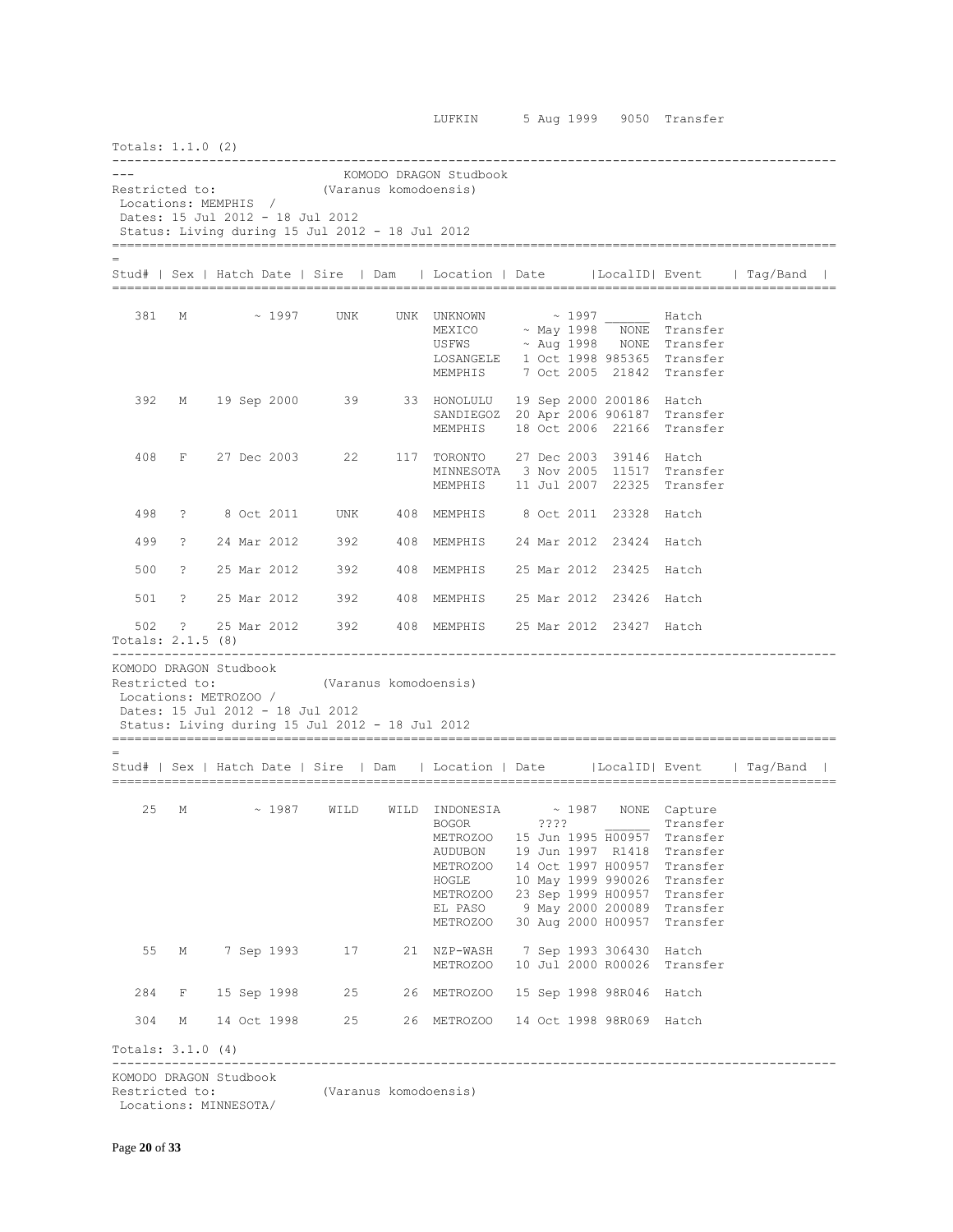Dates: 15 Jul 2012 - 18 Jul 2012 Status: Living during 15 Jul 2012 - 18 Jul 2012 ================================================================================================= = Stud# | Sex | Hatch Date | Sire | Dam | Location | Date |LocalID| Event | Tag/Band | ================================================================================================= 42 M 6 Oct 1992 20 21 NZP-WASH 6 Oct 1992 306302 Hatch ATLANTA 1 Jul 1993 936301 Transfer MINNESOTA 15 Nov 2001 10462 Transfer Totals: 1.0.0 (1) ------------------------------------------------------------------------------------------------- KOMODO DRAGON Studbook Restricted to: (Varanus komodoensis)<br>
Locations: MOODY / Locations: MOODY / Dates: 15 Jul 2012 - 18 Jul 2012 Status: Living during 15 Jul 2012 - 18 Jul 2012 ================================================================================================= = Stud# | Sex | Hatch Date | Sire | Dam | Location | Date |LocalID| Event | Tag/Band | ================================================================================================= = 452 F 16 Aug 2010 287 410 LOSANGELE 16 Aug 2010 992197 Hatch MOODY 2 Nov 2010 6109 Loan to 453 M 16 Aug 2010 287 410 LOSANGELE 16 Aug 2010 992198 Hatch MOODY 2 Nov 2010 6110 Loan to Totals: 1.1.0 (2) ------------------------------------------------------------------------------------------------- KOMODO DRAGON Studbook Restricted to: (Varanus komodoensis) Locations: NY BRONX / Dates: 15 Jul 2012 - 18 Jul 2012 Status: Living during 15 Jul 2012 - 18 Jul 2012 ================================================================================================= Stud# | Sex | Hatch Date | Sire | Dam | Location | Date |LocalID| Event | Tag/Band | ================================================================================================= 449 M 15 Aug 2010 287 410 LOSANGELE 15 Aug 2010 992194 Hatch COLUMBUS 30 Sep 2010 310032 Transfer 30 Sep 2010 310032 Ownership NY BRONX 15 Dec 2010 H10138 Loan to 450 F 15 Aug 2010 287 410 LOSANGELE 15 Aug 2010 992195 Hatch COLUMBUS 30 Sep 2010 310033 Ownership 30 Sep 2010 310033 Transfer NY BRONX 15 Dec 2010 H10139 Loan to 451 F 15 Aug 2010 287 410 LOSANGELE 15 Aug 2010 992196 Hatch COLUMBUS 30 Sep 2010 310034 Transfer 30 Sep 2010 310034 Ownership NY BRONX 15 Dec 2010 H10140 Loan to Totals: 1.2.0 (3) ------------------------------------------------------------------------------------------------- KOMODO DRAGON Studbook Restricted to: (Varanus komodoensis) Locations: NZP-WASH / Dates: 15 Jul 2012 - 18 Jul 2012 Status: Living during 15 Jul 2012 - 18 Jul 2012 ================================================================================================= Stud# | Sex | Hatch Date | Sire | Dam | Location | Date |LocalID| Event | Tag/Band | ================================================================================================= = 300 M 12 Oct 1998 25 26 METROZOO 12 Oct 1998 98R065 Hatch NZP-WASH 24 May 1999 306897 Transfer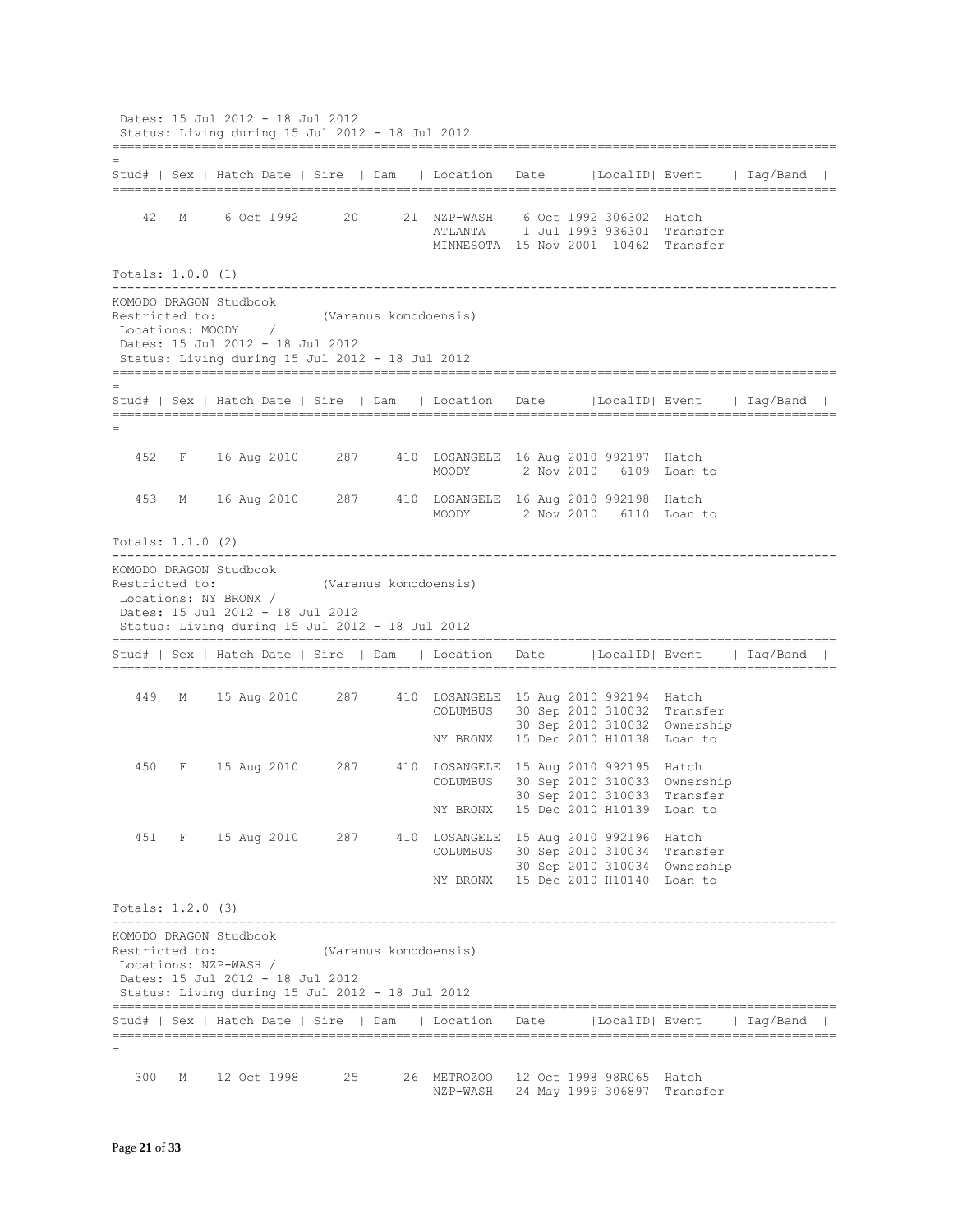| Totals: 1.0.0 (1)                        |              |                       |            |                                                                                                              |                       |                                                                                                                                                                                                               |  |                         |                                                        |                                                                                        |  |
|------------------------------------------|--------------|-----------------------|------------|--------------------------------------------------------------------------------------------------------------|-----------------------|---------------------------------------------------------------------------------------------------------------------------------------------------------------------------------------------------------------|--|-------------------------|--------------------------------------------------------|----------------------------------------------------------------------------------------|--|
| KOMODO DRAGON Studbook<br>Restricted to: |              | Locations: OKLAHOMA / |            | Dates: 15 Jul 2012 - 18 Jul 2012<br>Status: Living during 15 Jul 2012 - 18 Jul 2012                          | (Varanus komodoensis) |                                                                                                                                                                                                               |  |                         |                                                        |                                                                                        |  |
|                                          |              |                       |            |                                                                                                              |                       |                                                                                                                                                                                                               |  |                         |                                                        | Stud#   Sex   Hatch Date   Sire   Dam   Location   Date     LocalID   Event   Tag/Band |  |
|                                          |              |                       |            |                                                                                                              |                       |                                                                                                                                                                                                               |  |                         |                                                        |                                                                                        |  |
| 446                                      |              |                       |            |                                                                                                              |                       | F 15 Aug 2010 287 410 LOSANGELE 15 Aug 2010 992191 Hatch<br>OKLAHOMA                                                                                                                                          |  |                         | 2 Nov 2010 780603 Loan to                              |                                                                                        |  |
| 447                                      |              |                       |            |                                                                                                              |                       | F 15 Aug 2010 287 410 LOSANGELE 15 Aug 2010 992192 Hatch<br>OKLAHOMA 2 Nov 2010 780604 Loan to                                                                                                                |  |                         |                                                        |                                                                                        |  |
| Totals: 0.2.0 (2)                        |              |                       |            |                                                                                                              |                       |                                                                                                                                                                                                               |  |                         |                                                        |                                                                                        |  |
| KOMODO DRAGON Studbook<br>Restricted to: |              | Locations: PHOENIX /  |            | Dates: 15 Jul 2012 - 18 Jul 2012<br>Status: Living during 15 Jul 2012 - 18 Jul 2012                          | (Varanus komodoensis) |                                                                                                                                                                                                               |  |                         |                                                        |                                                                                        |  |
|                                          |              |                       |            |                                                                                                              |                       |                                                                                                                                                                                                               |  |                         |                                                        | Stud#   Sex   Hatch Date   Sire   Dam   Location   Date   LocalID   Event   Tag/Band   |  |
|                                          |              |                       |            |                                                                                                              |                       |                                                                                                                                                                                                               |  |                         |                                                        |                                                                                        |  |
| 89                                       | М            |                       |            | 9 Feb 1994 17                                                                                                |                       | 21 CINCINNAT 9 Feb 1994 394021 Hatch<br>BROWNSVIL 15 May 1994 L00273 Transfer<br>CINCINNAT 21 Nov 1995 394021 Transfer<br>LOWRY<br>GULF BREZ 28 Apr 2004 A3596 Transfer<br>PHOENIX 13 Oct 2009 11347 Transfer |  |                         | 3 Oct 1996 301734 Transfer                             |                                                                                        |  |
| 94                                       | $-$ F $-$    |                       |            | 9 Feb 1994 17                                                                                                |                       | 21 CINCINNAT 9 Feb 1994 394018 Hatch<br>NZP-WASH 9 Feb 1994 306450 Ownership<br>SEDGWICK<br>PHOENIX                                                                                                           |  |                         | 8 Jun 1994 6668 Transfer<br>29 Oct 2009 11352 Transfer |                                                                                        |  |
| 470                                      | М            |                       |            | 5 Aug 2011 287                                                                                               |                       | 410 LOSANGELE<br>PHOENIX                                                                                                                                                                                      |  | 5 Aug 2011 992479 Hatch | 19 Sep 2011 11791 Loan to                              |                                                                                        |  |
| 471                                      | F            |                       |            | 6 Aug 2011 287                                                                                               |                       | 410 LOSANGELE 6 Aug 2011 992480 Hatch<br>PHOENIX                                                                                                                                                              |  |                         | 20 Sep 2011 11793 Loan to                              |                                                                                        |  |
| 473                                      | M            |                       | 7 Aug 2011 | 287                                                                                                          |                       | 410 LOSANGELE 7 Aug 2011 992486 Hatch<br>PHOENIX                                                                                                                                                              |  |                         | 20 Sep 2011 11797 Loan to                              |                                                                                        |  |
| 479                                      |              |                       |            | F 9 Aug 2011 287                                                                                             |                       | 410 LOSANGELE 9 Aug 2011 992494 Hatch<br>PHOENIX                                                                                                                                                              |  |                         | 20 Sep 2011 11796 Loan to                              |                                                                                        |  |
| 482                                      | $-$ F        |                       |            |                                                                                                              |                       | 10 Aug 2011 287 410 LOSANGELE 10 Aug 2011 992497 Hatch<br>PHOENIX 19 Sep 2011 11795 Loan to                                                                                                                   |  |                         |                                                        |                                                                                        |  |
| 483                                      | $\mathbf{F}$ |                       |            |                                                                                                              |                       | 11 Aug 2011 287 410 LOSANGELE 11 Aug 2011 992498 Hatch<br>PHOENIX 20 Sep 2011 11794 Loan to                                                                                                                   |  |                         |                                                        |                                                                                        |  |
| Totals: 3.5.0 (8)                        |              |                       |            |                                                                                                              |                       |                                                                                                                                                                                                               |  |                         |                                                        |                                                                                        |  |
| KOMODO DRAGON Studbook<br>Restricted to: |              | Locations: PITTSBURG/ |            | (Varanus komodoensis)<br>Dates: 15 Jul 2012 - 18 Jul 2012<br>Status: Living during 15 Jul 2012 - 18 Jul 2012 |                       |                                                                                                                                                                                                               |  |                         |                                                        |                                                                                        |  |
|                                          |              |                       |            |                                                                                                              |                       |                                                                                                                                                                                                               |  |                         |                                                        | Stud#   Sex   Hatch Date   Sire   Dam   Location   Date   LocalID  Event   Tag/Band    |  |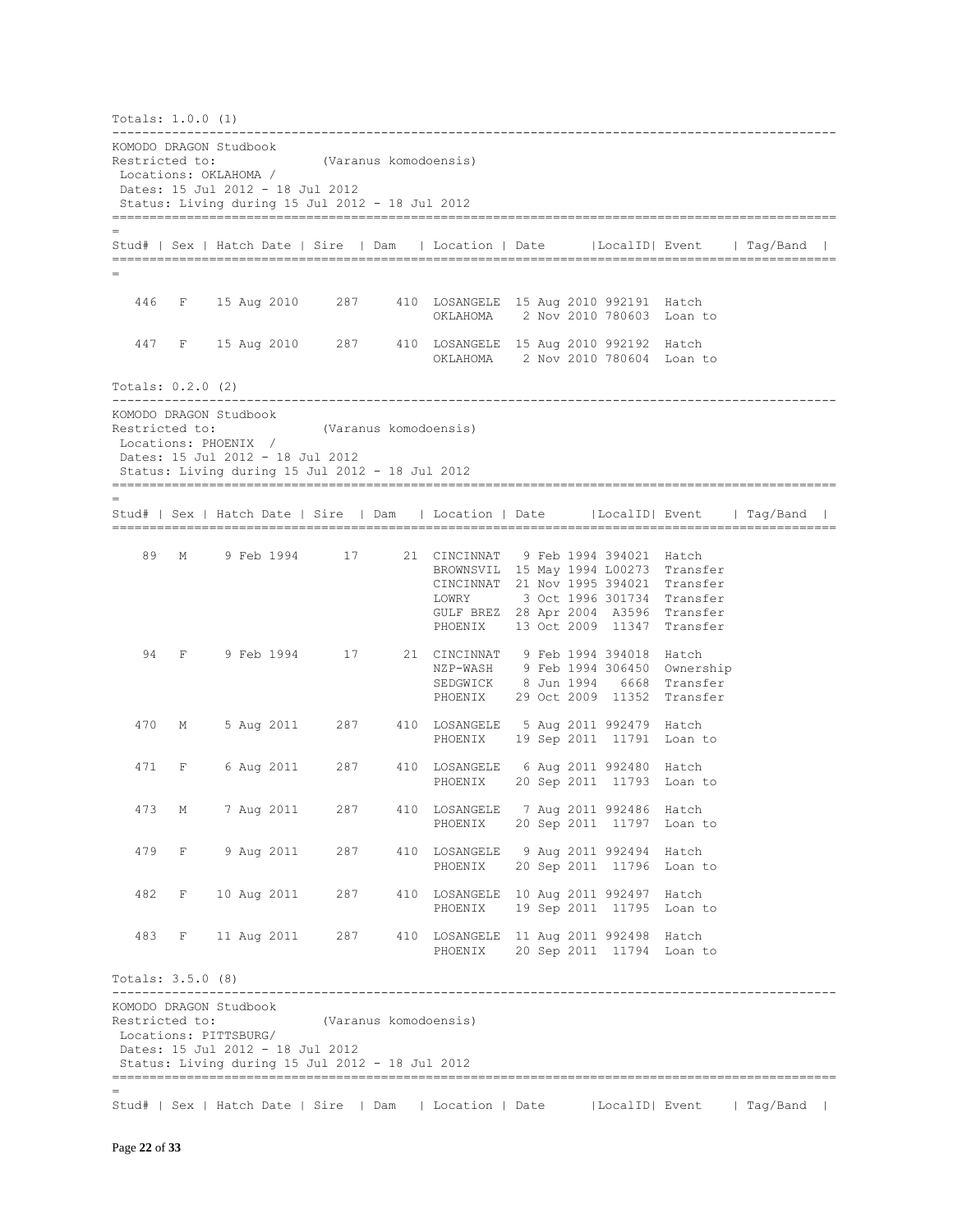494 F 27 Aug 2010 486 487 PRAHA 27 Aug 2010 100277 Hatch LOSANGELE 23 May 2012 992682 Transfer PITTSBURG 24 May 2012 102693 Loan to 495 F 22 Aug 2010 486 487 PRAHA 22 Aug 2010 100264 Hatch LOSANGELE 14 May 2012 992681 Transfer PITTSBURG 23 May 2012 102692 Loan to Totals: 0.2.0 (2) ------------------------------------------------------------------------------------------------- KOMODO DRAGON Studbook Restricted to: (Varanus komodoensis)<br>
Locations: PRAHA / Locations: PRAHA Dates: 15 Jul 2012 - 18 Jul 2012 Status: Living during 15 Jul 2012 - 18 Jul 2012 ================================================================================================= = Stud# | Sex | Hatch Date | Sire | Dam | Location | Date |LocalID| Event | Tag/Band | ================================================================================================= = 487 F 28 Jun 2004 UNK UNK TAMAN 28 Jun 2004 \_\_\_\_\_\_ Hatch PRAHA 26 Nov 2004 240331 Transfer Totals: 0.1.0 (1) ------------------------------------------------------------------------------------------------- KOMODO DRAGON Studbook Restricted to: (Varanus komodoensis) Locations: RIO GRAND/ Dates: 15 Jul 2012 - 18 Jul 2012 Status: Living during 15 Jul 2012 - 18 Jul 2012 ================================================================================================= Stud# | Sex | Hatch Date | Sire | Dam | Location | Date |LocalID| Event | Tag/Band | ================================================================================================= = 60 M 10 Sep 1993 17 21 NZP-WASH 10 Sep 1993 306438 Hatch RIO GRAND 5 Nov 1993 R93054 Transfer 301 F 12 Oct 1998 25 26 METROZOO 12 Oct 1998 98R066 Hatch WILD 7 Jan 1999 NONE Transfer METROZOO 17 Mar 1999 98R066 Transfer RIO GRAND 26 Sep 2002 R02008 Transfer Totals: 1.1.0 (2) ------------------------------------------------------------------------------------------------- KOMODO DRAGON Studbook Restricted to: (Varanus komodoensis) Locations: SAN ANTON/ Dates: 15 Jul 2012 - 18 Jul 2012 Status: Living during 15 Jul 2012 - 18 Jul 2012 ================================================================================================= = Stud# | Sex | Hatch Date | Sire | Dam | Location | Date |LocalID| Event | Tag/Band | ================================================================================================= = 88 M 9 Feb 1994 17 21 CINCINNAT 9 Feb 1994 394020 Hatch NZP-WASH 9 Feb 1994 306449 Ownership SANDIEGOZ 30 Nov 1994 194265 Transfer CINCINNAT 17 Oct 1996 394020 Transfer TOLEDO 30 Oct 1996 963218 Transfer SAN ANTON 9 May 1997 970530 Transfer 296 F 3 Oct 1998 25 26 METROZOO 3 Oct 1998 98R060 Hatch HOUSTON 28 May 2001 19405 Transfer SAN ANTON 21 Jun 2006 U06063 Transfer 423 F 9 Aug 2007 88 296 SAN ANTON 9 Aug 2007 G07015 Hatch

=================================================================================================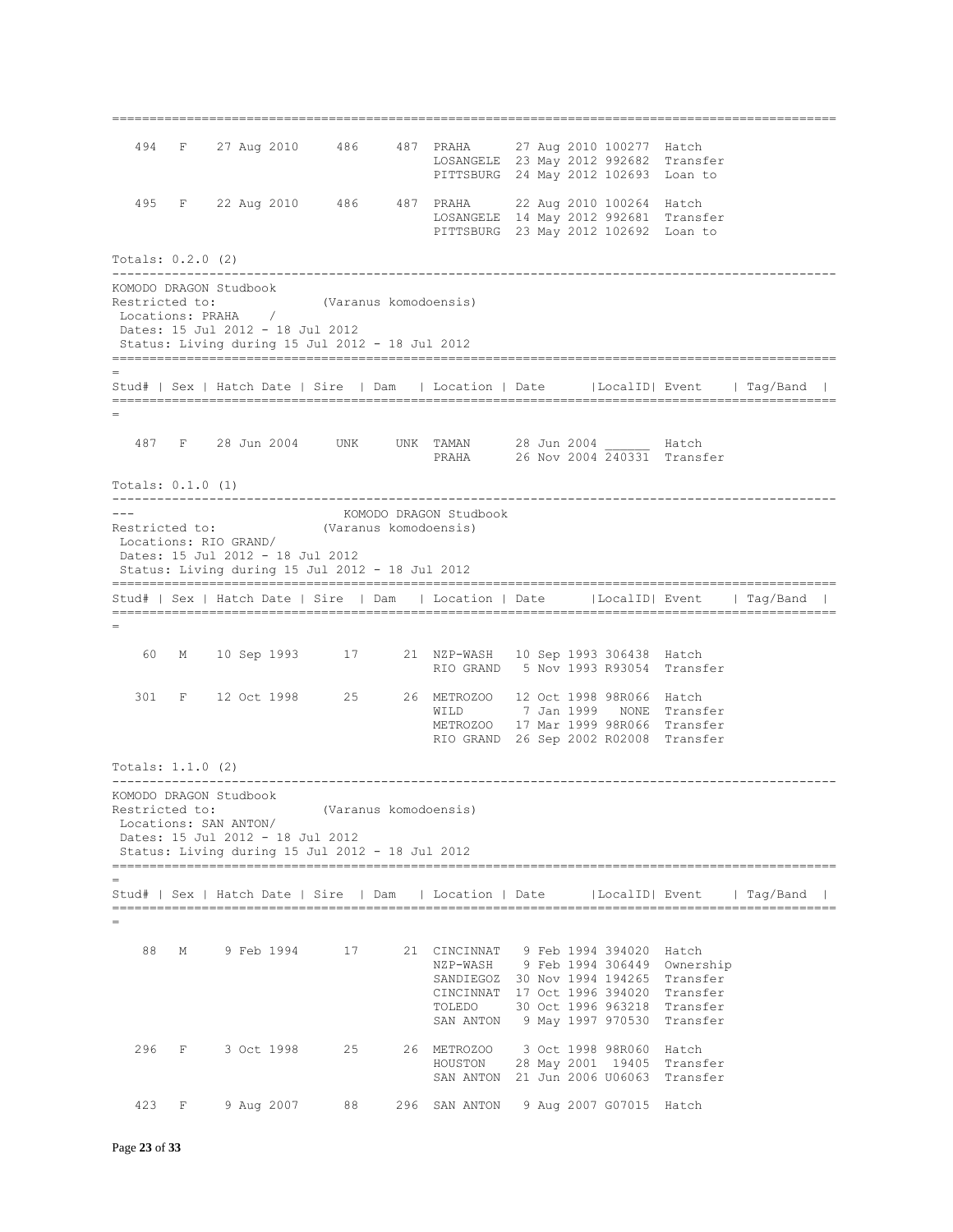MS RVR MU 9 Oct 2009 R13509 Transfer SAN ANTON 2 Nov 2010 G07015 Transfer 434 M 30 Sep 2008 88 296 SAN ANTON 30 Sep 2008 S08035 Hatch Totals: 2.2.0 (4) ------------------------------------------------------------------------------------------------- KOMODO DRAGON Studbook Restricted to: (Varanus komodoensis) Locations: SANDIEGOZ/ Dates: 15 Jul 2012 - 18 Jul 2012 Status: Living during 15 Jul 2012 - 18 Jul 2012 ================================================================================================= = Stud# | Sex | Hatch Date | Sire | Dam | Location | Date |LocalID| Event | Tag/Band | ================================================================================================= = 391 M 15 Sep 2000 39 33 HONOLULU 15 Sep 2000 200185 Hatch SANDIEGOZ 20 Apr 2006 906186 Transfer 485 M 12 Aug 2011 287 410 LOSANGELE 12 Aug 2011 992500 Hatch SANDIEGOZ 19 Apr 2012 912105 Loan to Totals: 2.0.0 (2) ------------------------------------------------------------------------------------------------- KOMODO DRAGON Studbook Restricted to: (Varanus komodoensis) Locations: SEATTLE / Dates: 15 Jul 2012 - 18 Jul 2012 Status: Living during 15 Jul 2012 - 18 Jul 2012 ================================================================================================= = Stud# | Sex | Hatch Date | Sire | Dam | Location | Date |LocalID| Event | Tag/Band | ================================================================================================= 86 M 7 Feb 1994 17 21 CINCINNAT 7 Feb 1994 394017 Hatch NZP-WASH 7 Feb 1994 306451 Ownership CLEVELAND 13 May 1994 940509 Transfer MEMPHIS 18 Jun 1998 17763 Transfer CLEVELAND 6 Nov 1999 940509 Transfer TACOMA 31 Mar 2000 Q00R05 Transfer SEATTLE 9 Oct 2000 200315 Transfer 302 M 12 Oct 1998 25 26 METROZOO 12 Oct 1998 98R067 Hatch SEATTLE 4 May 2000 200080 Transfer Totals: 2.0.0 (2) ------------------------------------------------------------------------------------------------- --- KOMODO DRAGON Studbook Restricted to: (Varanus komodoensis) Locations: SHARKREEF/ Dates: 15 Jul 2012 - 18 Jul 2012 Status: Living during 15 Jul 2012 - 18 Jul 2012 ================================================================================================= Stud# | Sex | Hatch Date | Sire | Dam | Location | Date |LocalID| Event | Tag/Band | ================================================================================================= 309 M 30 Oct 1998 25 26 METROZOO 30 Oct 1998 98R074 Hatch SHARKREEF 23 Oct 2003 575 Transfer HONOLULU 28 Feb 2006 206020 Transfer SHARKREEF 5 Mar 2008 575 Transfer 489 M 21 Aug 2010 486 487 PRAHA 21 Aug 2010 100262 Hatch LOSANGELE 14 May 2012 992676 Transfer SHARKREEF 17 May 2012 \_\_\_\_\_\_ Loan to 490 M 22 Aug 2010 486 487 PRAHA 22 Aug 2010 100265 Hatch LOSANGELE 14 May 2012 992675 Transfer SHARKREEF 17 May 2012 Loan to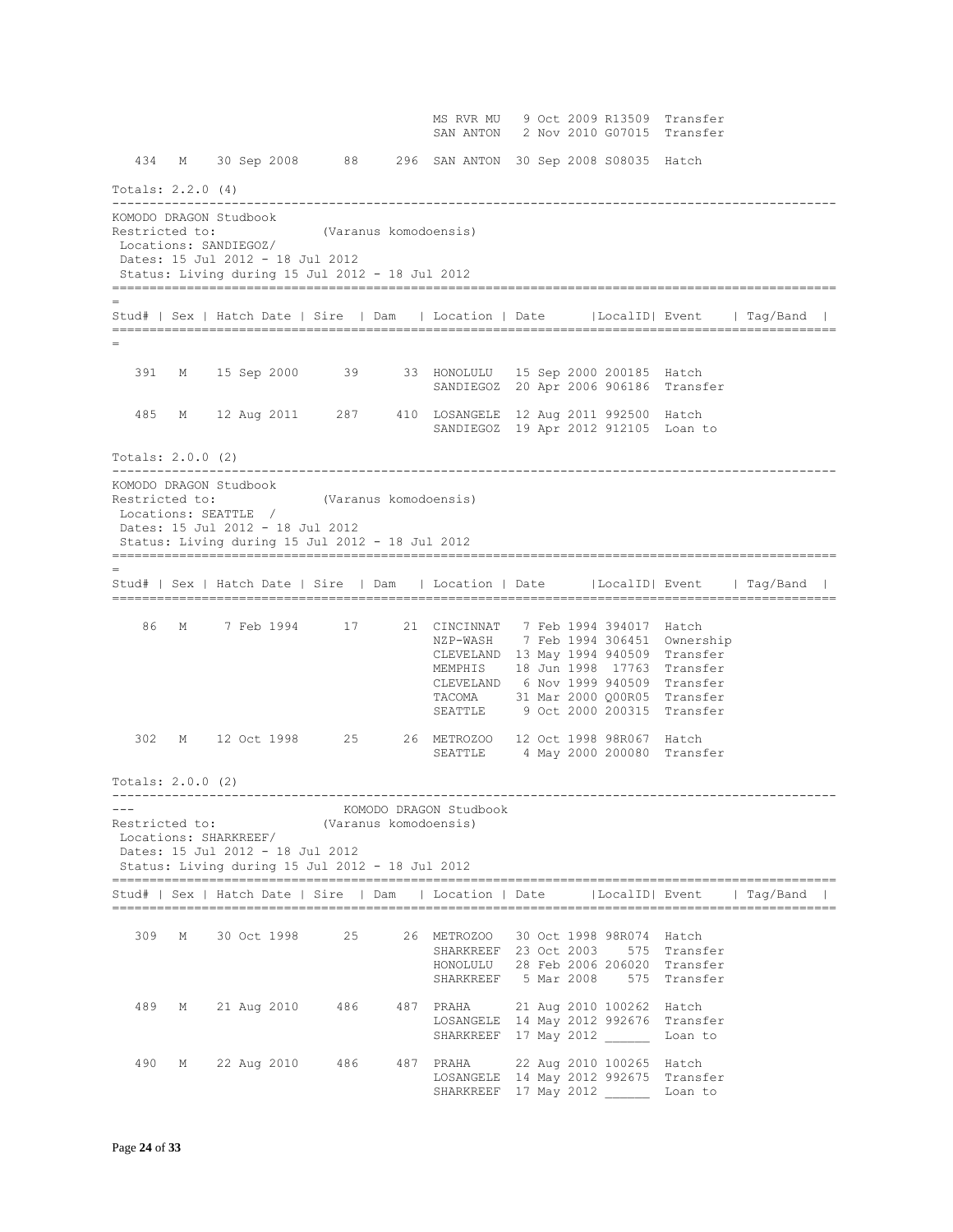Totals: 3.0.0 (3) ------------------------------------------------------------------------------------------------- KOMODO DRAGON Studbook Restricted to: (Varanus komodoensis) Locations: SIOUX FAL/ Dates: 15 Jul 2012 - 18 Jul 2012 Status: Living during 15 Jul 2012 - 18 Jul 2012 ================================================================================================= Stud# | Sex | Hatch Date | Sire | Dam | Location | Date |LocalID| Event | Tag/Band | ================================================================================================= 435 F 8 Aug 2010 287 410 LOSANGELE 8 Aug 2010 992180 Hatch COLUMBUS 8 Aug 2010 310026 Ownership SIOUX FAL 9 Dec 2010 4221 Loan to 438 M 12 Aug 2010 287 410 LOSANGELE 12 Aug 2010 992183 Hatch COLUMBUS 30 Sep 2010 310028 Transfer 30 Sep 2010 310028 Ownership SIOUX FAL 9 Dec 2010 4220 Loan to Totals: 1.1.0 (2) ------------------------------------------------------------------------------------------------- KOMODO DRAGON Studbook Restricted to: (Varanus komodoensis) Locations: ST AUGUST/ Dates: 15 Jul 2012 - 18 Jul 2012 Status: Living during 15 Jul 2012 - 18 Jul 2012 ================================================================================================= = Stud# | Sex | Hatch Date | Sire | Dam | Location | Date |LocalID| Event | Tag/Band | ================================================================================================= = 412 M 8 Jan 2004 22 117 TORONTO MINNESOTA 3 Nov 2005 11518 Ownership ST LOUIS 21 Nov 2005 104531 Loan to DENVER 12 Nov 2009 A09218 Loan to ST AUGUST 10 Jul 2012 UNK Loan to 427 F 7 Sep 2007 88 296 SAN ANTON 7 Sep 2007 S07003 Hatch ST AUGUST 18 Jul 2009 A09025 Transfer Totals: 1.1.0 (2) ------------------------------------------------------------------------------------------------- KOMODO DRAGON Studbook Restricted to: (Varanus komodoensis) Locations: ST LOUIS / Dates: 15 Jul 2012 - 18 Jul 2012 Status: Living during 15 Jul 2012 - 18 Jul 2012 ================================================================================================= Stud# | Sex | Hatch Date | Sire | Dam | Location | Date |LocalID| Event | Tag/Band | ================================================================================================= = 407 M 30 Sep 2003 22 117 TORONTO 30 Sep 2003 38975 Hatch MINNESOTA 3 Nov 2005 11516 Transfer ST LOUIS 21 Nov 2005 104530 Transfer DENVER 6 Oct 2009 A09193 Transfer ST LOUIS 10 Nov 2009 104530 Transfer 421 F 7 Aug 2007 88 296 SAN ANTON 7 Aug 2007 G07012 Hatch ST LOUIS 20 Jul 2009 107522 Transfer Totals: 1.1.0 (2) ------------------------------------------------------------------------------------------------- KOMODO DRAGON Studbook Restricted to: (Varanus komodoensis) Locations: TORONTO / Dates: 15 Jul 2012 - 18 Jul 2012 Status: Living during 15 Jul 2012 - 18 Jul 2012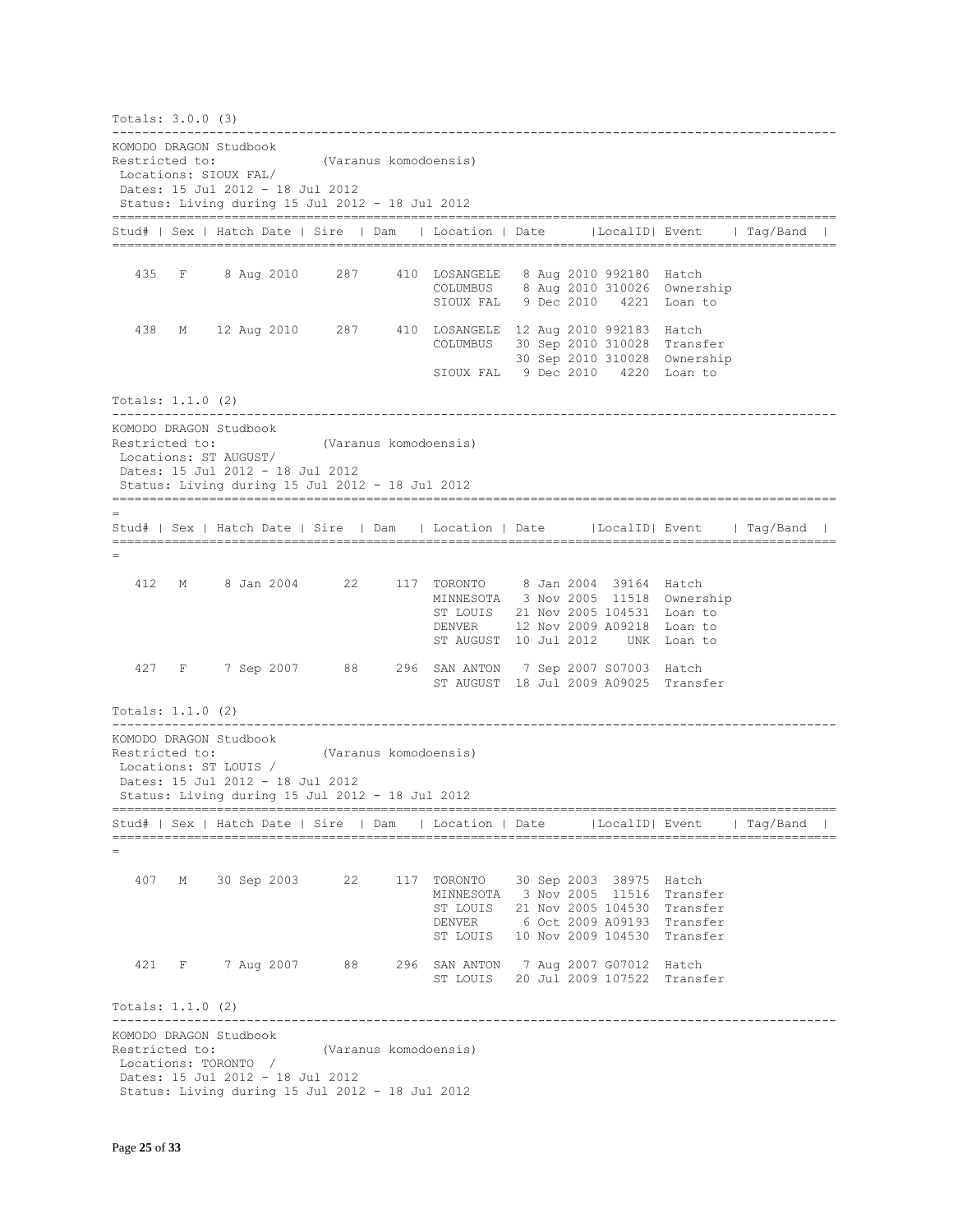|                   |       |                                                                                                                                                       |                       |                       |                        | Stud#   Sex   Hatch Date   Sire   Dam   Location   Date   LocalID  Event   Tag/Band                                                                                                                                                                                                                                    |  |  |
|-------------------|-------|-------------------------------------------------------------------------------------------------------------------------------------------------------|-----------------------|-----------------------|------------------------|------------------------------------------------------------------------------------------------------------------------------------------------------------------------------------------------------------------------------------------------------------------------------------------------------------------------|--|--|
| 22                | М     |                                                                                                                                                       |                       |                       |                        | ~ 1987 WILD WILD INDONESIA 18 Jan 1987 NONE Capture<br>BOGOR ~ Jan 1987 Transfer<br>MINNESOTA 15 Jun 1995 8527 Transfer<br>KANSASCTY 22 Apr 1998 98H002 Transfer<br>MINNESOTA 8 Sep 1998 8527 Transfer<br>OMAHA 13 May 1999 11061 Transfer<br>MINNESOTA 8 Sep 1999 8527 Transfer<br>TORONTO 12 Sep 2002 37975 Transfer |  |  |
|                   | 117 F |                                                                                                                                                       |                       |                       |                        | $\sim$ 1986 WILD WILD INDONESIA $\sim$ 1992 NONE Capture<br>PRIVATE $\sim$ 2 Jan 1992 Transfer<br>YOGYAKART 18 Jan 1992 R03003 Transfer<br>TORONTO 14 May 1997 32581 Transfer                                                                                                                                          |  |  |
| 409               |       |                                                                                                                                                       |                       |                       |                        | M 3 Jan 2004 22 123 TORONTO 3 Jan 2004 39159 Hatch                                                                                                                                                                                                                                                                     |  |  |
| 415               |       |                                                                                                                                                       |                       |                       |                        | F 30 Dec 2004 287 285 COLUMBUS 30 Dec 2004 304126 Hatch<br>TOPEKA 8 Jun 2006 302906 Transfer<br>VA MSM 26 Apr 2007 R07002 Transfer<br>TORONTO 20 Jun 2011 45082 Transfer                                                                                                                                               |  |  |
| Totals: 2.2.0 (4) |       |                                                                                                                                                       |                       |                       |                        |                                                                                                                                                                                                                                                                                                                        |  |  |
|                   |       | KOMODO DRAGON Studbook<br>Restricted to:<br>Locations: TULSA /<br>Dates: 15 Jul 2012 - 18 Jul 2012<br>Status: Living during 15 Jul 2012 - 18 Jul 2012 | (Varanus komodoensis) |                       |                        | Stud#   Sex   Hatch Date   Sire   Dam   Location   Date   LocalID   Event   Tag/Band                                                                                                                                                                                                                                   |  |  |
|                   |       |                                                                                                                                                       |                       |                       |                        |                                                                                                                                                                                                                                                                                                                        |  |  |
|                   |       |                                                                                                                                                       |                       |                       |                        | 455 F 17 Aug 2010 287 410 LOSANGELE 17 Aug 2010 992200 Hatch<br>TULSA 6 Apr 2011 16238 Loan to                                                                                                                                                                                                                         |  |  |
| 463               |       |                                                                                                                                                       |                       |                       |                        | M 17 Oct 2010 412 400 DENVER 17 Oct 2010 A10285 Hatch<br>TULSA 22 May 2012 16519 Transfer                                                                                                                                                                                                                              |  |  |
| Totals: 1.1.0 (2) |       |                                                                                                                                                       |                       |                       |                        |                                                                                                                                                                                                                                                                                                                        |  |  |
| ---               |       | Restricted to:<br>Locations: VA MSM /<br>Dates: 15 Jul 2012 - 18 Jul 2012<br>Status: Living during 15 Jul 2012 - 18 Jul 2012                          | (Varanus komodoensis) |                       | KOMODO DRAGON Studbook |                                                                                                                                                                                                                                                                                                                        |  |  |
|                   |       |                                                                                                                                                       |                       |                       |                        | Stud#   Sex   Hatch Date   Sire   Dam   Location   Date   LocalID  Event   Tag/Band                                                                                                                                                                                                                                    |  |  |
| 402               | М     | 6 Jan 2003                                                                                                                                            | 82                    |                       | 30 DENVER<br>VA MSM    | 6 Jan 2003 A03002 Hatch<br>6 Jun 2006 R06016 Transfer                                                                                                                                                                                                                                                                  |  |  |
| 416               |       | M 5 Jan 2005                                                                                                                                          | 287                   |                       | TOPEKA                 | 285 COLUMBUS 5 Jan 2005 305002 Hatch<br>8 Jun 2006 302806 Transfer<br>VA MSM 26 Apr 2007 R07001 Transfer                                                                                                                                                                                                               |  |  |
| Totals: 2.0.0 (2) |       |                                                                                                                                                       |                       |                       |                        |                                                                                                                                                                                                                                                                                                                        |  |  |
|                   |       | Restricted to:<br>Locations: W ORANGE /<br>Dates: 15 Jul 2012 - 18 Jul 2012<br>Status: Living during 15 Jul 2012 - 18 Jul 2012                        |                       | (Varanus komodoensis) | KOMODO DRAGON Studbook |                                                                                                                                                                                                                                                                                                                        |  |  |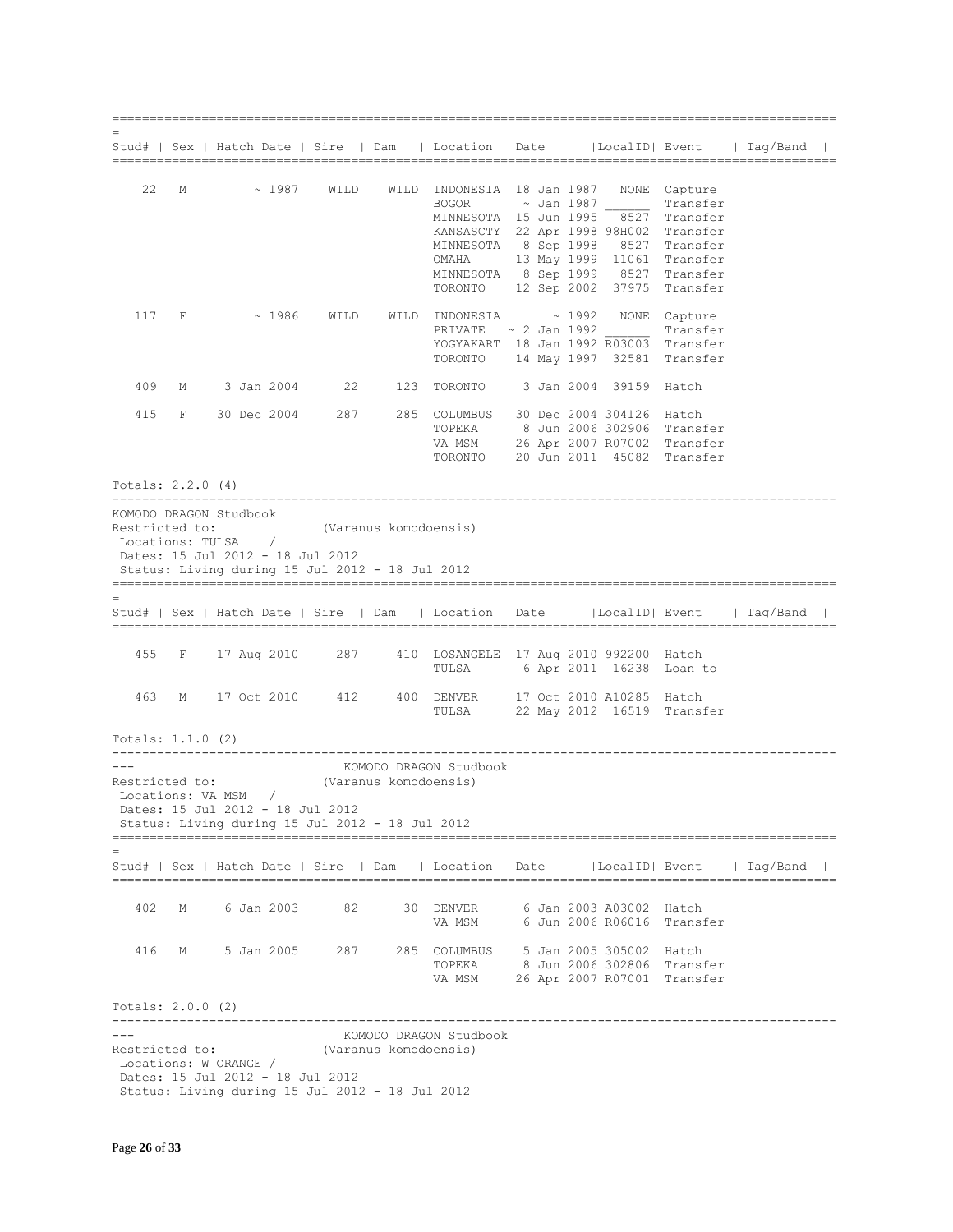================================================================================================= = Stud# | Sex | Hatch Date | Sire | Dam | Location | Date |LocalID| Event | Tag/Band | ================================================================================================= 432 M 1 Feb 2008 UNK 94 SEDGWICK 1 Feb 2008 11975 Hatch W ORANGE 9 Oct 2008 6072 Transfer Totals: 1.0.0 (1) ------------------------------------------------------------------------------------------------- KOMODO DRAGON Studbook Restricted to: (Varanus komodoensis) Locations: WACO / Dates: 15 Jul 2012 - 18 Jul 2012 Status: Living during 15 Jul 2012 - 18 Jul 2012 ================================================================================================= = Stud# | Sex | Hatch Date | Sire | Dam | Location | Date |LocalID| Event | Tag/Band | ================================================================================================= = 429 F 9 Sep 2007 88 296 SAN ANTON 9 Sep 2007 S07005 Hatch WACO 20 Jul 2009 R04909 Transfer 431 M 31 Jan 2008 UNK 94 SEDGWICK 31 Jan 2008 11974 Hatch WACO 10 Jun 2010 R00910 Transfer Totals: 1.1.0 (2) ------------------------------------------------------------------------------------------------- KOMODO DRAGON Studbook Restricted to: (Varanus komodoensis) Locations: WHEELING / Dates: 15 Jul 2012 - 18 Jul 2012 Status: Living during 15 Jul 2012 - 18 Jul 2012 ================================================================================================= Stud# | Sex | Hatch Date | Sire | Dam | Location | Date |LocalID| Event | Tag/Band | ================================================================================================= 454 F 17 Aug 2010 287 410 LOSANGELE 17 Aug 2010 992199 Hatch COLUMBUS 30 Sep 2010 310035 Transfer 30 Sep 2010 310035 Ownership WHEELING 1 Apr 2011 4085 Loan to 456 M 18 Aug 2010 287 410 LOSANGELE 18 Aug 2010 992201 Hatch COLUMBUS 30 Sep 2010 310036 Transfer 30 Sep 2010 310036 Ownership WHEELING 1 Apr 2011 4086 Loan to Totals: 1.1.0 (2) +++++++++++++++++++++++++++++++++++++++++++++++++++++++++++++++++++++++++++++++++++++++++++++++  **Location Glossary - KOMODO DRAGON Studbook** ================================================================================================ AKRON Akron Zoological Park 500 Edgewood Ave., Akron, Ohio, USA, 44307-2199 330.375.2550x7233 fax: (330)375-2575 mdstuder@akronzoo.org Contact: Pete Mohan ALLENWOOD Clyde Peeling's Reptiland 18628 US Route 15, Allenwood, Pennsylvania, USA, 17810 570-538-1869 marketing@reptiland.com ATLANTA Zoo Atlanta 800 Cherokee Ave. SE, Atlanta, Georgia, USA, 30315-1440 404.624.5926 fax: 404.624.5841 dforde@zooatlanta.org Contact: Mary Noell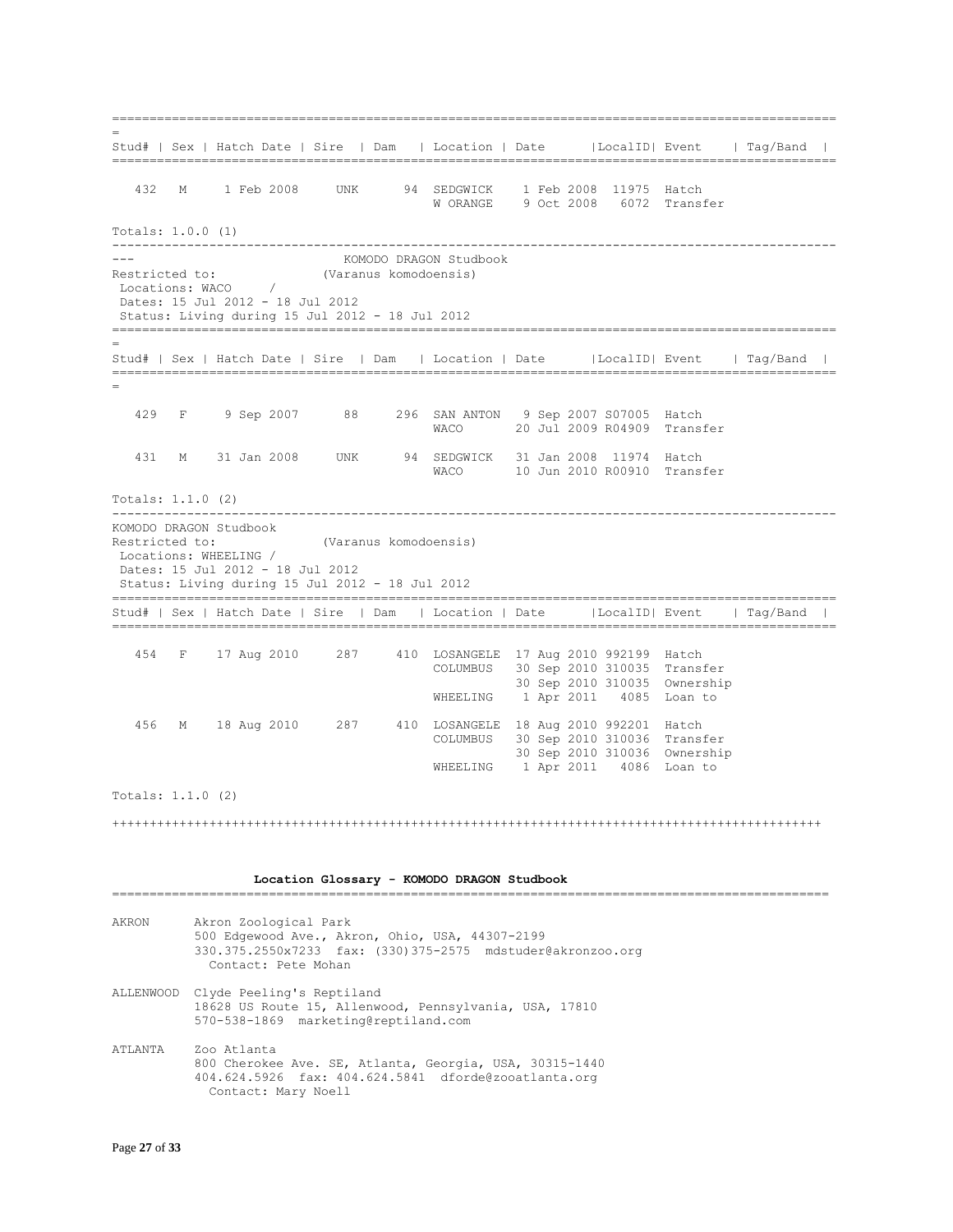AUDUBON Audubon Zoo 6500 Magazine St., New Orleans, Louisiana, USA, 70178-4327 504.212.5368 fax: 504.212.5471 lrobledo@auduboninstitute.org Contact: Linda Robledo BIRMINGHM Birmingham Zoo 2630 Cahaba Rd., Birmingham, Alabama, USA, 35223 (205)879-0409 fax: (205)879-9426 lcost@birminghamzoo.com Contact: Lydia Cost BL HILLS Reptile Gardens Box 620, Rapid City, South Dakota, USA, 55709 +1.800.335.0275 BOGOR Taman Safari Indonesia I Cisarua, Bogor, Jawa Barat, Indonesia 62.7691071 fax: 62.7690587 safari@indo.net.id Contact: Ligaya Ita Tumbelaka BOISE Zoo Boise 355 N Julia Davis Dr., Boise, Idaho, USA, 83706 208.384.4260 x101 fax: 208.384.4059 cshaw@cityofboise.org Contact: Corinne Pickett BROWNSVIL Gladys Porter Zoo 500 Ringgold St., Brownsville, Texas, USA, 78520 956.504.2895 fax: 956.504.2895 registar@gpz.org Contact: Diana Lucio CHATTANOO Tennessee Aquarium P.O. Box 11048, Chattanooga, Tennessee, USA, 37401-2048 423.7854080 fax: 423.267.3561 crn@tnaqua.org CINCINNAT Cincinnati Zoo & Botanical Garden 3400 Vine St., Cincinnati, Ohio, USA, 45220-1399 (513)569-8225 fax: (513)569-8214 mary.noell@cincinnatizoo.org Contact: Robert Lotshaw CLEVELAND Cleveland Metroparks Zoo 3900 Wildlife Way, Cleveland, Ohio, USA, 44109 (216)635-3361 fax: (216)661-3312 pak@clevelandmetroparks.com Contact: Pam Krentz COLO SPRG Cheyenne Mtn Zoological Park 4250 Cheyenne Mountain Zoo Rd., Colorado Springs, Colorado, USA, 80906 (719)633-9927 fax: (719)633-2254 rbarker@cmzoo.org COLUMBIA Riverbanks Zoo and Garden 500 Wildlife Parkway, Columbia, South Carolina, USA, 29202-1060 803.779.8717x1245 fax: 803.253.6381 susanreno@riverbanks.org COLUMBUS Columbus Zoo and Aquarium PO Box 400, Powell, Ohio, USA, 43065-0400 614.635.3429 shelly.roach@columbuszoo.org Contact: Tracy Gerold DALLAS Dallas Zoo 650 South R.L. Thornton Freeway, Dallas, Texas, USA, 75203-3013 (469) 554-7203 fax: (469) 554-7381 avanti.mallapur@dallaszoo.com Contact: Norman Piwonka DENVER Denver Zoological Gardens City Park, Denver, Colorado, USA, 80205 303.376.4917 fax: 303.376.4901 nbragin@denverzoo.org Contact: Nanette Bragin DISNEY AK Disney's Animal Kingdom 1200 N. Savannah Circle E., Bay Lake, Florida, USA, 32830-1000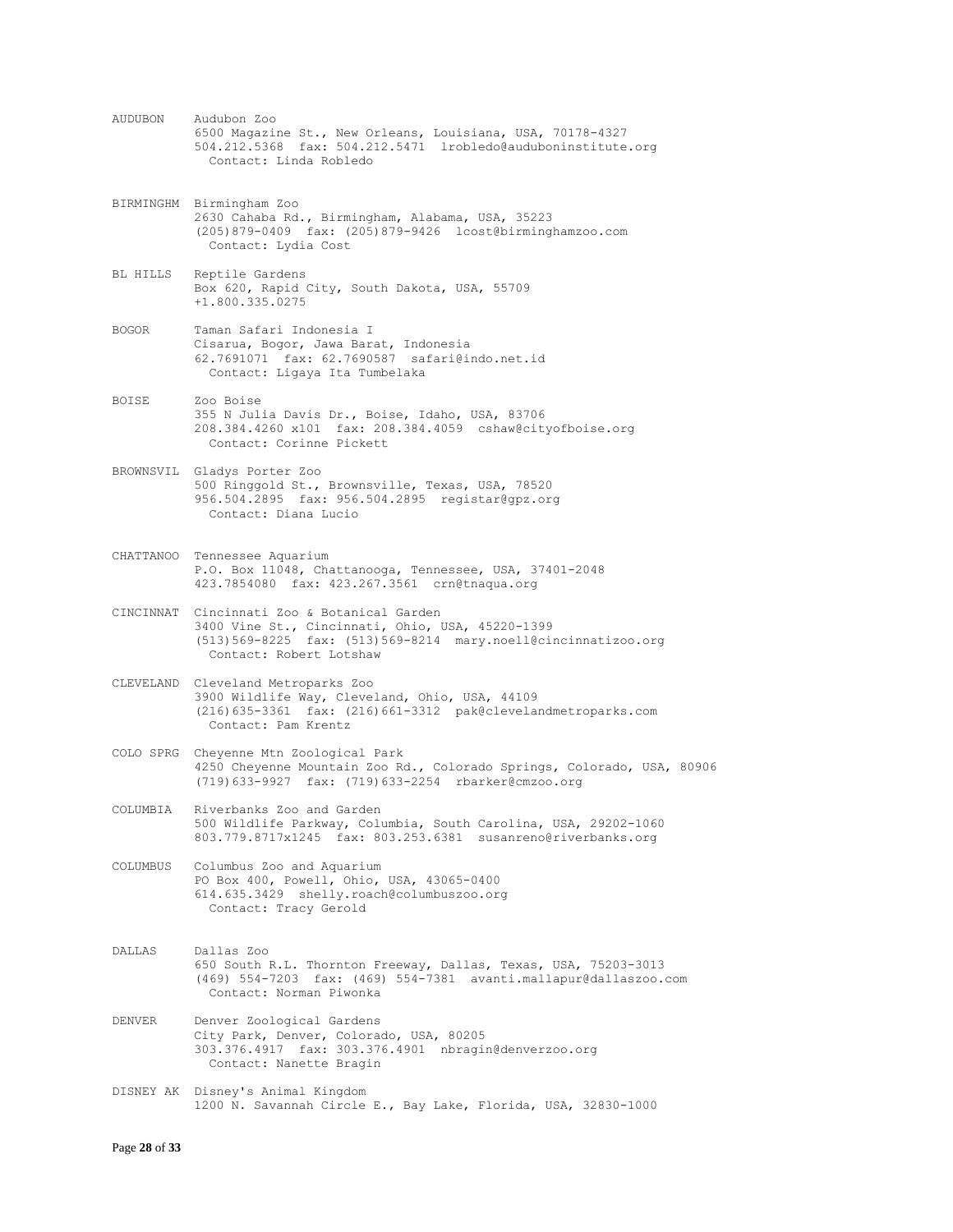407.939.6237 fax: 407.939.6240 lynn.mcduffie@disney.com Contact: Lynn Mcduffie DREHER PA Palm Beach Zoo at Dreher Park 1301 Summit Blvd., West Palm Beach, Florida, USA, 33405-3098 561.533.0887x215 fax: (561)585-6085/561.54 glovett@palmbeachzoo.org Contact: Stacey Cote EL PASO El Paso Zoo 4001 East Paisano, El Paso, Texas, USA, 79905-4223 zaskeke@elpasotexas.gov Contact: John Kiseda FORTWORTH Fort Worth Zoological Park 1989 Colonial Pkwy., Ft Worth, Texas, USA, 76110-6640 817.759.7126 fax: 817.759.7127 records@fortworthzoo.org Contact: Annabel Ross FT WAYNE Fort Wayne Children's Zoo 3411 Sherman Blvd., Fort Wayne, Indiana, USA, 46808-1594 260.427.6851 registrar@kidszoo.org Contact: Dianna Voors GREENVISC Greenville Zoo 150 Cleveland Park Dr., Greenville, South Carolina, USA, 29601 864.467.4300 fax: 864.467.4314 jbullock@greenvillesc.gov Contact: Robert Wilson GUADALJR Guadalajara Zoo Av. Paseo del Zoologico No. 600, Guadalajara, Jalisco, Mexico, C.P. 44390 52.33.367.44488 fax: 52.33.367.43848 labascal@zooguadalajara.com.mx GULF BREZ The ZOO, Northwest Florida 5701 Gulf Breeze Pkwy., Gulf Breeze, Florida, USA, 32563 850.932.2229 x 104 fax: (850)932-8575 dianezoonwf@bellsouth.net HOGLE Utah's Hogle Zoo Utah Zoological Society, Salt Lake City, Utah, USA, 84108-1454 801.584.1740 animalrecords@hoglezoo.org Contact: Dawn Macleod HONOLULU Honolulu Zoo 151 Kapahulu Ave., Honolulu, Hawai'i, USA, 96815-7173 (808)971-7184 fax: 808.550.6273 hunts@hawaiianisp.com Contact: Susan Hunt HOUSTON Houston Zoo, Inc. 1513 Cambridge St., Houston, Texas, USA, 77030-1603 713.533.6618 fax: 713.533.6802 twebster@houstonzoo.org INDIANAPL Indianapolis Zoo PO Box 22309, Indianapolis, Indiana, USA, 46222-0309 (317)630-2071 fax: 317.630.5154 hgreen@indyzoo.com INDONESIA INDONESIA Malay Archipelago, Asian Region JACKSONVL Jacksonville Zoo and Gardens 370 Zoo Parkway, Jacksonville, Florida, USA, 32218-5769 (904)757-4463x131 fax: (904)757-4315 rosta@jacksonvillezoo.org

JNGLARY F The Naples Zoo 1590 Goodlette-Frank Road, Naples, Florida, USA, 34102-5260 239.262.5409 x 137 fax: (941)262-6866 jayne@napleszoo.org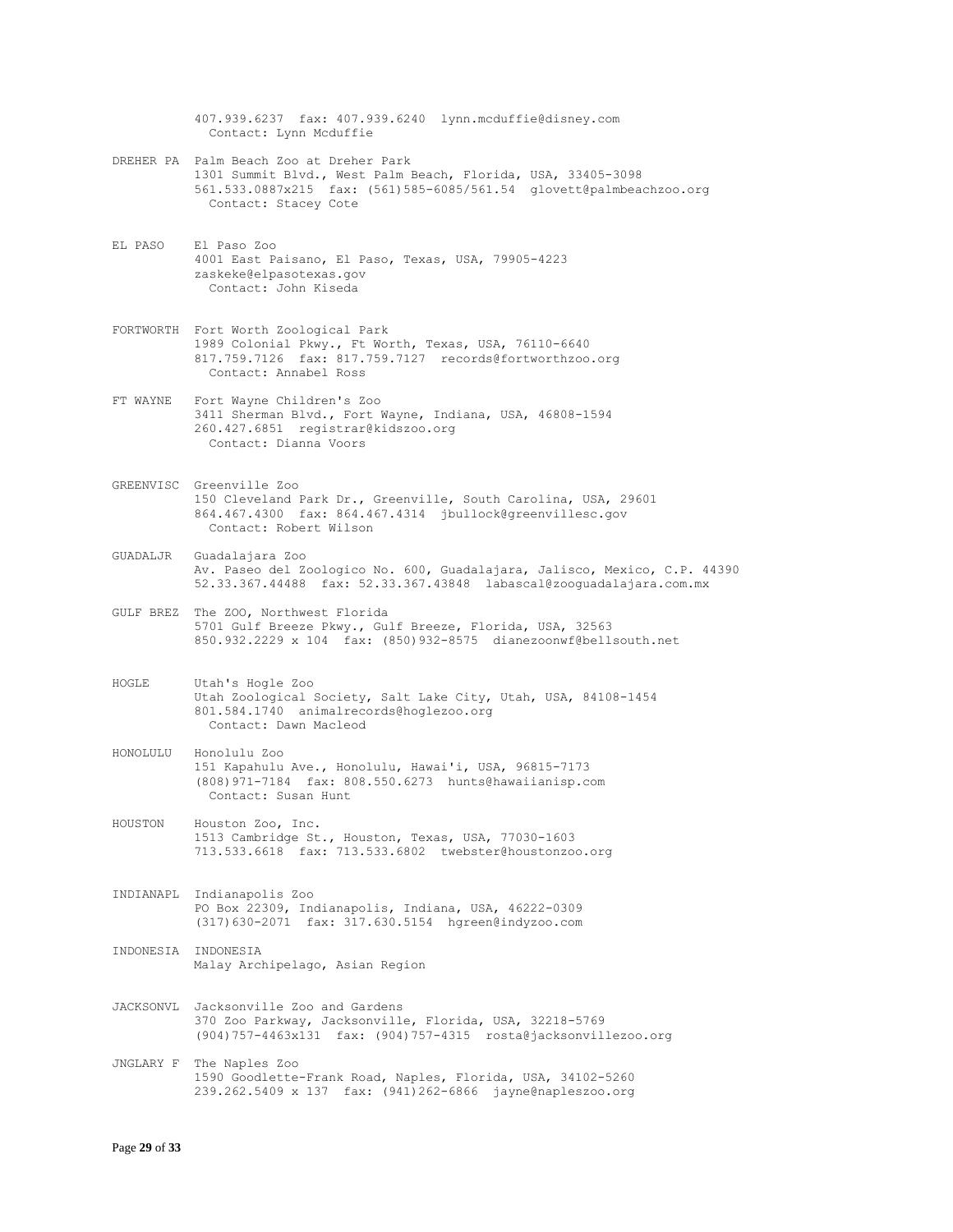- JOHN BALL John Ball Zoological Garden 1300 W. Fulton St., Grand Rapids, Michigan, USA, 49504-6100 (616)336-4316 fax: (616)336-3907 joan.ryskamp@kentcountymi.gov
- KANSASCTY Kansas City Zoo 6800 Zoo Drive, Kansas City, Missouri, USA, 64132-1711 816.513.4622 dale frerking@fotzkc.org Contact: Dale Frerking
- KNOXVILLE Knoxville Zoological Gardens P.O. Box 6040, Knoxville, Tennessee, USA, 37914 (865)637-5331x323 fax: (865)637-1943 jkading@knoxville-zoo.org
- LONDON RP Zoological Society of London Regent's Park, London, England (uk), NW1 4RY 44 20 7449 6452 fax: 44 20 7722 2852 elspeth.chaplin@zsl.org Contact: Elspeth Chaplin
- LOSANGELE Los Angeles Zoo & Botanical Gardens 5333 Zoo Dr., Los Angeles, California, USA, 90027 323 644-4266 jesus.ortiz@lacity.org Contact: Robert Barnes / Jesus Ortiz
- LOUISVILL Louisville Zoological Garden 1100 Trevilian Way (40213), Louisville, Kentucky, USA, 40233-7250 (502)451-0440x332 fax: (502)451-2196 elaine.huddleston@louisvilleky.gov Contact: Elaine C. Huddleston
- LOWRY Tampa's Lowry Park Zoo 1101 W Sligh Ave, Tampa, Florida, USA, 33604-5958 (813)935-8552x222 fax: 813.930.2331 animal.registrar@lowryparkzoo.com Contact: Deborah Halin
- LUFKIN Ellen Trout Zoo 402 Zoo Circle, Lufkin, Texas, USA, 75904 936.633.0403 fax: 936.633.0311 chenley@ellentroutzoo.com Contact: Charlotte Henley
- MEMPHIS Memphis Zoological Garden & Aquarium 2000 Prentiss Place, Memphis, Tennessee, USA, 38112 901.333.6706 chesch@memphiszoo.org Contact: John Heizer / Kathy Fay
- METROZOO Zoo Miami One Zoo Boulevard, Miami, Florida, USA, 33177-1499 +1 305.251.0400 x849 fax: +1 305.378.6381 rrogers@miamidade.gov Contact: Rachel Watkins Rogers
- MEXICO MEXICO COUNTRY Central America, American Region
- MINNESOTA Minnesota Zoological Garden 13000 Zoo Blvd., Apple Valley, Minnesota, USA, 55124-8199 952.431.9271 fax: 952.431.9367 lkokkel@mail.mnzoo.state.mn.us Contact: Kathy Holzer
- MOODY Aquarium & Rainforest at Moody Gardens 1 Hope Blvd., Galveston, Texas, USA, 77554-8928 409.683.4107 fax: 409.683.4943 pkolvig@moodygardens.com
- MS RVR MU Nat'l Mississippi River Museum & Aquar 350 East Third Street, Dubuque, Iowa, USA, 52001 (563)557-9545 fax: (563)583-1241 ljackson@rivermuseum.com
- NY BRONX Bronx Zoo/Wildlife Conservat'n Society 2300 Southern Blvd., Bronx, New York, USA, 10460-1099 718.220.8711 fax: (718)220-7114 arockmore@wcs.org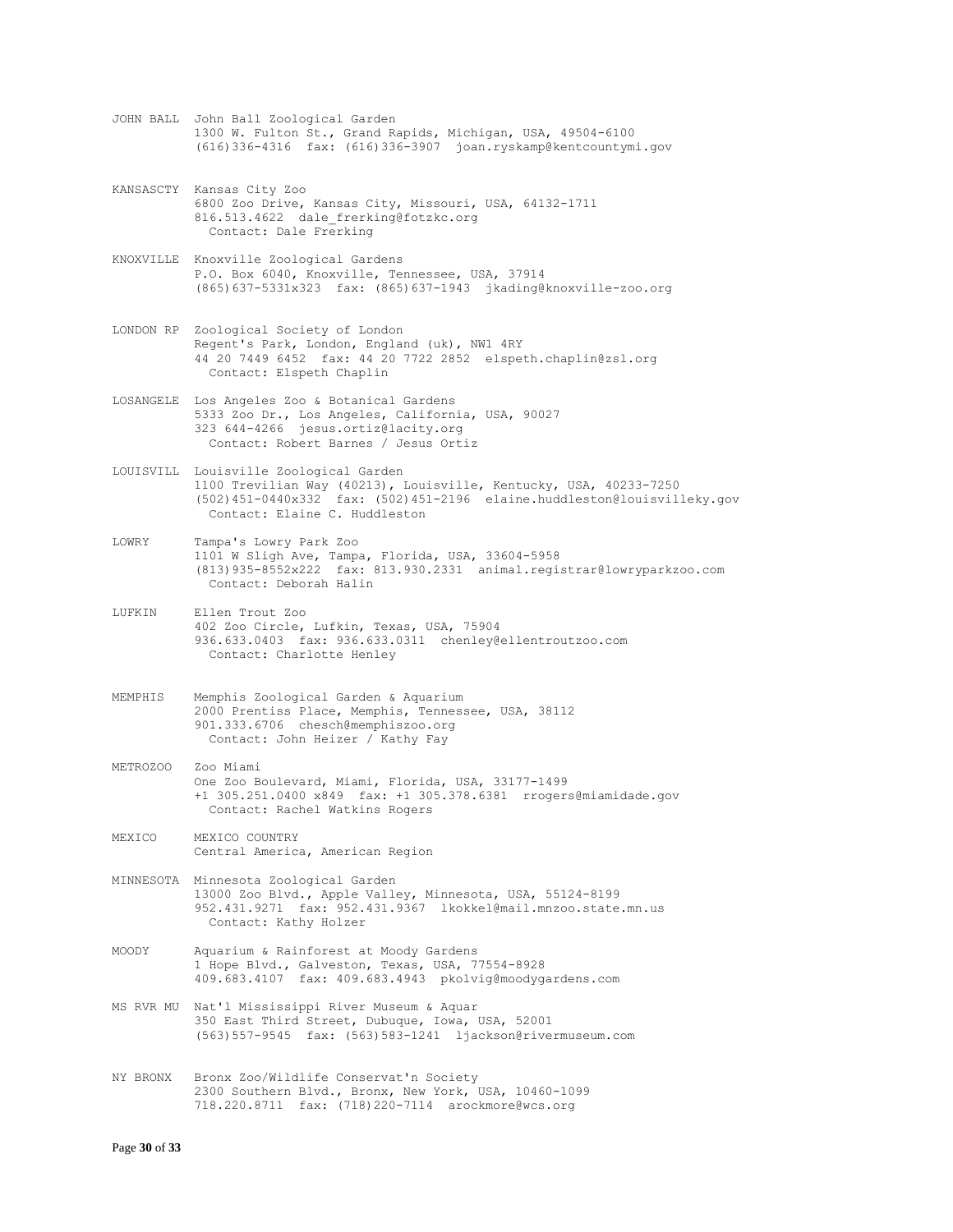Contact: Nilda Ferrer

- NZP-WASH Smithsonian National Zoological Park 3001 Connecticut Avenue NW, Washington, District Of Columbia, USA, 20008-2537 +1 202.633.3244 fax: +1 202.633.8727 murphym@si.edu Contact: Mandy Murphy
- OKLAHOMA Oklahoma City Zoological Park 2101 NE 50th St., Oklahoma City, Oklahoma, USA, 73111-7199 (405)425-0274 fax: (405)425-0220 dwhitton@okczoo.com Contact: Don Whitton
- OMAHA Omaha's Henry Doorly Zoo 3701 South 10th St., Omaha, Nebraska, USA, 68107-2200 402.738.2085 fax: (402)733-4415 registrar@omahazoo.com Contact: Catherine Meier
- PHOENIX Phoenix Zoo 455 N Galvin Pky, Phoenix, Arizona, USA, 85008-3431 (602)273-1341 x7612 fax: (602)273-7078 gbickert@thephxzoo.com
- PITTSBURG Pittsburgh Zoo & PPG Aquarium One Wild Place, Pittsburgh, Pennsylvania, USA, 15206-1178 +1 412.365.2581 fax: +1 412.365.2583 hterrell@pittsburghzoo.org Contact: Heather Terrell
- PRAHA Zoological Garden Prague U Trojskeho Zamku 3/120, Praha, Czech Republic, CZ-171 00 420.296.112226 fax: 420.296.112226 hofrichterova@zoopraha.cz
- PRIVATE Private Collection
- RIO GRAND Albuquerque Biological Park 903 Tenth St. SW, Albuquerque, New Mexico, USA, 87102-4098 (505)764-6231 fax: (505)764-6281 kklammer@cabq.gov Contact: Ken Klammer / Tom Silva
- SAN ANTON San Antonio Zoological Gardens & Aquar 3903 N. St. Mary's Street, San Antonio, Texas, USA, 78212-3199 210.734.7184 x1301 fax: (210)734-7291 zooregistrar@sazoo-aq.org Contact: Jill Mccauley
- SANDIEGOZ San Diego Zoo PO Box 120551, San Diego, California, USA, 92112-0551 (619)685-3250 fax: 619.232.4117 tgiezendan@sandiegozoo.org Contact: Toni Giezendanner
- SEATTLE Woodland Park Zoo 601 N. 59th St., Seattle, Washington, USA, 98103-5858 206.548.2506 wendy.wienker@zoo.org Contact: Wendy Wienker
- SEDGWICK Sedgwick County Zoo 5555 Zoo Blvd., Wichita, Kansas, USA, 67212-1698 (316)266-8203 fax: (316)942-3781 akinser@scz.org Contact: Aletha Kinser
- SHARKREEF Shark Reef at Mandalay Bay 3950 Las Vegas Blvd. South, Las Vegas, Nevada, USA, 89119-1006 (702)632-4594 Contact: Jack Jewell Data current to 7 Jun 2011
- SHEDD AQ John G. Shedd Aquarium 1200 S Lake Shore Dr., Chicago, Illinois, USA, 60605-2490 (312)692-3372 mgies@sheddaquarium.org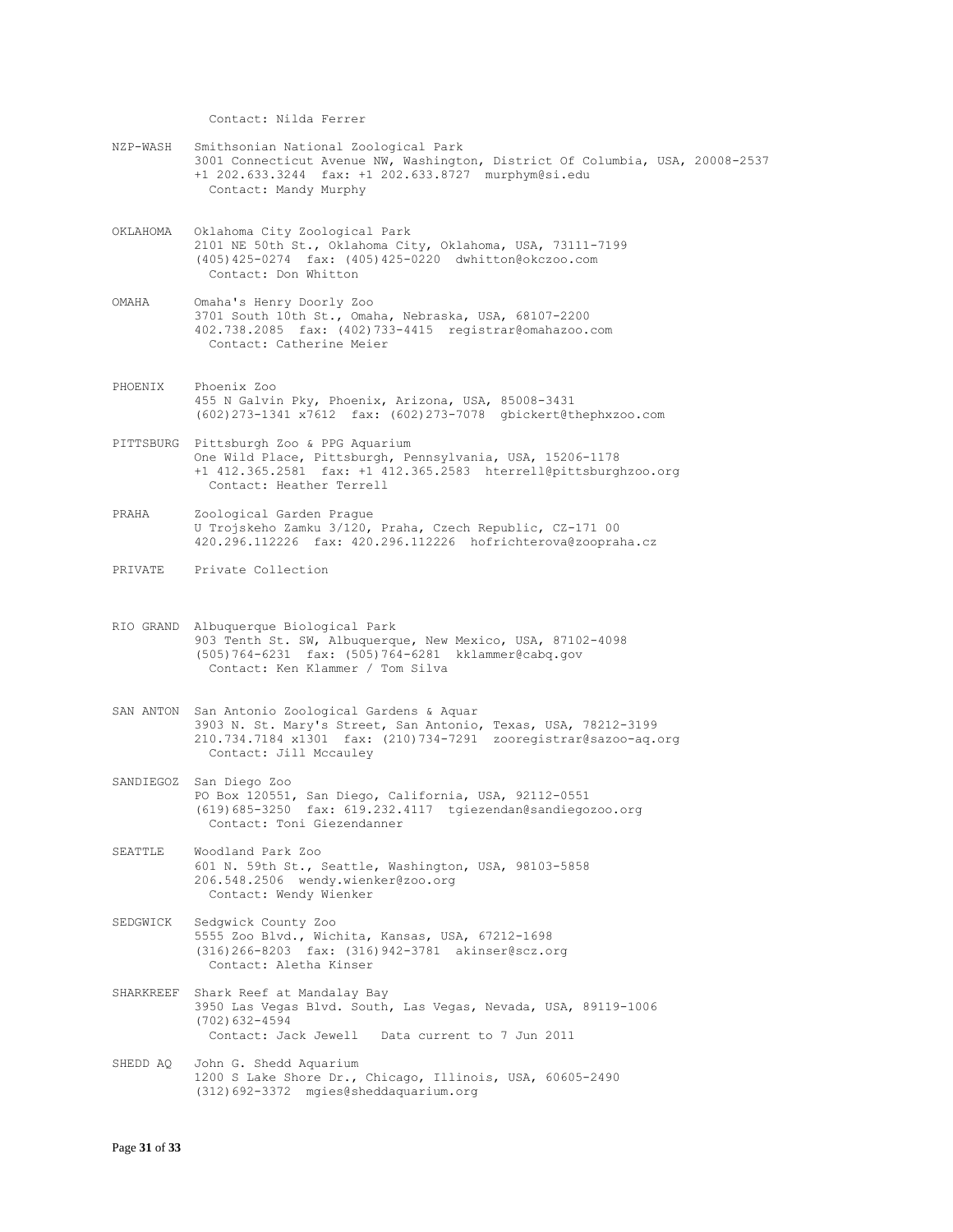- SIOUX FAL Great Plains Zoo 805 S Kiwanis Ave, Sioux Falls, South Dakota, USA, 57104-3714 +1 605.367.8313 x29 sharpster@gpzoo.org
- ST AUGUST St. Augustine Alligator Farm Zoological Park, St Augustine, Florida, USA, 32080 (904)824-3337 x16 fax: (904)829-6677 ganderson@alligatorfarm.com
- ST LOUIS Saint Louis Zoological Park 1 Government Dr., St. Louis, Missouri, USA, 63110-1395 314.646.4572 haliday@stlzoo.org Contact: Rae Lynn Haliday
- TACOMA Point Defiance Zoo & Aquarium 5400 N Pearl St., Tacoma, Washington, USA, 98407-3218 (253)404-3654 fax: (253)591-5448 marla.waddell@pdza.org Contact: Marla Waddell
- TALLAHASE Tallahassee Museum of History and Natural Science, Tallahassee, Florida, USA, 32310 850.575.8685 fax: 850.574.8243 animals@tallahasseemuseum.org Contact: Kenn Harwood
- TAMAN Taman Margasatwa dan Budaya Kinantan Bukittinggi (Bukittingi Zoo), Bukittinggi, Sumatera Barat, Indonesia, 26113 62752 33306
- TAUTPHAUS Tautphaus Park Zoo PO Box 50220, Idaho Falls, Idaho, USA, 83405-0220 +1 208.612.8470 fax: +1 208.528.6256 dmjensen@idahofallszoo.org Contact: Wendi Stewart
- TOLEDO Toledo Zoological Gardens PO Box 140130, Toledo, Ohio, USA, 43614-0801 419.389.6403 x3088 fax: (419)385-8670 gfavata@toledozoo.org Contact: Glenous Favata
- TOPEKA Topeka Zoological Park 635 SW Gage Blvd., Topeka, Kansas, USA, 66606-2066 +1 785.368.9134 fax: +1 785.368.9152 mschroeder@topeka.org
- TORONTO Toronto Zoo 361A Old Finch Ave., Scarborough, Ontario, Canada, M1B 5K7 (416)392-5971 fax: (416)392-4979 dmartin@torontozoo.ca Contact: Debby Martin / Elaine Gabura
- TULSA Tulsa Zoo & Living Museum 5701 E 36th St N, Tulsa, Oklahoma, USA, 74115 918.669.6225 fax: (918)669-6260 garylunsford@cityoftulsa.org Contact: Paul Louderback
- UNKNOWN Unknown Location
- USFWS US Fish and Wildlife Service[General] USA
- VA MSM Virginia Aquarium&Marine Science Ctr 717 General Booth Blvd., Virginia Beach, Virginia, USA, 23451-4811 757.385.0232 fax: (757)437-6363 nscott@vbgov.com
- W ORANGE Turtle Back Zoo 560 Northfield Ave., West Orange, New Jersey, USA, 07052 973.731.5800 x 233 fax: 973.731.9163 tbz1313@yahoo.com
- WACO Cameron Park Zoo 1701 N. 4th St., Waco, Texas, USA, 76707-2463